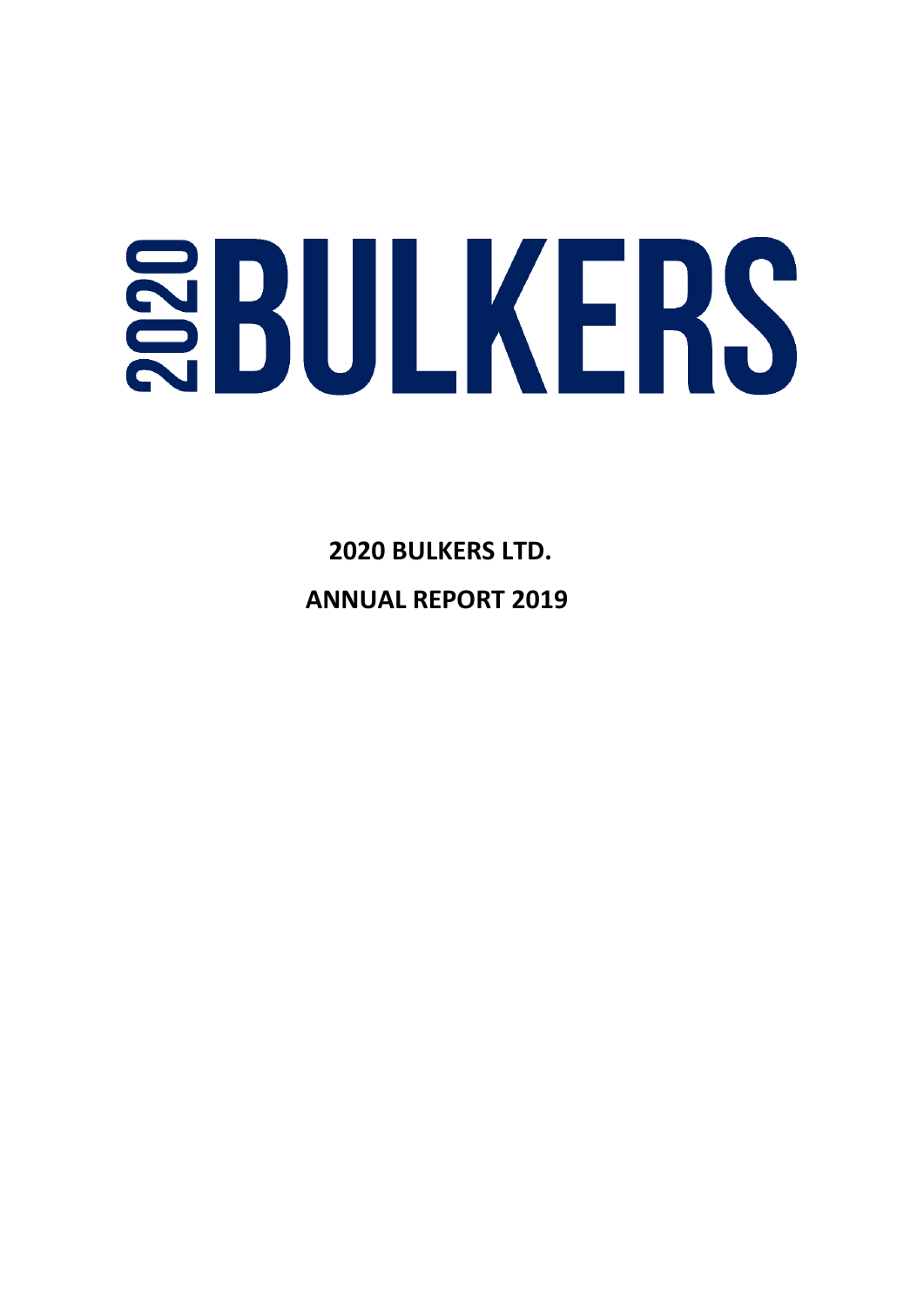# **BOARD OF DIRECTORS REPORT**

2020 Bulkers Ltd. (together with its subsidiaries, the "Company" or the "Group" or "2020 Bulkers") is a limited liability company incorporated in Bermuda on 26 September 2017. The Company's shares are traded on Oslo Axess under the ticker "2020".

2020 Bulkers is an international owner and operator of large dry bulk vessels. During 2019 the Company took delivery of four Newcastlemax dry bulk vessels. In January 2020, the Company took delivery of two Newcastlemex dry bulk vessels. All vessels are trading on time charters to solid counterparts. The Company has further two Newcastlemax dry bulk vessels under construction at New Times Shipyard in China and are expected to be delivered from the yard by June 2020.

# **Key events during 2019**

- In February, the Company signed a US\$240 million term loan facility for the financing of its eight 208,000 dwt Newcastlemax newbuildings.
- During the first half of 2019, the Company conducted private placements of US\$73.2 million, gross.
- On July 12, 2019, the Company´s shares were listed on the Oslo Axess under the ticker symbol "2020".
- On August 7, 2019 the Company took delivery of the 208,000 dwt Newcastlemax, Bulk Sandefjord. Upon departing New Times Shipyard, the Bulk Sandefjord commenced a threeyear index-linked charter with Koch Shipping Pte. Ltd.
- On September 19, 2019 the Company took delivery of the 208,000 dwt Newcastlemax, Bulk Santiago. Upon departing New Times Shipyard, the Bulk Santiago commenced a 12-15 month time charter with Koch Shipping Pte. Ltd.
- In October 2019, the Company entered into a sale and leaseback arrangement with Ocean Yield for the Bulk Seoul and Bulk Shanghai.
- On October 30, 2019, the Company took delivery of the 208,000 dwt Newcastlemax, Bulk Seoul. Upon departing New Times Shipyard, the Bulk Seoul commenced a 23-25 month time charter with Koch Shipping Pte. Ltd.
- On November 6, 2019, the Company took delivery of the 208,000 dwt Newcastlemax, Bulk Shanghai. Upon departing New Times Shipyard, the Bulk Shanghai commenced a 11-13 month index-linked time charter with ST Shipping and Transport Pte. Ltd., a 100% owned subsidiary of Glencore.
- The Company initiated payment of monthly dividends and paid US\$0.055 per share and US\$0.08 per share in November and December, respectively.

# **Health, safety and environment**

2020 Bulkers is fully commitment to health, safety, quality and the environment and identifies this as being essential to the long-term financial and reputational success.

2020 Bulkers has outsourced technical management to third party contractors. A structured due diligence and audit process is in place to ensure quality requirements are met by our sub-suppliers.

Safety is the core of our activities, both in the office and onboard our ships, and we have a commitment to safeguard persons from harm or injury and prevent damage to property. 2020 Bulkers´ employees are expected to identify operational risks and implement safe work practices.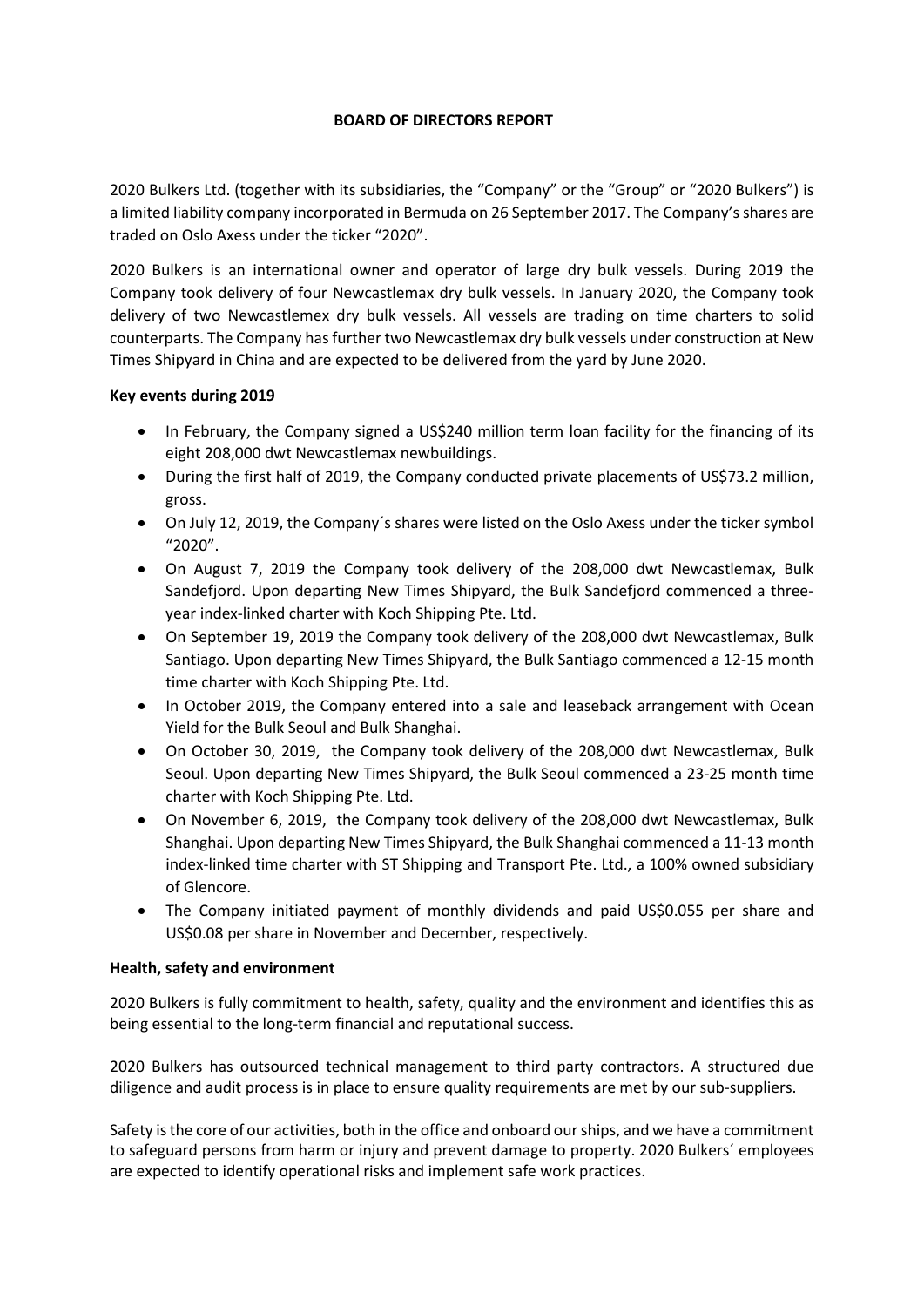2020 Bulkers experienced no injuries in 2019. This statistics include seagoing crew under the employment contract with our technical managers.

The 2020 Bulkers fleet consist of modern, fuel efficient 208.000 DWT Newcastlemax dry bulk vessels. The vessels are fitted with exhaust gas cleaners (scrubbers) and water ballast treatments systems.

The fleet is estimated to be 38% more carbon emission effective per ton mile compared to a standard cape size vessel\*.

The EEDI score for 2020 Bulkers is 2.11 which is 16% better than the IMO requirement for phase 1 vessels.

We will strive to make use of any proven, practical and economically viable means to reduce our environmental footprint.

### **Human resources and Diversity**

The Company prohibits discrimination against any employee or prospective employee on the basis of sex, race, color, age, religion, sexual preference, marital status, national origin, disability, ancestry, political opinion, or any other basis prohibited by the laws that govern its operations.

The Company will not engage in or support discrimination and has adopted a non-discriminating practice that strives to ensure equal treatment in recruitment, hiring, compensation, access to training, employee benefits and services, promotion, termination and retirement, irrespective of age, gender, race, colour, disability, religion or belief, language, national or social origin, trade union membership, or any other status recognized by international law.

As of December 31, 2019 the Company had four full time employees of which one was female and three were male employees. All seagoing crew are under the employment contract with our technical managers. The Board of Directors consist of four members of which two are female and two are male. The absence due to sickness was approximately zero% in 2019.

### **Going concern**

In accordance with section 3-3a of the Norwegian Accounting Act, the Board confirms that the prerequisites for the going concern assumption exist and that the consolidated financial statements have been prepared based on a going concern basis.

### **Corporate Development and Financing**

In February 2019, the Company entered into a US\$240 million term loan facility for the financing of its eight 208,000 dwt Newcastlemax newbuildings. During 2019 the Company utilized US\$60 million on the term loan facility to finance the delivery instalments for Bulk Sandefjord and Bulk Shanghai delivered in August and September, respectively.

During the first half of 2019, the Company conducted two private placements and raised gross proceeds of US\$73.2 million.

On July 11, 2019 the Company shares were listed on the Oslo Axess under the ticker symbol "2020".

\*EEOI calculated basis static cargo capacity, comparing actual consumption on a representative 2020 Bulkers vessel to a Baltic standard Cape size vessel.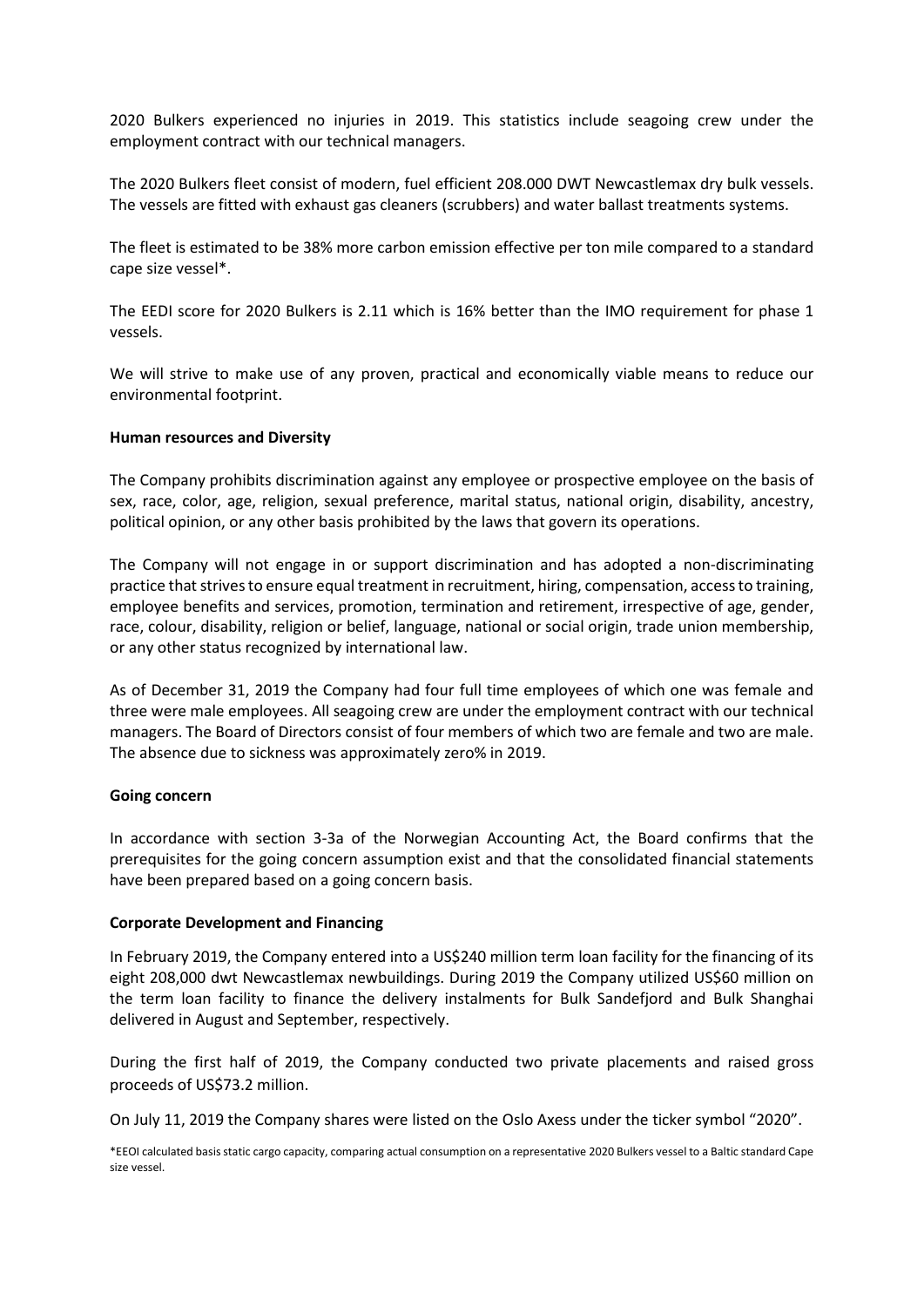In October 2019, the Company entered into a sale and leaseback arrangement with Ocean Yield for the Bulk Seoul and Bulk Shanghai which were delivered October 30 and November 6, respectively, and were at delivery sold to Ocean Yield for a price per vessel of USD 42 million, net of a USD 5 million sellers' credit. The vessels have been chartered back to the Company on thirteen year bareboat charters which include a purchase obligation at the end of the respective charter periods and certain options to either sell or acquire the vessels during the charter periods. The bareboat charter hire is US\$6,575 per day plus an adjustment based on LIBOR plus a margin of 450 basis points.

The Company has since its first dividend was announced in November 2019, declared a total of US\$0.205 in dividends per share including dividends of US\$0.04 and US\$0.03 paid in January and February 2020, respectively. The Company remains committed to pay out the majority of any free cash flow generated on a monthly basis.

As of December 31, 2019 the Company has a solid funding situation with a cash position of approximately US\$20 million as well as US\$120 million of committed bank financing to cover the final yard instalments for the remaining four newbuildings.

In connection with the delivery of Bulk Shenzhen and Bulk Sydney in January 2020 the Company utilized US\$60 million of the committed bank financing.

Cash breakeven for the fleet, which includes expected general and administrative expenses, operating costs and debt service is estimated at approximately US\$14,100 per ship per day for 2020. Taking into account the fixed time charter coverage for Bulk Seoul, Bulk Santiago, Bulk Shanghai and Bulk Shenzhen the breakeven rate for the vessels that are currently unfixed or trading on index-linked charters is estimated at approximately US\$6,900 per ship per day.

The Company has approximately US\$246 million of net debt and remaining capex, corresponding to approximately US\$31 million per ship. Based on the amortization profile of the debt and sale leaseback financing, debt will be repaid by approximately US\$15 million per year once all ships are delivered, corresponding to an annual average debt reduction of US\$1.85 million per ship per year following delivery.

# **Management discussion and analysis**

# *Consolidated Statements of Operations*

# *Twelve months ended December 31, 2019*

Operating revenues were US\$9.1 million for the twelve months ended December 31, 2019 (US\$ nil for 2018). The increase compared to the twelve months ended December 31, 2018 is driven by the vessels "Bulk Sandefjord", "Bulk Santiago", "Bulk Seoul" and "Bulk Shanghai" commencing their first time charter contracts in the second half of 2019.

Total operating expenses were US\$8.2 million for the twelve months ended December 31, 2019 (US\$0.8 million for 2018).

Vessel operating expenses were US\$2.1 million for the twelve months ended December 31, 2019 (US\$ nil for 2018). The increase compared to the twelve months ended December 31, 2018 is due to the four vessels commencing operations in the second half of 2019.

Voyage expenses were US\$0.2 million for the twelve months ended December 31, 2019 (US\$ nil for 2018). The increase compared to the twelve months ended December 31, 2018 is due to commission, and expenses incurred between delivery of Bulk Shanghai from the yard and delivery on time charter.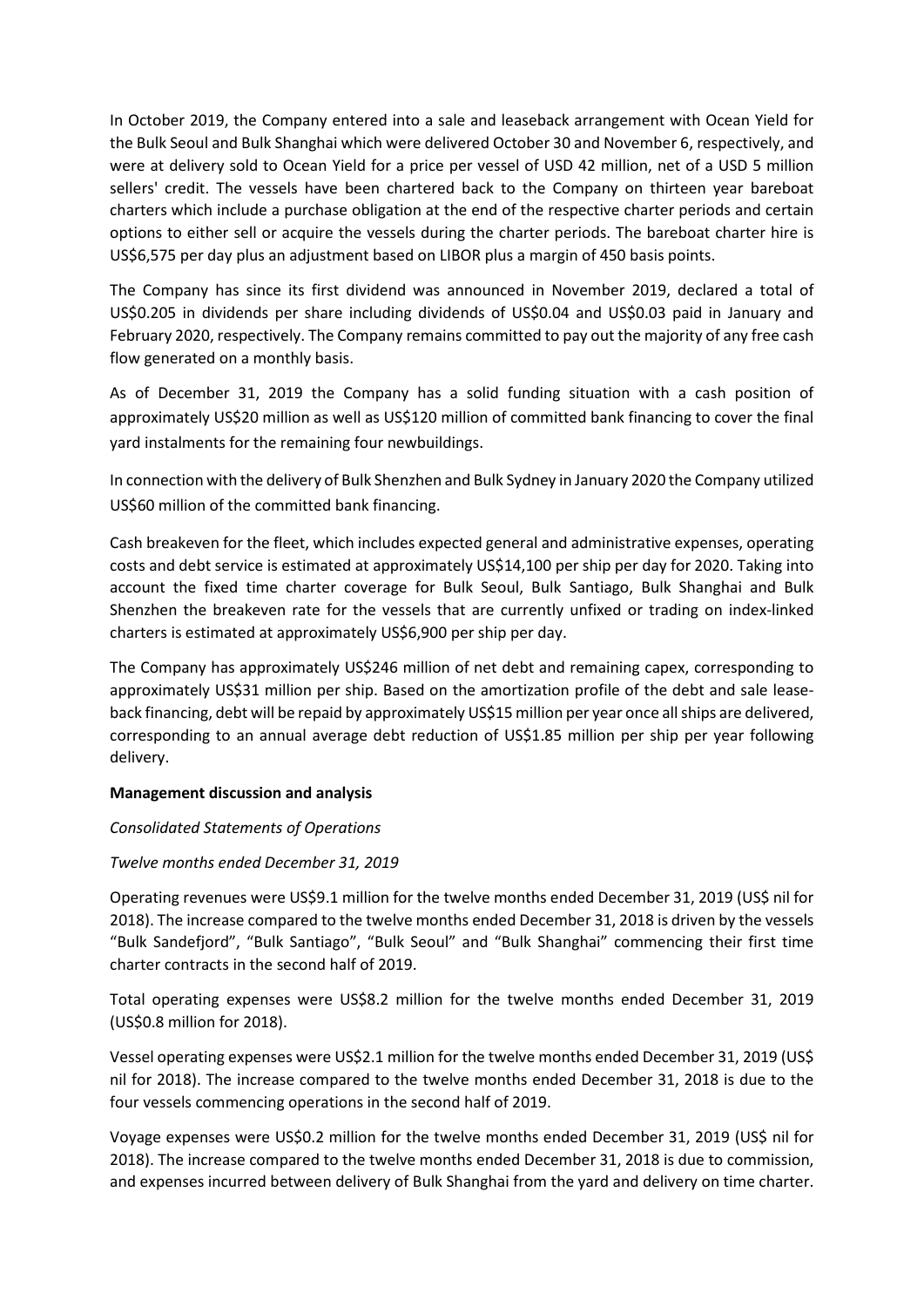General and administrative expenses were US\$4.7 million for the twelve months ended December 31, 2019 (US\$0.8 million for 2018). The increase compared to the twelve months ended December 31, 2018 relate to salaries, professional fees, a non-cash share option cost of US\$1.6 million and one-off costs relating to listing of the company's shares on the Oslo Axess.

Depreciation and amortization were US\$1.2 million for the twelve months ended December 31, 2019 (US\$ nil for 2018). The increase compared to the twelve months ended December 31, 2018 relate to depreciation on vessels delivered during Q3 and Q4 2019.

Total financial expenses, net were US\$1.2 million for the twelve months ended December 31, 2019 (US\$ nil for 2018). The principal items for the twelve months ended December 31, 2019 were:

- Interest expense of US\$0.5 million, net of US\$1.5 million capitalized
- Write off deferred loan costs relating to the cancelled term loan financing on the Bulk Seoul and Bulk Shanghai following the sale and leaseback transaction with Ocean Yield
- Interest income of US\$0.1 million

# *Consolidated Balance Sheet*

The Company had total assets of US\$283.1 million as of December 31, 2019, (December 31, 2018: US\$68.8 million). The increase in total assets of the Company is primarily driven by cash and cash equivalents from proceeds from the two private placements completed and financing and delivery of four vessels from New Times Shipyard.

As of December 31, 2019, equity was US\$138.1 million which corresponds to an equity ratio of 48.8%. As of December 31, 2018, equity was US\$68.3 million which corresponds to an equity ratio of 99.3%.

Total liabilities as of December 31, 2019, were US\$145.0 million (December 31, 2018: US\$0.5 million). The increase is primarily attributable to two draw downs on the term loan facility and the sale lease back financing of "Bulk Seoul" and "Bulk Shanghai".

# *Consolidated Statement of Cash Flows*

# *Twelve months ended December 31, 2019*

Net cash provided from operating activities was US\$5.1 million for the twelve months ended December 31, 2019 (US\$0.5 million used in operating activities for 2018). The improved cash flow compared to the twelve months ended December 31, 2018 is due to earnings from two vessels commencing operations during each of the third and fourth quarters of 2019. The difference between net cash from operating activities and operating profit is mainly due to non-cash expenses relating to depreciation and amortization of US\$1.2 million and share based compensation of US\$1.6 million.

Net cash used in investing activities was US\$126.3 million for the twelve months ended December 31, 2019 (US\$59.5 million for 2018). The Company paid delivery instalments of US\$121.0 million for "Bulk Sandefjord", "Bulk Santiago", "Bulk Seoul" and "Bulk Shanghai" during the twelve months ended December 31, 2019 in addition to instalments of US\$65.7 million and US\$59.5 million for all newbuilds during both periods presented, respectively. The delivery instalments for Bulk Seoul and Bulk Shanghai are presented as non-cash in the Consolidated Statement of Cash Flows.

Net cash provided by financing activities was US\$141.1 million during the twelve months ended December 31, 2019 (US\$54.2 million for 2018). The Company received proceeds, net of loan costs, of US\$59.1 million from two draw downs on the term loan facility as well as net proceeds of US\$21.6 million from the sale lease back financing and two private placements raising net proceeds of US\$63.6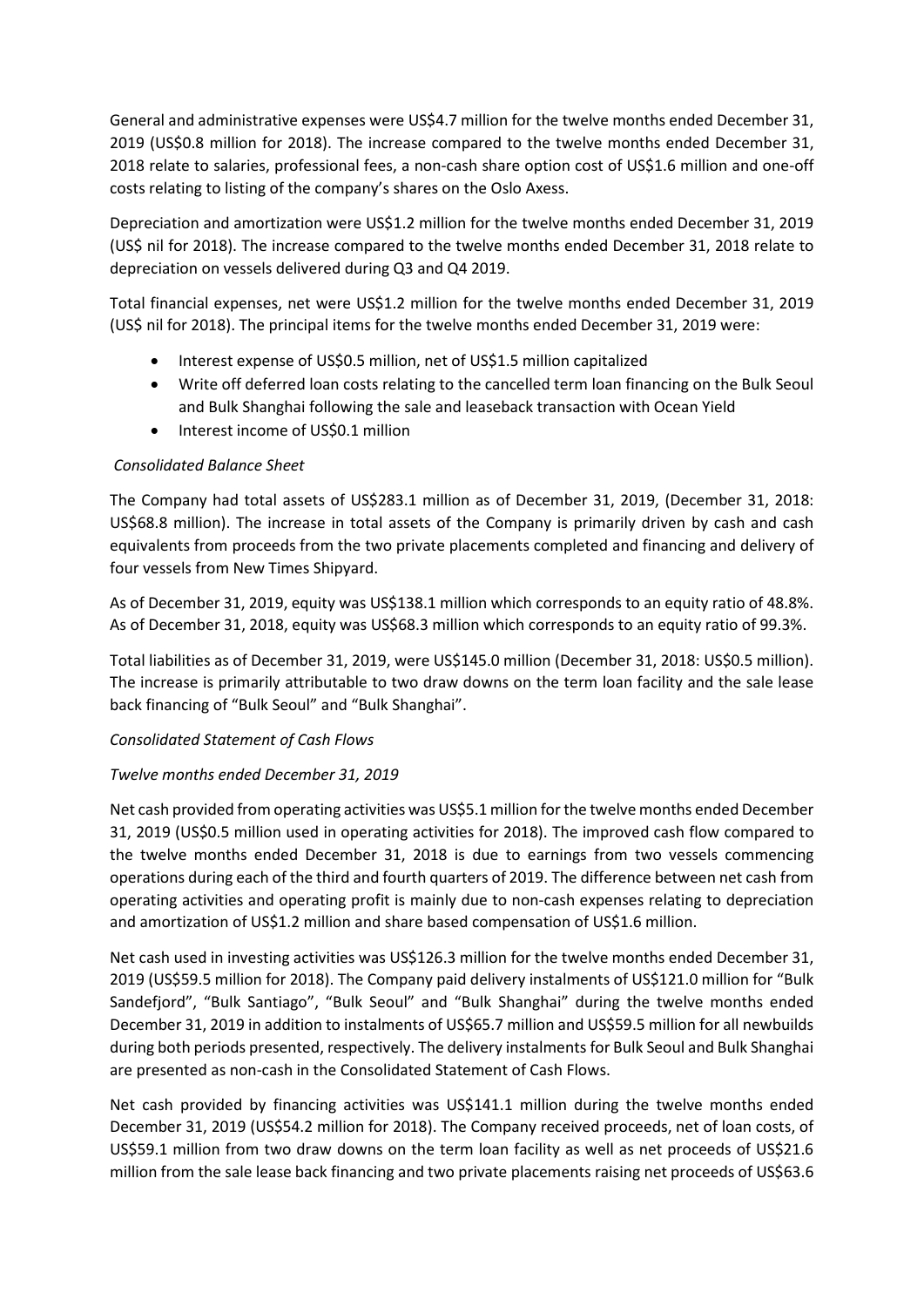million completed during the twelve months ended December 31, 2019. The Company completed eight private placements during the twelve months ended December 31, 2018 raising net proceeds of US\$54.2 million.

As of December 31, 2019, the Company's cash and cash equivalents and restricted cash amounted to US\$20.2 million (December 31, 2018: US\$0.3 million).

# *Outstanding shares*

As of December 31, 2019, the Company had a share capital of US\$22,170,906 divided into 22,170,906 shares at par value of US\$1.00 each.

# **Our Fleet**

The current delivery schedule and chartering status is summarized in the table below:

| Ship name              | <b>Delivery</b> | <b>Charterer</b> | Rate                                                            | Charter expiry  |
|------------------------|-----------------|------------------|-----------------------------------------------------------------|-----------------|
| <b>Bulk Sandefjord</b> | Aug 19          | Koch             | Index linked + scrubber benefit                                 | <b>Aug 22</b>   |
| <b>Bulk Santiago</b>   | Sep 19          | Koch             | 19 525 until Dec 20, index linked + scrubber benefit thereafter | Nov 21 - Jan 22 |
| <b>Bulk Seoul</b>      | Oct 19          | Koch             | 22 250 until Dec 20, index linked + scrubber benefit thereafter | Dec 21 - Feb 22 |
| <b>Bulk Shanghai</b>   | <b>Nov 19</b>   | Glencore         | 22 673                                                          | <b>Dec 20</b>   |
| <b>Bulk Shenzhen</b>   | Jan 20          | Glencore         | 21919                                                           | <b>Dec 20</b>   |
| <b>Bulk Sydney</b>     | Jan 20          | Koch             | Index linked + scrubber benefit                                 | Jan 23          |
| Bulk Sao Paulo         | May 20          |                  |                                                                 |                 |
| <b>Bulk Santos</b>     | <b>Jun 20</b>   |                  |                                                                 |                 |

On January 6, 2020 the Company took delivery of the 208,000 dwt Newcastlemax, Bulk Shenzhen. Upon departing New Times Shipyard, the Bulk Shenzhen commenced a 11-13 month index-linked time charter with ST Shipping and Transport Pte. Ltd., a 100% owned subsidiary of Glencore.

On January 21, 2020 the Company took delivery of the 208,000 dwt Newcastlemax, Bulk Sydney. Upon departing New Times Shipyard, the Bulk Sydney commenced a 36 month index-linked time charter with Koch Shipping Pte. Ltd.

The Group has two remaining newbuildings due for delivery in May and June 2020. Due to travel restrictions imposed following the Corona virus outbreak in China, New Times Shipyard announced force majeure, effective February 5, 2020 as the majority of their labor force has not yet been able to return after the Chinese New Year Celebrations. Prior to the force majeure declaration the construction of the remaining two newbuildings was approximately one month ahead of the contractual delivery schedule. During late February and early March, the shipyard gradually resumed operations and no material delays are expected for the newbuildings.

# **Chartering update**

In February 2020, the Company converted the index-linked charter hire for Bulk Shenzhen and Bulk Shanghai into fixed rate charter hire at US\$21,919 per day, gross and US\$22,673 per day, gross, respectively, for the remainder of 2020.

2020 Bulkers has four vessels trading on fixed rate time charters at an average rate of US\$21,592 gross, as well as two vessels trading on index-linked time charters. All the concluded charters represent a significant earnings premium to a standard Capesize vessel driven by the additional cargo intake and lower fuel consumption. Charterers are also paying a premium to reflect the economic benefit of our vessels' scrubbers. The Company continues to see strong interest from first class charterers for the two open vessels and is continuously evaluating chartering proposals, including fixed and index-linked time charters, as well as cargo contracts directly with mining companies.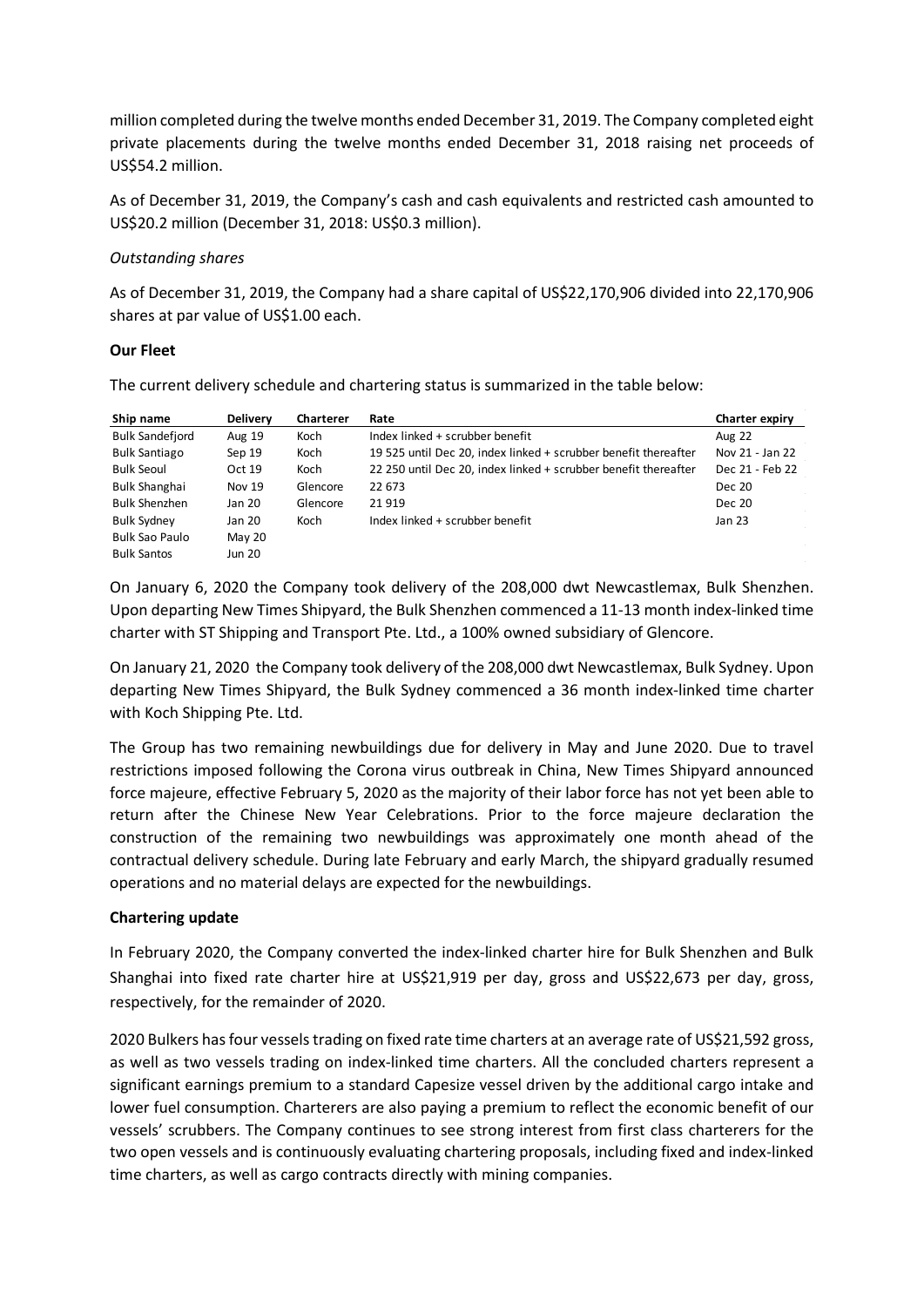The Company is expected to have approximately 2,614 operational ship days equal to 7.16 ships trading in 2020.

As of March 16, 2020, the Company has fixed employment for approximately 80% of its total 2,191 operating days for the remainder of the year, of which 1,164 days are fixed at an average TCE rate of US\$21,592 per day and 1,027 days are linked to the development in the Capesize spot market or currently unchartered.

# **Market commentary**

The Capesize market averaged US\$18,025 per day in 2019, a modest recovery from the US\$16,529 per day average seen in 2018. However, 2019 was a year with significant volatility, mainly caused by supply side disruptions during the year. The usual seasonal weakness during the first half of the year was exacerbated by the tragic accident at Vale's Brumadinho mine, which led to a temporary closure of 92 million tons of iron ore production and a subsequent drop in iron ore exports. The Baltic Capesize index hit a low of US\$3,460 per day on April 2, 2019 before recovering to a peak of US\$38,012 on September 2, 2019 as Vale gradually restarted part of the production that was affected by the accident earlier in the year.

Chinese steel production is the most important driver for iron ore demand. During 2019, Chinese steel production grew 7% year over year. Iron ore inventories have been through a destocking cycle since early 2018 and apparent iron ore inventories ended the year at a level equal to approximately 1.5 months of consumption, a historically low level.

The Baltic Capesize index as of March 16, 2020, stands at US\$2,795 having averaged US\$4,863 year to date. The first quarter of the year is normally a weak period for the Capesize market, as bad weather in Brazil and Australia has a negative impact on export volumes from these two key production regions for iron ore. The seasonal weakness has this year been amplified as Vale has been conducting maintenance and inspections on several mines. Vale's production is the key driver for long haul Brazilian iron ore exports and there has historically been a strong correlation between Brazilian iron ore exports and Capesize rates. Based on Vale's most recent guidance, their average production volumes for Q2 to Q4 2020 will be more than 40% higher than in Q1.

The Coronavirus is having a negative impact on economic activity in China and the rest of the world. However, recent data indicate that Chinese industrial activity is normalizing, and China has since the Coronavirus outbreak announced US\$3.5 trillion of stimulus, which is five times more than the stimulus announced following the global financial crisis in 2009.

# **Dry bulk fleet development**

The global dry bulk fleet stands at 884 million dwt as of March, 2020, up from 850 million dwt in March 2019.

The current orderbook for dry bulk vessels currently stands at 8.9% of the existing fleet, down from 12.14% in March 2019.

A total of 961.38k dwt has been ordered year to date (February, 2020), significantly less than the 5.622 million dwt ordered during the same period in 2019 (February, 2019).

A total of 3.1 mill dwt has been scrapped year to date (February, 2020), compared to 1.0 million dwt for the same period in 2019 (February, 2019).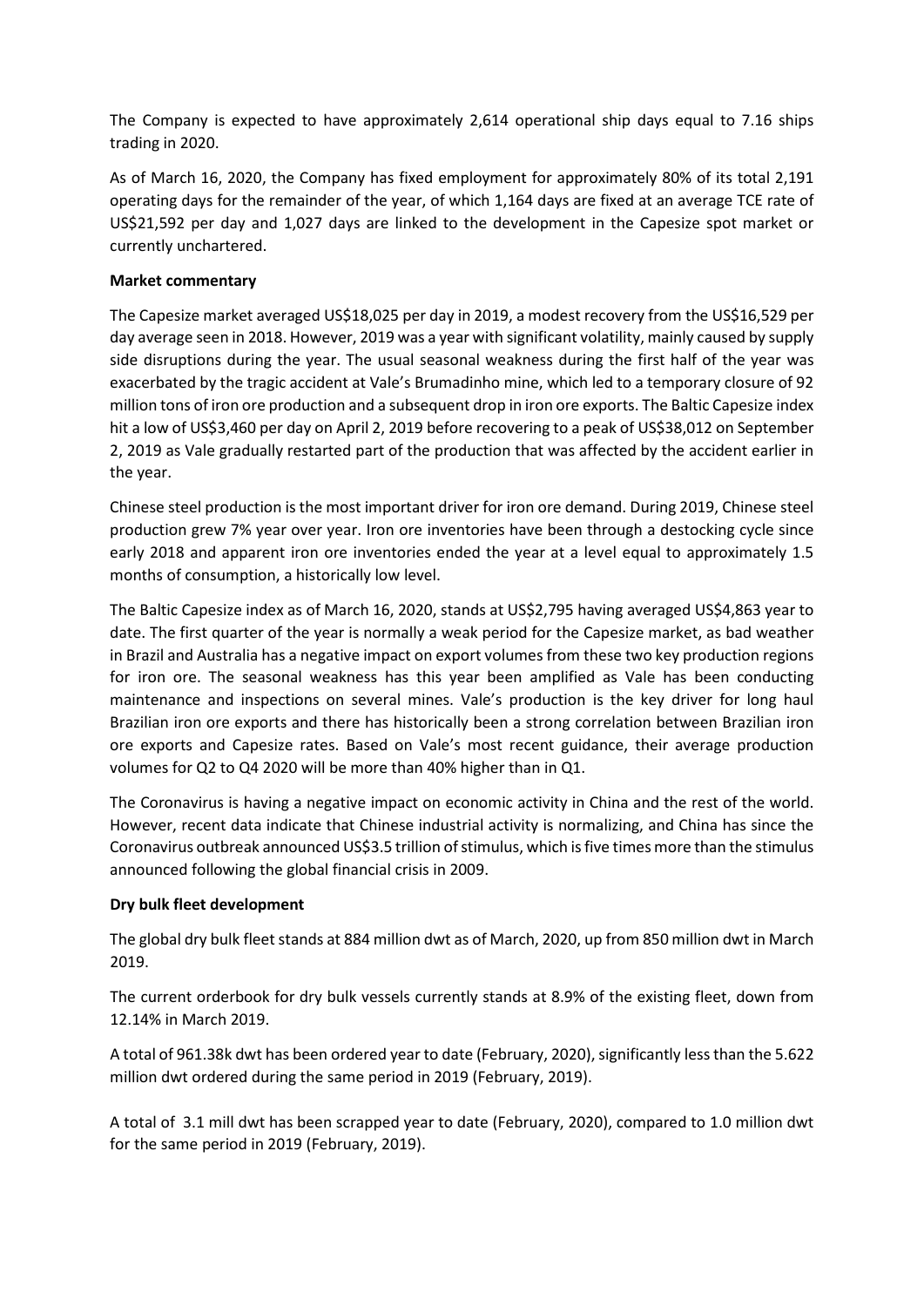Accelerated scrapping of less fuel efficient ships has been seen following a sharp increase in fuel costs for ships without scrubbers after the IMO 2020 regulations took effect on January 1, 2020. 23 Capesize vessels have been confirmed sold for scrap so far this year compared to delivery of 22 Capesize vessels year to date. As approximately 70% of the Capesize fleet is made up of non-eco ships, with higher fuel consumption, continued elevated scrapping levels may be expected.

# **Outlook**

2020 Bulkers has a robust financial structure with moderate financial leverage and a solid cash position. Our operating cash breakeven, which is estimated at approximately US\$14,100 per day for 2020 is significantly lower than the current one year time charter assement for a scrubber fitted Newcastlemax, which is currently in excess of US\$20,000 per day.

The Company will continue its strong capital discipline, and will remain focused on returning the majority of free cash flow to shareholders as dividends or through share buybacks.

# **Corpororate Governance Report and Environmental Social and Governance Report**

The Company has prepared a Corporate Governance Report which is included as a separate section of this Annual report. The Environmental Social and Governance Report can be found on the Company's website. The Company has based its corporate governance principles on the Norwegian Code of Practice for Corporate Governance published on 30 October 2014 (the "Code"). There are, however, some areas where the Company's governance principles differ from those of the Code, primarily due to differences between the Bermuda Companies Act and/or the Company's ByeLaws and the Norwegian Public Limited Companies Act.

# **Risk Factors**

The Company is exposed to a variety of risks , including market, operational and financial risks.

The most significant risk to the Company is the cyclicality of the dry bulk market with attendant volatility in freight rates, vessel values and consequently, profitability. Fluctuations in rates result from imbalances between the supply and demand for vessel capacity and changes in the supply and demand for the commodities carried by water internationally. The supply of and demand for shipping capacity determine the freight rates. Because the factors affecting the supply and demand dynamics of the shipping segments the Group is invested in are outside of the Group's control and are unpredictable; the nature, timing, direction and degree of changes they influence in business conditions are also unpredictable.

# *Other key risks are outlined below, which are not meant to be exhaustive:*

The Company's vessels will be subject to perils particular to marine operations, including capsizing, grounding, collision and loss and damage from severe weather or storms. The vessels may also be subject to other unintended accidents. Such circumstances may result in loss of or damage to the relevant vessel, damage to property (including other vessels) and damage to the environment or persons or for actions for damages connected with existing and future contracts which cannot be fulfilled. Such events may lead to the Group being held liable for substantial amounts by contractual counterparties, injured parties, their insurer and public governments. In the event of pollution, the Group may be subject to strict liability. Environmental laws and regulations applicable in the countries in which the Group operates have become more stringent in recent years. Such laws and regulations may expose the Group to liability for the conduct of or conditions caused by others, or for acts by the Group that were in compliance with all applicable laws at the time such actions were taken.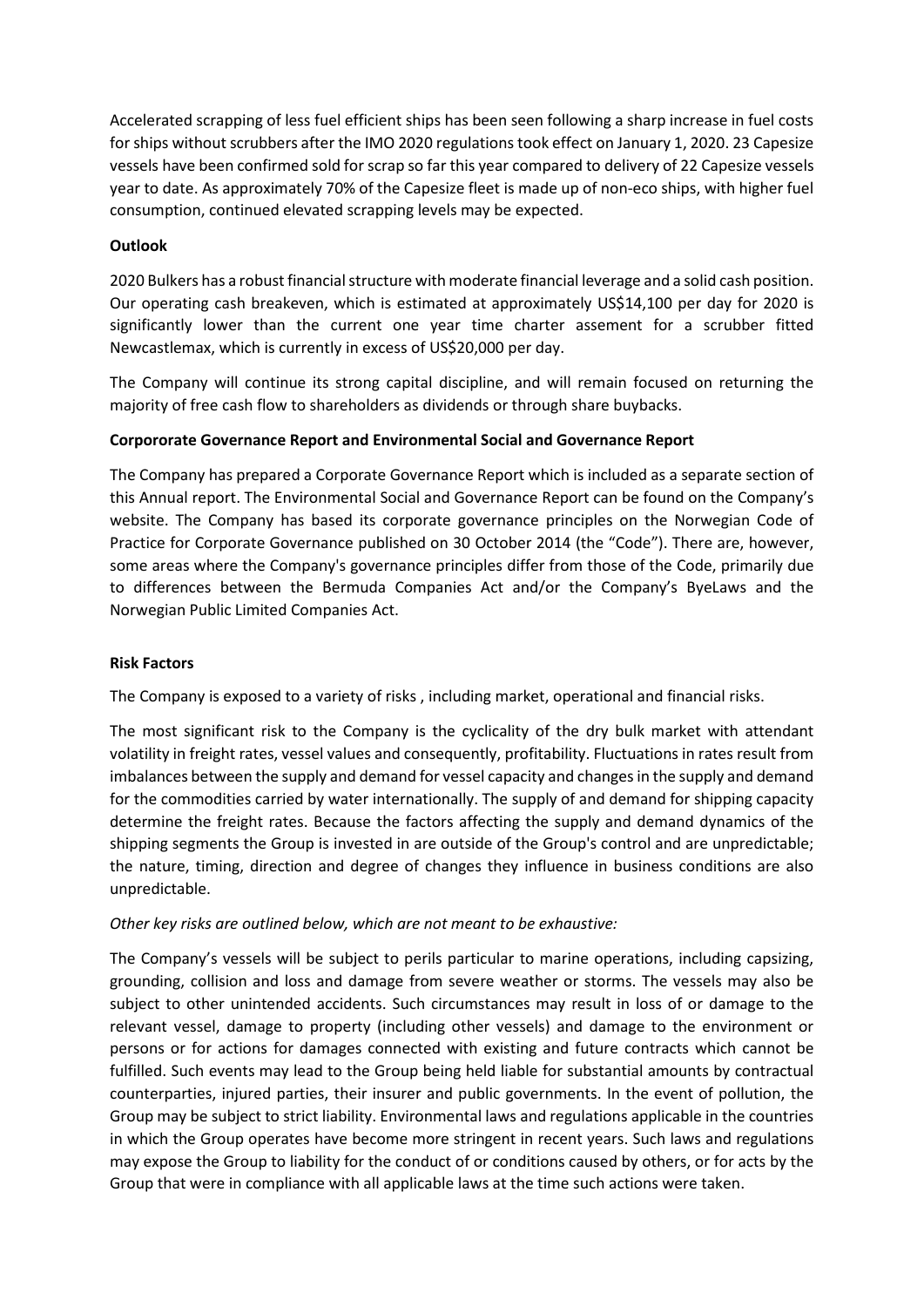The occurrence of the abovementioned events may have a material adverse effect on the Group's business, financial condition, results of operation and liquidity, and there can be no assurance that the Group's insurance will fully compensate any such potential losses and/or expenses. Further, the Company's management will monitor the performance of each investment, however, the Company will rely upon third party technical and day-to-day management of the assets, and there can be no assurance that such management will operate successfully.

The operation of dry bulk vessels has certain unique operational risks and the cargo itself and its interaction with the ship can be a risk factor. By their nature, dry bulk cargoes are often heavy and may shift in a hold unless carefully distributed and stowed causing loss of ships stability. High moisture bulk cargoes may during a voyage cause free water surface on-top with subsequent loss of stability, and certain cargoes may react badly to water exposure. In addition, dry bulk vessels are often subjected to battering treatment during unloading operations with grabs, and use of bulldozers to maximize cargo outturn. This harsh handling may cause structural weakness or damage to the vessels and thus be more susceptible to a hull breach at sea. Hull breaches in dry bulk vessels may lead to the flooding of cargo holds. If a dry bulk vessel suffers flooding, the combination of cargo and sea water may result in very high shear force and bending moment and eventually cause catastrophic buckling or collapse of vessel's bulkheads leading to the loss of the vessel.

If the Group is unable to adequately maintain or safeguard its vessels, it may be unable to prevent such events. Any of these circumstances or events could negatively impact the Group's business, financial condition or results of operations. In addition, the loss of any of its vessels could harm the Group's reputation as a safe and reliable vessel owner and operator.

The Group's success depends, to a significant extent, upon the abilities and efforts of a small number of key personnel, employed in 2020 Bulkers Management AS and providing services to the Group under the terms of the Management Agreement, and there can be no assurance that such individuals will continue to be employed by the Group and involved in the management of the Group in the future, or that their continued involvement will guarantee the future success of the Group. If the Group does not retain such key competence, and/or if it is unable to attract new talent or competencies relevant for the future development of the Group, this may have a negative effect on the success of the Group, and the Group's ability to expand its business and/or to maintain and develop its competitive skill set, which will correspondingly have an adverse effect on the Group's competitive position and financial performance.

The Company generate revenues and incur operating expenses in U.S. dollars and the majority of the general and administrative expenses are denominated in NOK. The Company has not hedged any foreign currency exposure.

The interest rates on the term loan facility and sale lease-back financing are based on LIBOR + a margin and are hence exposed to fluctuations in interest rates. The Company has not hedged any interest rate exposure.

The Company has chartered out four vessels to Koch Shipping Pte. Ltd. and two vessels to ST Shipping and Transport Pte. Ltd. The two customers are large international companies and 2020 Bulkers assess the companies as solid counterparts and the credit risk as low.

There is a concentration of credit risk with respect to cash and cash equivalents to the extent that nearly all of the amounts are carried with Danske Bank. However, we believe this risk is remote, as Danske Bank is an established financial institution.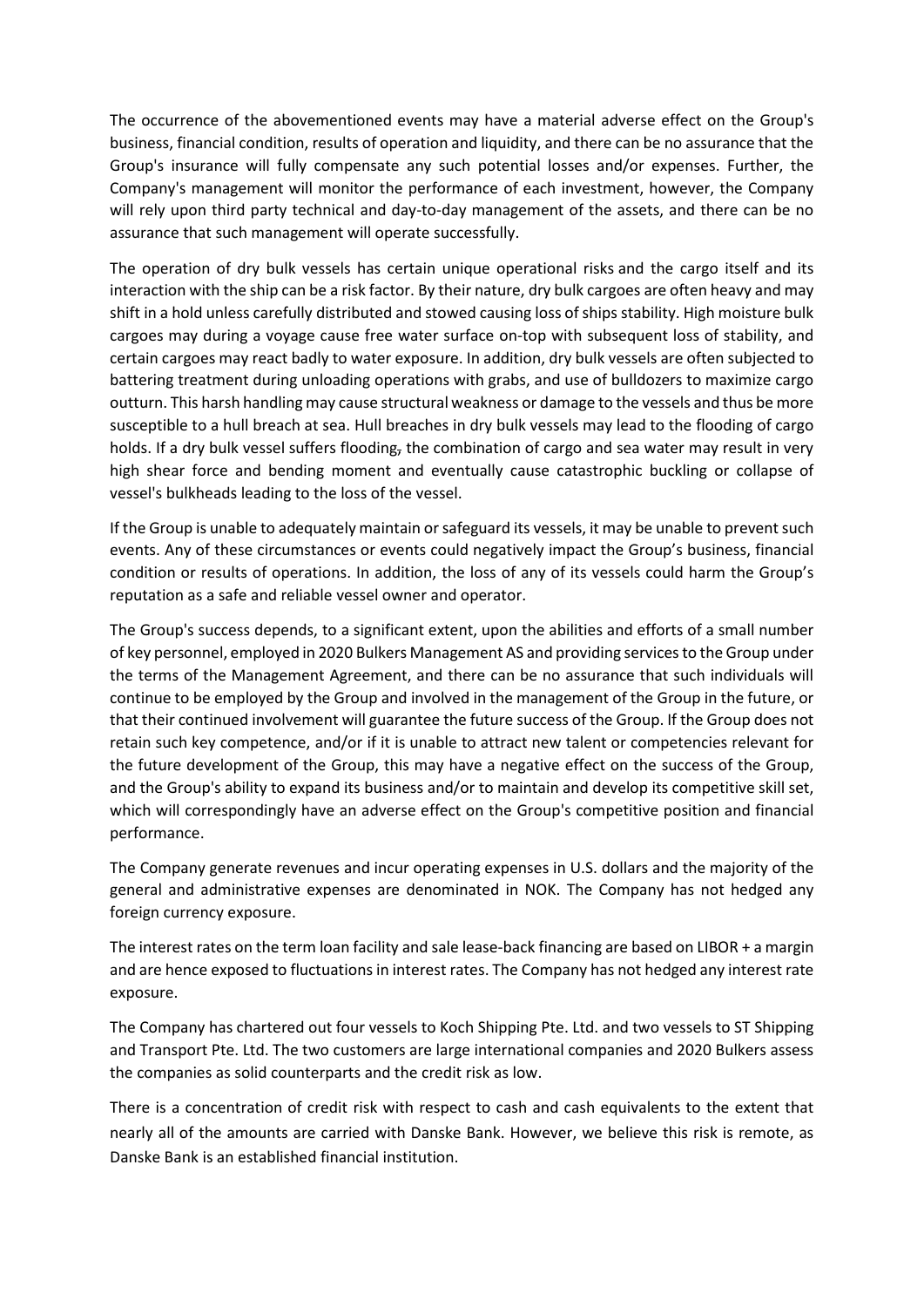The availability of financing alternatives for future investment opportunities may be unavailable at sufficiently attractive terms. The Company is also exposed to general movements on the Oslo Stock Exchange, which may limit the possibility of raising new equity at attractive prices.

With the increased use of technologies such as the internet to conduct business, the Group, service providers to the Group and Oslo Axess are susceptible to operational, information security and related "cyber" risks both directly and indirectly, which could result in material adverse consequences for the Group and the shareholders, such as causing disruptions and impacting business operations, potentially resulting in financial losses. Unlike many other types of risks faced by the Group, these risks are typically not covered by any insurance. In general, cyber incidents can result from deliberate attacks or unintentional events. Cyber incidents include, but are not limited to, gaining unauthorized access to digital systems (e.g., through "hacking" or malicious software coding) for purposes of misappropriating assets or sensitive information, corrupting data, or causing operational disruption. Cyberattacks may also be carried out in a manner that does not require gaining unauthorized access, such as causing denial-of-service attacks on websites (i.e., efforts to make network services unavailable to intended users).

In December 2019, a novel strain of coronavirus was reported in China and other countries. We cannot reasonably estimate at this time the impact, if any, that the coronavirus may have on our business or operations. The extent to which the coronavirus impacts our business will depend on future developments, which are highly uncertain and cannot be predicted, including new information which may emerge concerning the severity of the coronavirus and the actions to contain the coronavirus or treat its impact including on financial markets or otherwise.

|                      | March 17, 2020         |
|----------------------|------------------------|
| /s/ Kate Blankenship | /s/ Georgina Sousa     |
| Kate Blankenship     | Georgina Sousa         |
| Director             | Director               |
|                      |                        |
| /s/ Jeremy Kramer    | /s/ Jens Martin Jensen |
| Jeremy Kramer        | Jens Martin Jensen     |
| Director             | Director               |
|                      |                        |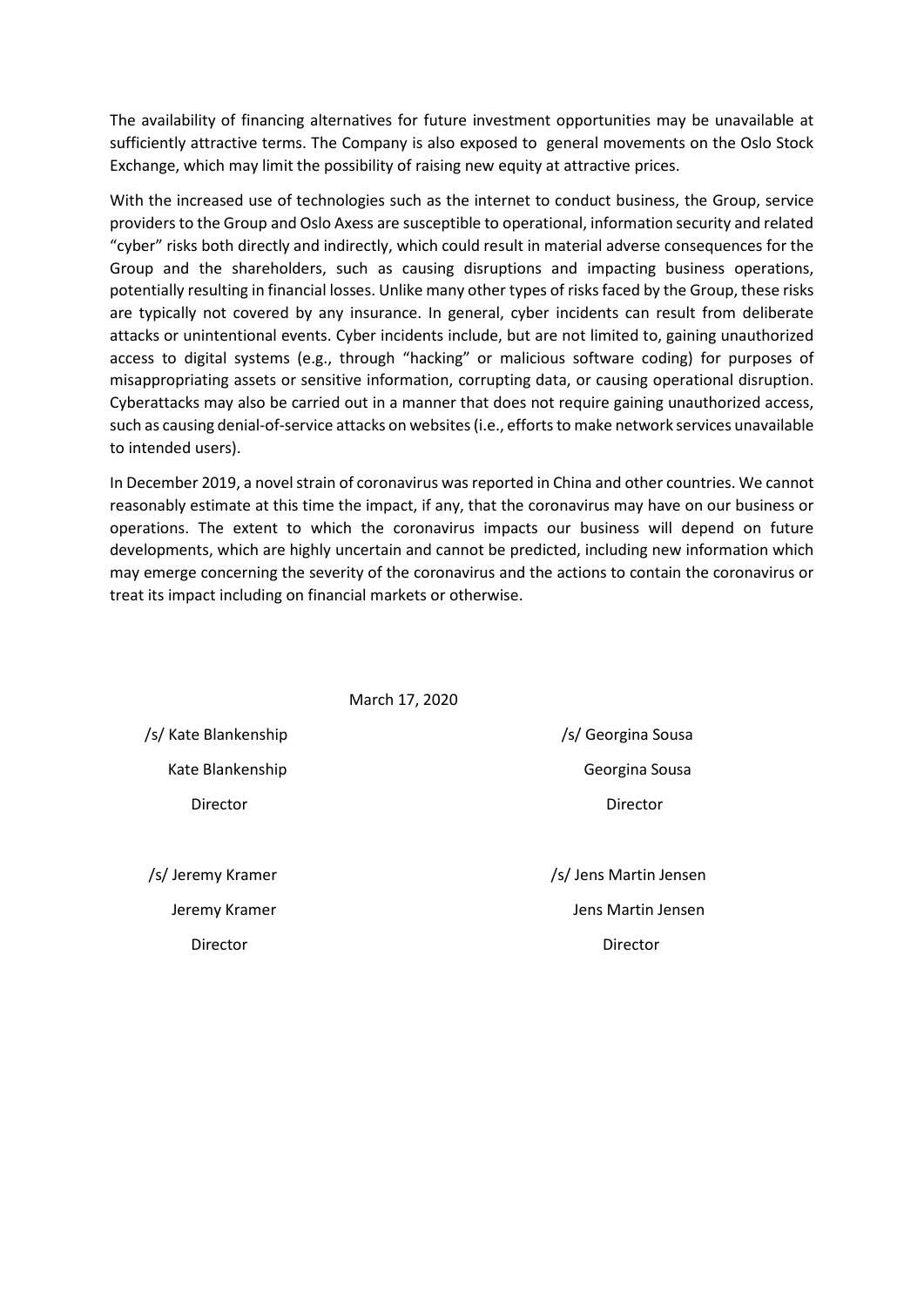# **RESPONSIBILITY STATEMENT**

We confirm that, to the best of our knowledge, the consolidated financial statements for 2019, which has been prepared in accordance with USGAAP gives a true and fair view of the Company's consolidated assets, liabilities, financial position and result of operations, and that the 2019 report includes a fair review of the information required under the Norwegian Securities Trading Act section 5-6 fourth paragraph.

|                      | March 17, 2020         |
|----------------------|------------------------|
| /s/ Kate Blankenship | /s/ Georgina Sousa     |
| Kate Blankenship     | Georgina Sousa         |
| Director             | Director               |
|                      |                        |
| /s/ Jeremy Kramer    | /s/ Jens Martin Jensen |
| Jeremy Kramer        | Jens Martin Jensen     |
| Director             | Director               |
|                      |                        |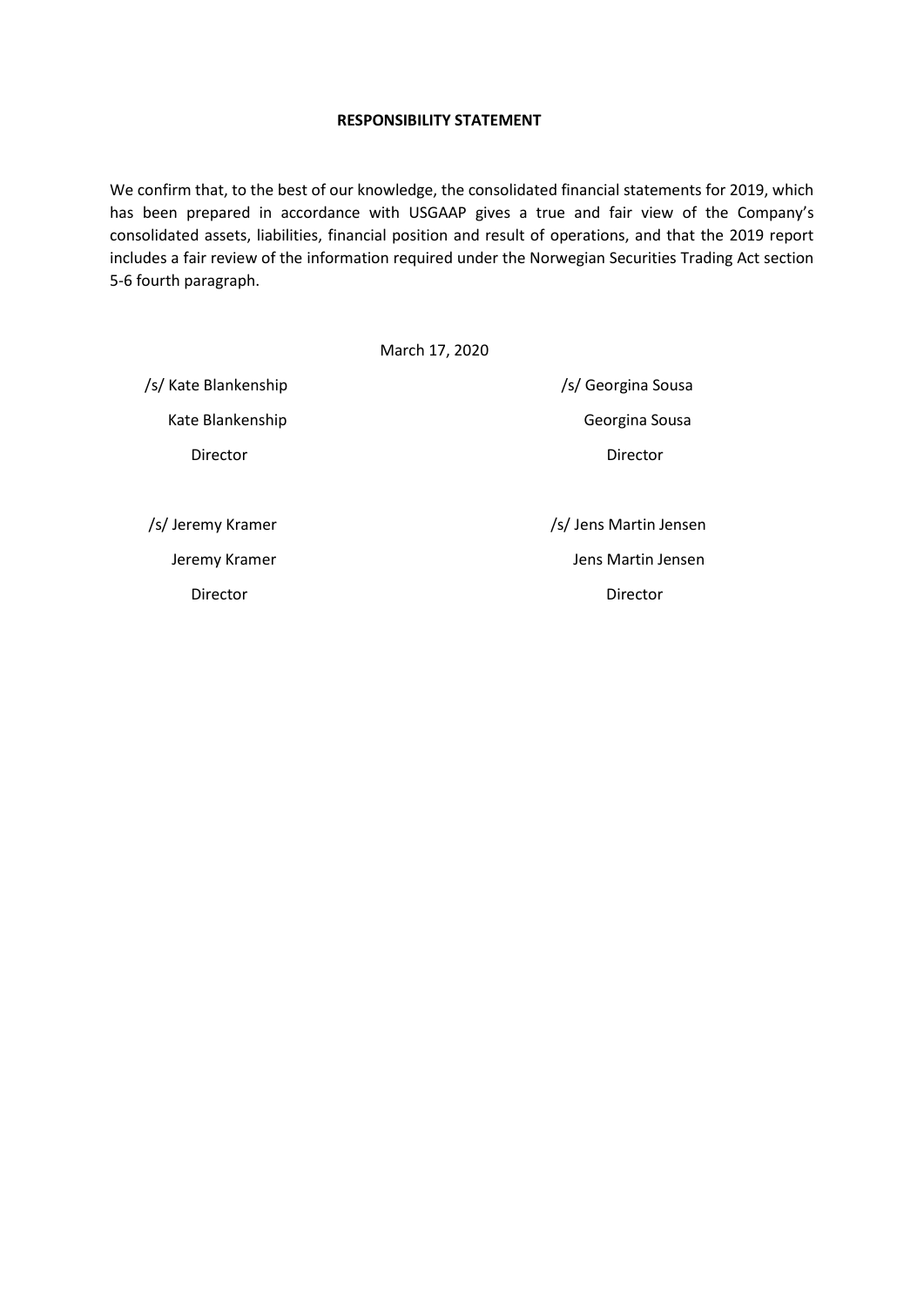# **CORPORATE GOVERNANCE REPORT**

**2020 Bulkers Ltd.** ("**2020 Bulkers**" or "**the Company**") is a company organized and existing under the laws of Bermuda. The corporate governance principles applicable to it are set out in the Bermuda Companies Act 1981, its bye-laws (the **"Bye-Laws"**) and its memorandum of association.

As a consequence of the listing of the Company's shares on the Oslo Stock Exchange (the "**OSE**"), certain aspects of Norwegian law, notably the Norwegian Securities Trading Act and the Norwegian Stock Exchange Regulations are also relevant for its corporate governance policy.

# **1. 2020 Bulkers Corporate Governance Policy**

The overall corporate governance policy of 2020 Bulkers is the responsibility of its board of directors (the "**Board**").

In defining this policy, the Board will observe the requirements set out in applicable laws, cf. above, relevant recommendations and the specific requirements arising from the Company's business activities.

The most important recommendation of relevance to the Company's corporate governance is the Norwegian Code of Practise for Corporate Governance of 30 October 2014 (the "**Code**").

The Board recognizes that the Code represents an important standard for corporate governance for companies whose shares are listed on the OSE. Most of the principles and recommendations in the Code are included in the Company's corporate governance policy. There are, however, some areas where the Company's governance principles differ from those of the Code, primarily due to differences between the Bermuda Companies Act and/or the Bye-Laws and the Norwegian Public Limited Companies Act.

The Board has codified certain corporate governance principles in a "Code of Conduct," applicable to all employees in the Company and its subsidiaries (the "**2020 Bulkers Group**").

The Code of Conduct can be found on the Company's website (www.2020bulkers.com).

The Board has formulated the Company's overall mission and the core values on which all of the activities of the 2020 Bulkers Group shall be based. These can be found in the Company's website.

The Board has, in line with the Code's recommendations, prepared this report in order to disclose those of its corporate governance principles which do not comply with the recommendations of the Code.

# **2. The Business**

The Company's memorandum of association describes the Company's objects and purposes as unrestricted. This deviates from the recommendation in the Code but is in line with the requirements of the Bermuda Companies Act.

The Company has clear objectives and strategies for its business. These are described in the Company's annual report and on its website.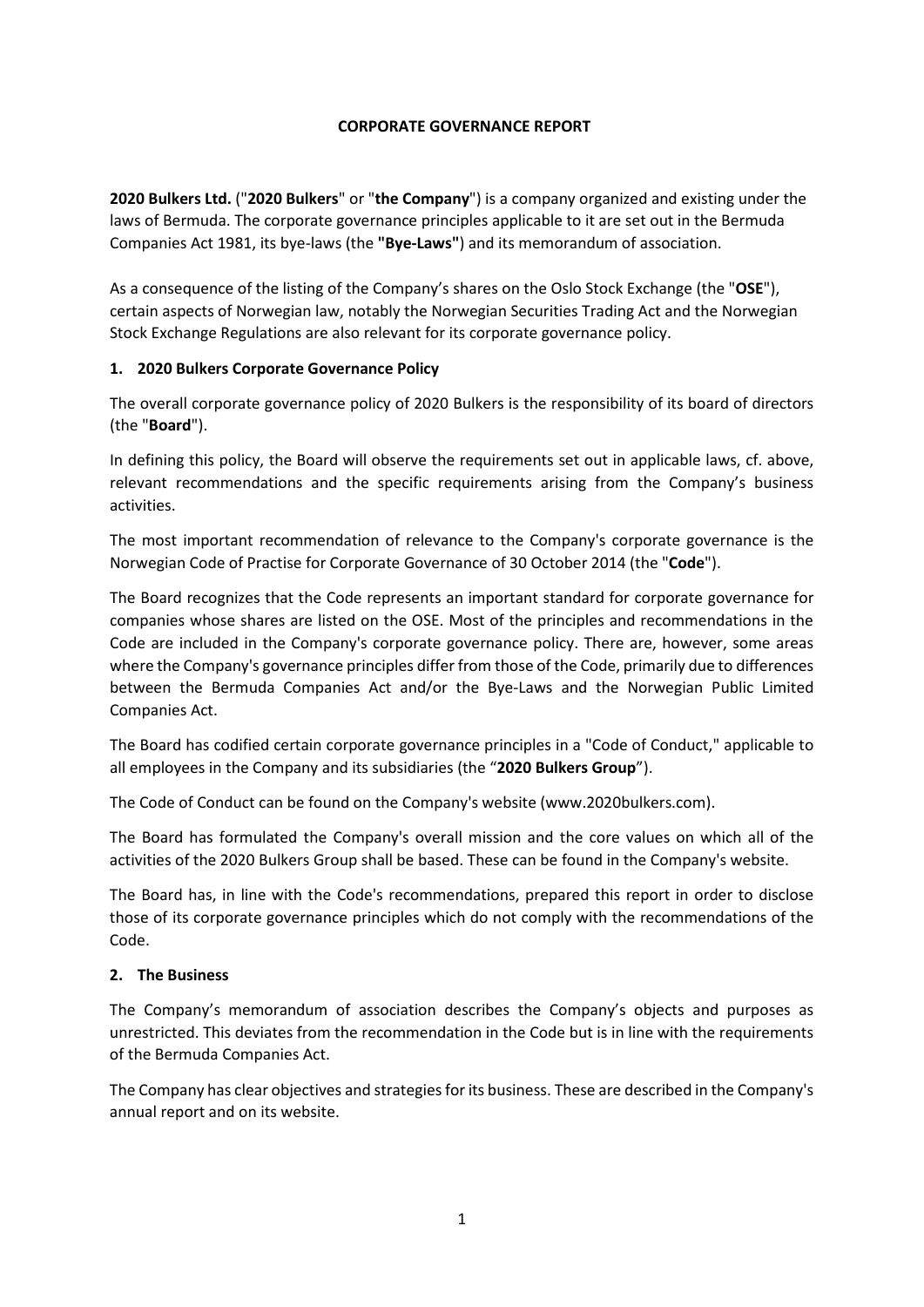# **3. Equity and Dividends**

The Board strives to identify and pursue clear business goals and strategies for the Company, to assess and manage the risks associated with these, and to maintain an equity capital and liquidity position which are sufficient to match the same.

Under the Bye-Laws, the Board may declare dividends and distributions without the approval of the shareholders in general meetings. This differs from the recommendation in the Code.

The Company's aim is to provide its shareholders with a competitive return on their investment through a positive development in the price of the Company's shares and, when the Company's cash flow so allows, dividends to its shareholders.

The Company's shareholders may, by way of a resolution in a general meeting of all shareholders (a "**General Meeting**") increase the Company's authorized share capital, reduce the authorized share capital (by reducing the number of unissued but authorized shares) and increase or reduce the issued share capital. The procedures and ratifications of this are set out in the Bye-Laws and the Bermuda Companies Act.

The Board has, under Bermuda law, wide powers to issue authorized but unissued shares in the Company. The Board is also authorized in the Bye-Laws to purchase the Company's shares and hold these in treasury. These powers are not restricted to any specific purposes nor to a specific period as the Code recommends.

# **4. Equitable treatment of shareholders and transactions with close associates**

The Company has one class of shares only. Each share carries one vote. All shares have equal rights. All shares give a right to participate in General Meetings.

Under the Bermuda Companies Act, no shareholder has a pre-emptive right to subscribe for new shares in a limited company unless (and only to the extent that) the right is expressly granted to the shareholder under the bye-laws of such company or under any contract between the shareholder and such company. The Bye-Laws do not provide for pre-emptive rights.

The Board will only transact in the Company's shares at their market value (as reflected in the share price quoted on the OSE from time to time).

Members of the Board (each a "**Director**") and the Company's senior management shall notify the Board if they have any material interest, whether direct or indirect, in any transaction which the 2020 Bulkers Group intends to conclude.

Following these guidelines, any Directors and/or member of the Company's senior management who have an interest in any such transaction shall always refrain from participating in the discussions on whether to conclude such transaction or not in the relevant corporate bodies in the 2020 Bulkers Group.

Further, the Board shall always consider whether it is appropriate to obtain an independent third-party valuation of the object of any material transaction between the Company and any of its close associates.

# **5. Freely negotiable shares**

The Company's share is, subject to the exception set out below, freely tradable.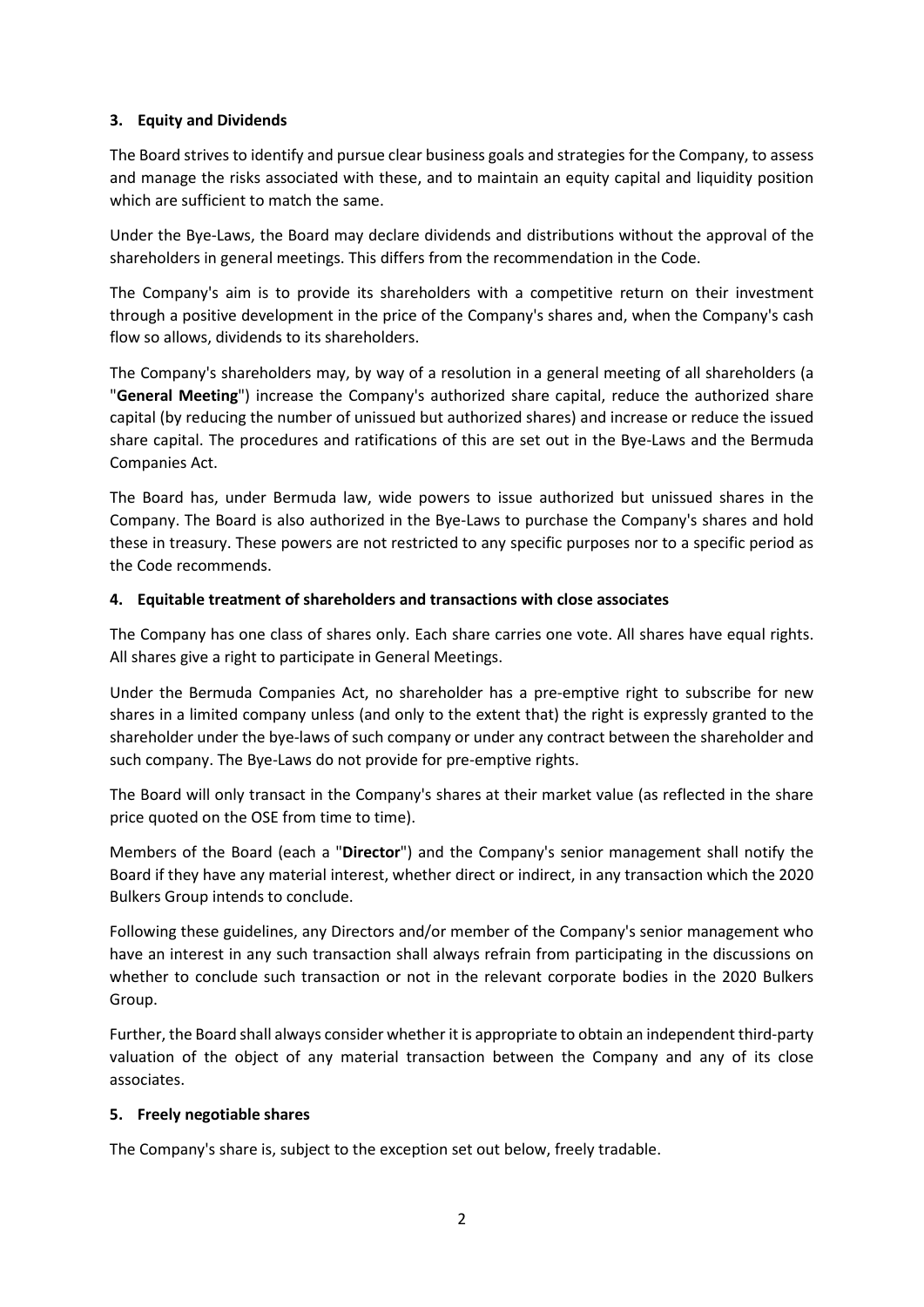The Bye-Laws requires the Board to decline to register a transfer of the Company's sharesin a situation where the Board is of the opinion that such transfer might breach any applicable law or requirement of any authority or the OSE until it has received such evidence as it needs to satisfy itself that no such breach will occur.

# **6. General meetings**

The Code requires that notice of General Meetings, (including any supporting documents for the resolutions to be considered therein) is made available on the Company's website no later than 21 days prior to the date of the General Meeting.

The Bye-Laws allows, in accordance with Bermuda law, for notice to be given no less than 7 days (excluding the day on which the notice is served and the day on which the General Meeting to which it relates is to be held) prior to a General Meeting. This differs from the recommendation of the Code.

The Board aspires to maintain good relations with its shareholders and possible investors in its shares, and to have an investor relation policy which complies with the OSE's Code of Practice for Investor Relations.

The Board shall ensure that as many shareholders as possible are able to participate in the General Meetings. To achieve a high rate of shareholder attendance therein the Company shall:

- provide, on its website, the date of and, if possible, further information on each General Meeting as early as possible, and at the latest 7 days in advance thereof;
- provide, together with or before the notice is given, sufficient supporting documentation for any resolution proposed to be made therein in order for the shareholders to prepare;
- ensure that any registration deadline is set as close to the General Meeting as possible; and
- ensure that the shareholders may vote for each and all of the candidates for the Board.

# **7. Nomination Committee**

The Code recommends that the Company has a nomination committee.

The Company is not, under Bermuda law, obliged to establish a nomination committee. The Board is of the opinion that there are, for the time being, not sufficient reasons to establish a nomination committee.

The Board will consult with the Company's main shareholders prior to proposing candidates for Directors and will ensure that the Board consists of Directors with the expertise and competence as shall be required by the Company from time to time.

# **8. Corporate Assembly and Board of Directors, composition and independence**

The Company does not have a corporate assembly.

According to the Bye-Laws the Board shall consist of not less than two Directors. Currently the Board consists of four Directors.

It is the view of the Board that at least two of its Directors are independent of the Company's main shareholders. Further, it is the view of the Board that a majority of the Directors are independent of the Company's senior managers and main business partners. No Director is employed by the 2020 Group.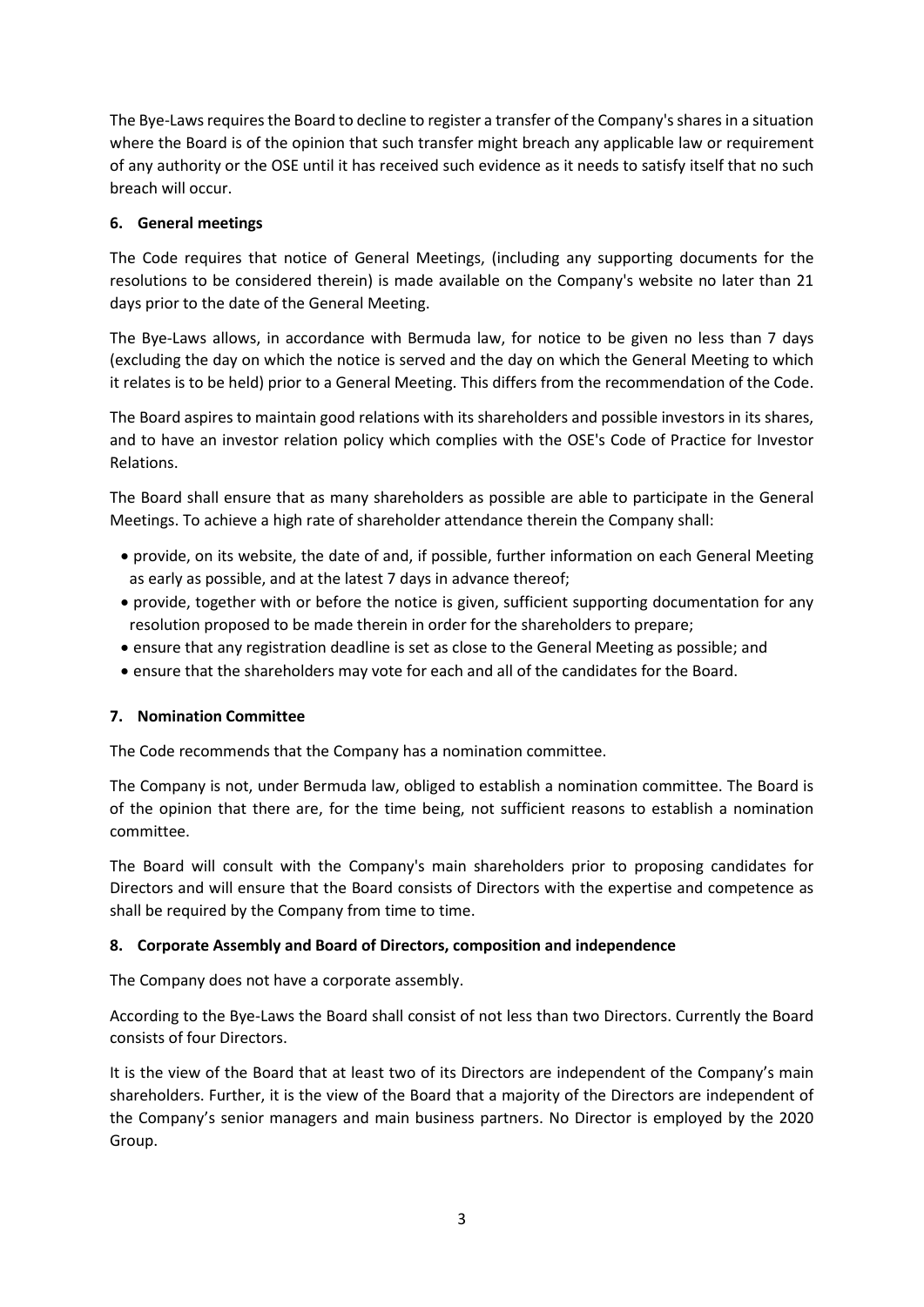The Board will, in accordance with normal procedures for Bermuda companies, elect its chairman. This differs from the recommendation in the Code that the General Meeting shall elect their chairman of the Board.

The Directors shall, subject to applicable law and the Bye-Laws, hold office until the first General Meeting following such Director's election. The Directors may be re-elected.

A short description of the current Directors is available on the Company's website – www.2020bulkers.com.

# **9. The work of the Board**

The Code recommends that the Board develops and approves written guidelines for its own work as well as the work of the Company's senior managers with particular emphasis on establishing clear internal allocation of responsibilities and duties.

The Bermuda Companies Act does not require the Board to prepare such guidelines. The Board is of the opinion that there are no reasons to issue such guidelines at present.

The Code recommends that the Board establishes an audit committee and a remuneration committee.

Although the Bermuda Companies Act does not require the Company to establish such committees, the Board has established an Audit Committee, but the Board is of the opinion that there is no reason to establish a remuneration committee at present.

# **10. Risk management and internal control**

The Board is focused on ensuring that the 2020 Bulkers Group's business practices are sound and that adequate internal control routines are in place. The Board continuously assesses the possible consequences of and the risks related to the 2020 Bulkers Group's operations.

The 2020 Bulkers Group is committed to protecting the health and safety of all of its employees and contractors in all their activities for the 2020 Bulkers Group and is committed to ensure generally accepted QHSE principles are integrated in everything the 2020 Bulkers Group does.

The Board supervises the Company's internal control systems. These cover both the 2020 Bulkers Group's operations and its guidelines for ethical conduct and social responsibility.

# **11. Remuneration of the Directors**

The remuneration of the Directors is set by the General Meeting. The Company may, on occasion, pay Directors their fee in the Company's shares and/or grant Directors under the Company's share option scheme.

Section 11 of the Code requires that Directors should not take on specific assignments for the Company in addition to their appointment as Directors.

The 2020 Bulkers Group will not refrain from engaging Directors for specific assignments for the Company if such engagement is considered beneficial to the Company. This differs from the recommendation in the Code. However, such assignments will be disclosed to the Board and the Board shall approve the assignment, as well as the remuneration.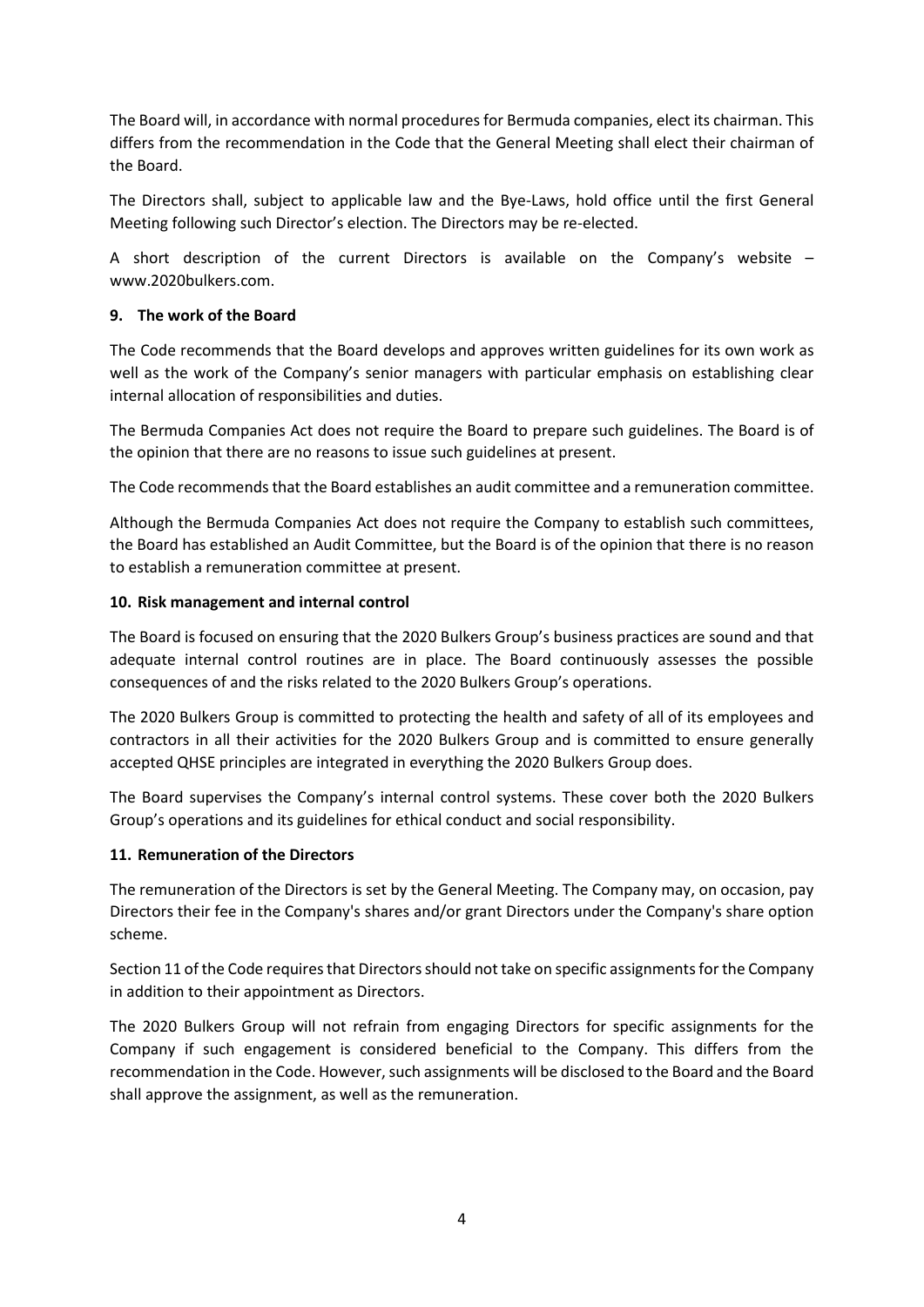# **12. Remuneration of leading employees**

The remuneration of the 2020 Bulkers Group's senior managers is based on four components. The first component is each individual's fixed salary. This is set based on the individual's position and responsibility and the international salary level for comparable positions.

The second component is local compensation such as mandatory pension payments.

The third component is a variable, discretionary bonus. Bonuses will be granted based on the performance of the 2020 Bulkers Group as a whole and each individual in relation to targets set annually.

The fourth component is a share option scheme established by the Company where share options can be issued to senior managers in the 2020 Bulkers Group.

The Code recommends that guidelines for the remuneration of executive personnel are prepared and approved by the General Meeting. Such guidelines should set forth an absolute limit to performance related remuneration. The 2020 Bulkers Group's remuneration policy does not require such a procedure, nor does it contain any such limit. This differs from the recommendation in the Code.

The Bye-Laws permits the Board to issue share options to the Company's employees, including members of the 2020 Bulkers Group's senior management team, without requiring that the General Meeting approves the number of options granted or the terms and conditions of such. In addition, the share option scheme is an incentive program rather than remuneration directly limited to the Company's results.

# **13. Information and communication**

The Company is committed to provide information on its financial situation, ongoing projects and other circumstances relevant for the valuation of the Company's shares to the financial markets on a regular basis.

The Company is also committed to disclose all information necessary to assess the value of its share on its web site. Interested parties will find the Company's latest news releases, financial calendar, company presentations, share and shareholder information, information about analyst coverage and other relevant information here.

Such information may also be found on the website of the OSE – www.oslobors.no.

Information to the 2020 Bulkers Group's shareholders shall be published on the Company's website at the same time as it is sent to the shareholders.

# **14. Takeover Offer**

The Board will seek to ensure that the Company's business activities are not disrupted unnecessarily in the event a general offer is made for the Company's shares. The Board will, furthermore, strive to ensure that shareholders are given sufficient information and time to form a view of the terms of such offer.

If a take-over offer is made, the Board will issue a statement on its merits in accordance with statutory requirements and the recommendations in the Code.

The Board will consider obtaining a valuation of the Company's equity capital from an independent expert if a take-over offer is made in order to provide guidance to its shareholders as to whether to accept such offer or not.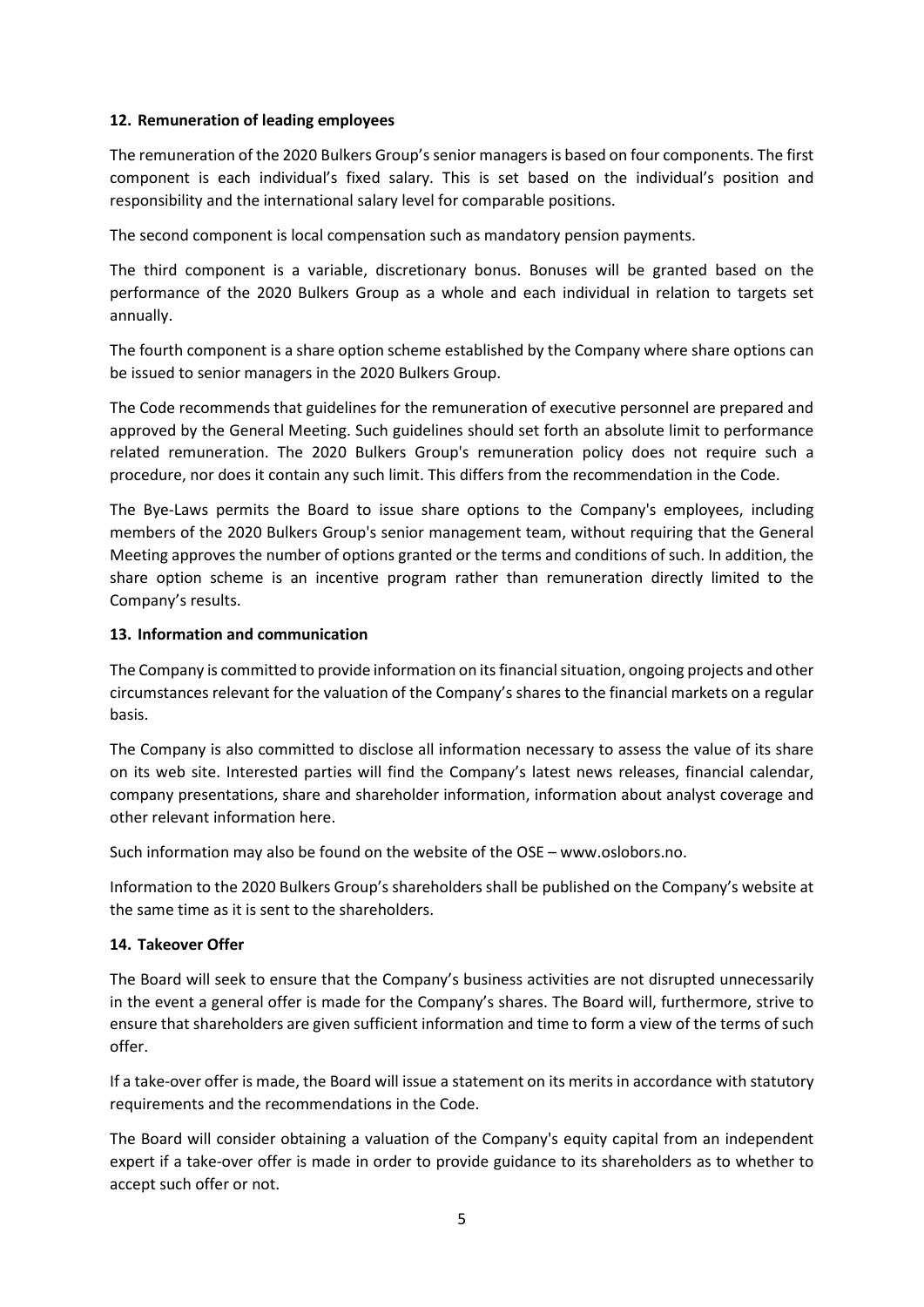Any transaction that is in effect a disposal of all of the Company's activities will be submitted to the General Meeting for its approval.

# **15. Auditor**

The Board will, each year, agree a plan for the audit of the 2020 Bulkers Group's accounts with its auditor. The Board will furthermore interact regularly with the auditor within the scope of this plan.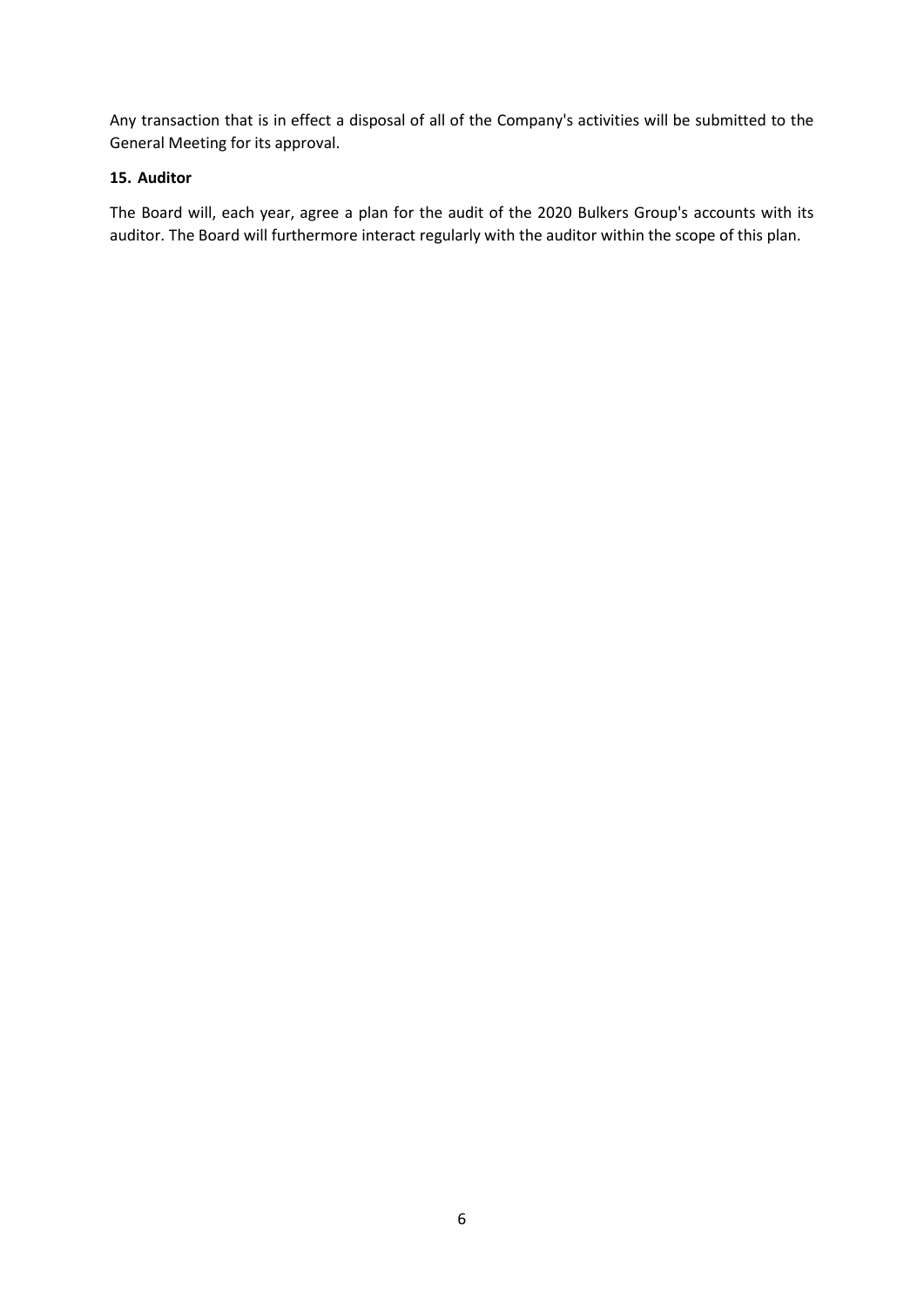# **CONSOLIDATED FINANCIAL STATEMENTS**

# **FOR THE YEARS ENDED DECEMBER 31, 2019 AND 2018**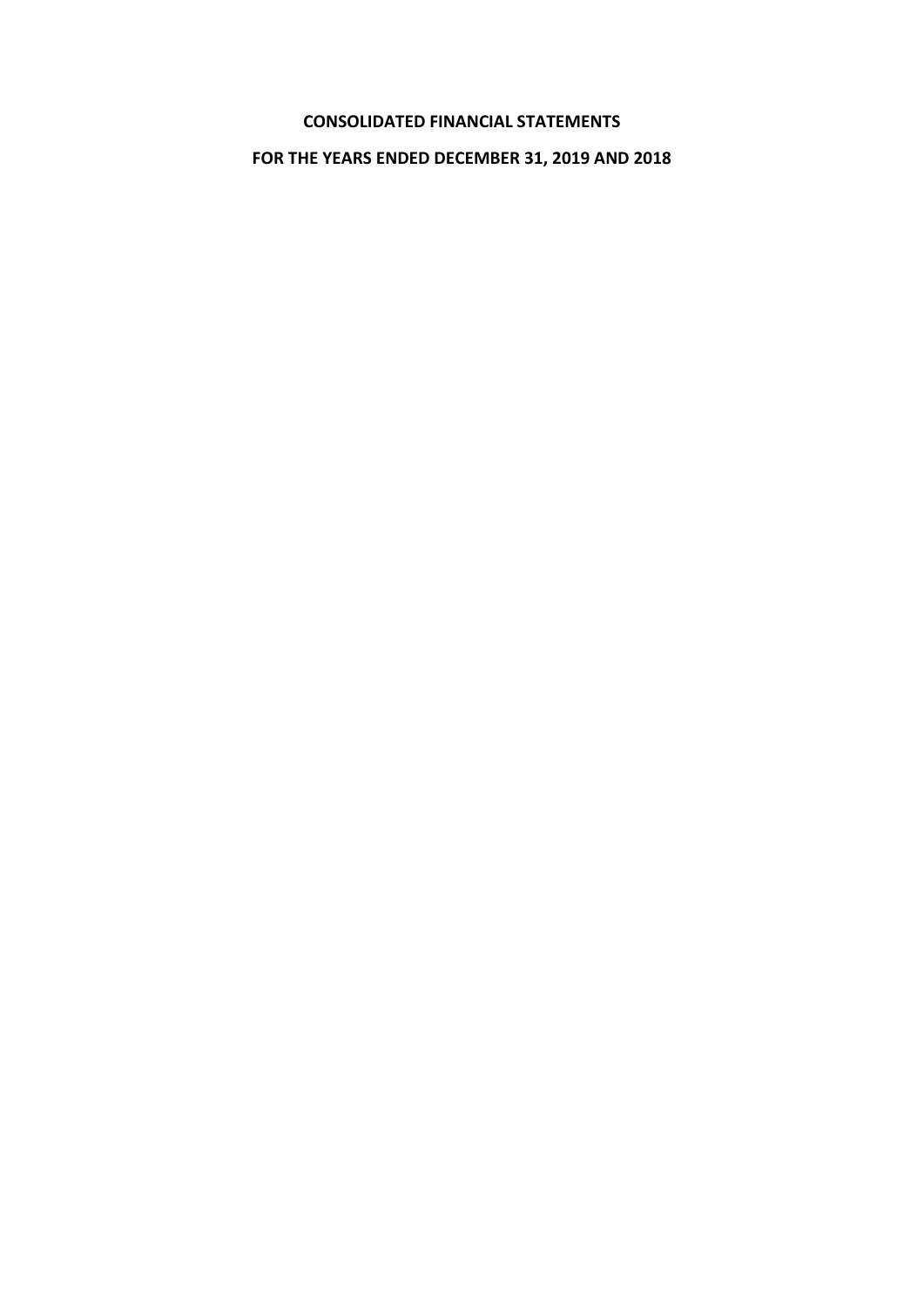# **Consolidated Statements of Operations**

|                                                               | 12 months to<br>December 31, | 12 months to<br>December 31, |
|---------------------------------------------------------------|------------------------------|------------------------------|
|                                                               |                              |                              |
| (In millions of US\$ except per share data)                   | 2019                         | 2018                         |
| <b>Operating revenues</b>                                     |                              |                              |
| Time charter revenues                                         | 9.1                          |                              |
| <b>Total operating revenues</b>                               | 9.1                          |                              |
| <b>Operating expenses</b>                                     |                              |                              |
| Vessel operating expenses                                     | (2.1)                        |                              |
| Voyage expenses                                               | (0.2)                        |                              |
| General and administrative expenses                           | (4.7)                        | (0.8)                        |
| Depreciation and amortization                                 | (1.2)                        |                              |
| <b>Total operating expenses</b>                               | (8.2)                        | (0.8)                        |
| <b>Operating profit (loss)</b>                                | 0.9                          | (0.8)                        |
| Financial income (expense), net                               |                              |                              |
| Interest expense, net of capitalised interest                 | (0.5)                        |                              |
| Write off deferred loan costs                                 | (0.8)                        |                              |
| Interest income                                               | 0.1                          |                              |
| Total financial income (expenses), net                        | (1.2)                        |                              |
| Net income (loss) before income taxes                         | (0.3)                        | (0.8)                        |
| Income tax                                                    | (0.1)                        |                              |
| Net income (loss)                                             | (0.4)                        | (0.8)                        |
| Per share information:                                        |                              |                              |
| Basic earnings (loss) per share                               | (0.02)                       | (0.08)                       |
| Diluted earnings (loss) per share                             | (0.02)                       | (0.08)                       |
|                                                               |                              |                              |
| <b>Consolidated Statements of Comprehensive income (loss)</b> |                              |                              |
| Net profit (loss)                                             | (0.4)                        | (0.8)                        |
| Other comprehensive income                                    |                              |                              |
| <b>Total comprehensive income (loss)</b>                      | (0.4)                        | (0.8)                        |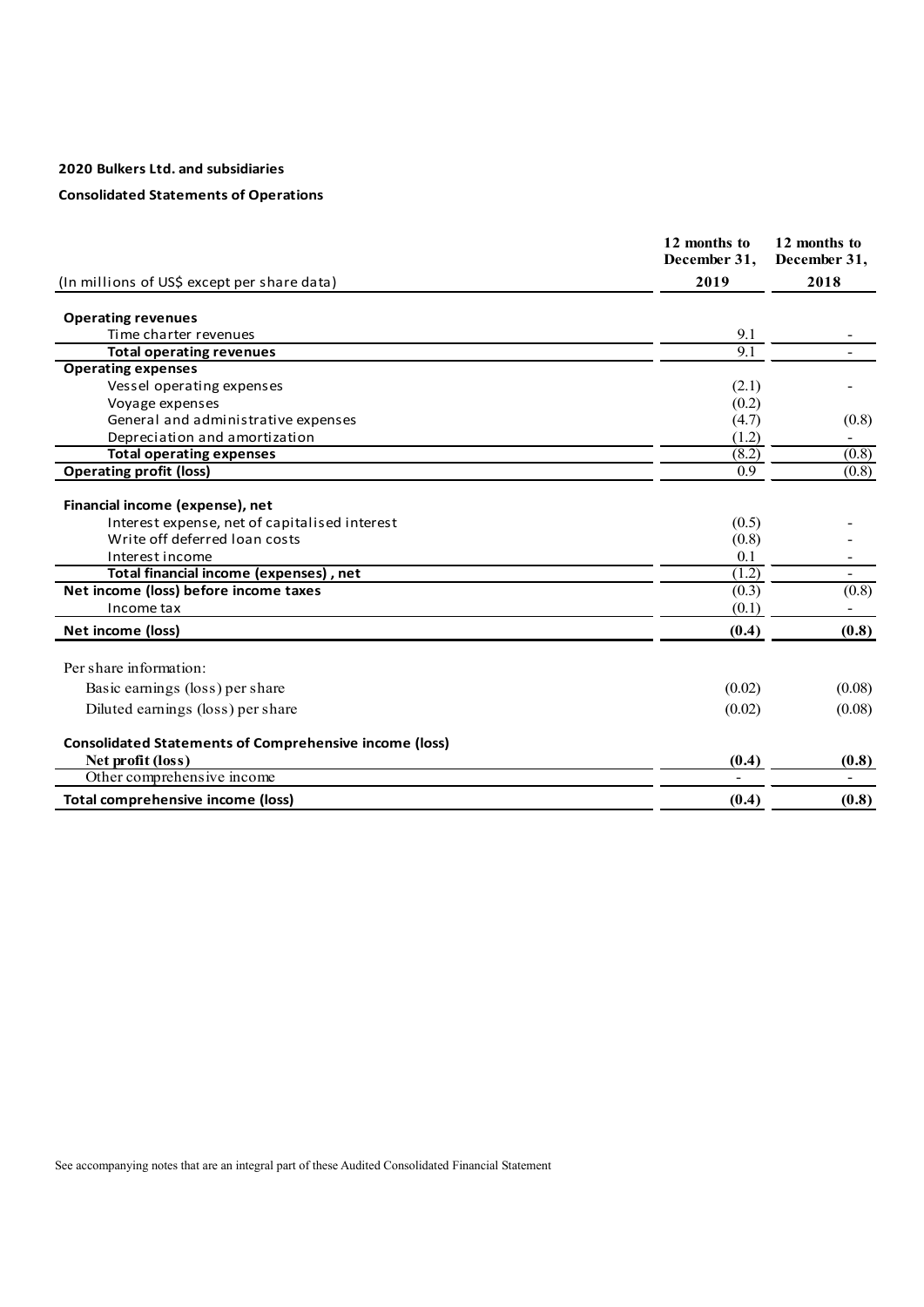# **Consolidated Balance Sheets**

|                                                                         | December 31,       | December 31,             |
|-------------------------------------------------------------------------|--------------------|--------------------------|
| (In millions of US\$)                                                   | 2019               | 2018                     |
| <b>ASSETS</b>                                                           |                    |                          |
| <b>Current assets</b>                                                   |                    |                          |
| Cash and cash equivalents                                               | 20.1               | 0.3                      |
| Restricted cash                                                         | 0.1                |                          |
| Trade receivables                                                       | 0.9                |                          |
| Other current assets                                                    | 1.8                | 0.1                      |
| <b>Total current assets</b>                                             | 22.9               | 0.4                      |
| Long term assets                                                        |                    |                          |
| Vessels and equipment, net                                              | 188.8              |                          |
| Newbuildings                                                            | 69.5               | 68.4                     |
| Other long-term assets                                                  | 1.9                | $\overline{\phantom{a}}$ |
| <b>Total long-term assets</b>                                           | 260.2              | 68.4                     |
| <b>Total assets</b>                                                     | 283.1              | 68.8                     |
|                                                                         |                    |                          |
| <b>LIABILITIES AND EQUITY</b>                                           |                    |                          |
| <b>Current liabilities</b>                                              |                    |                          |
| Short-term debt and current portion of long-term debt                   | 8.1                |                          |
| Accounts payable                                                        | 0.7                | 0.2                      |
| Accrued expenses                                                        | 2.7                | 0.2                      |
| Other current liabilities                                               | 1.2                | 0.1                      |
| <b>Total current liabilities</b>                                        | 12.8               | 0.5                      |
| Long term liabilities                                                   |                    |                          |
| Long-term debt                                                          | 132.0              |                          |
| Other long-term liabilities                                             | 0.2                |                          |
| <b>Total long-term liabilities</b>                                      | 132.2              |                          |
| <b>Commitments and contingencies</b>                                    |                    |                          |
| <b>Equity</b>                                                           |                    |                          |
| Common share of par value US\$1,0 per share: authorized 75,000,000      |                    |                          |
| (2018:75,000,000). Issued and outstanding 22,170,906 (2018: 14,070,906) | 22.2               | 14.1                     |
| Additional paid-in capital                                              | 120.2              | 55.1                     |
| Accumulated other comprehensive income                                  |                    |                          |
| Accumulated deficit                                                     | (4.3)              | (0.9)                    |
| <b>Total shareholders' equity</b>                                       | 138.1              | 68.3                     |
| Total liabilities and shareholders' equity                              | 283.1              | 68.8                     |
|                                                                         |                    |                          |
| March 17, 2020                                                          |                    |                          |
| /s/ Kate Blankenship                                                    | /s/ Georgina Sousa |                          |
| Kate Blankenship                                                        | Georgina Sousa     |                          |

 /s/ Jeremy Kramer /s/ Jens Martin Jensen **Director** Director **Director** Director **Director Director Director Director** 

Emy Kramer Theorem and Tensil and Tensil and Jens Martin Jensen<br>
Director Theorem 2012

See accompanying notes that are an integral part of these Audited Consolidated Financial Statement

**Director** Director **Director** Director **Director Director Director Director**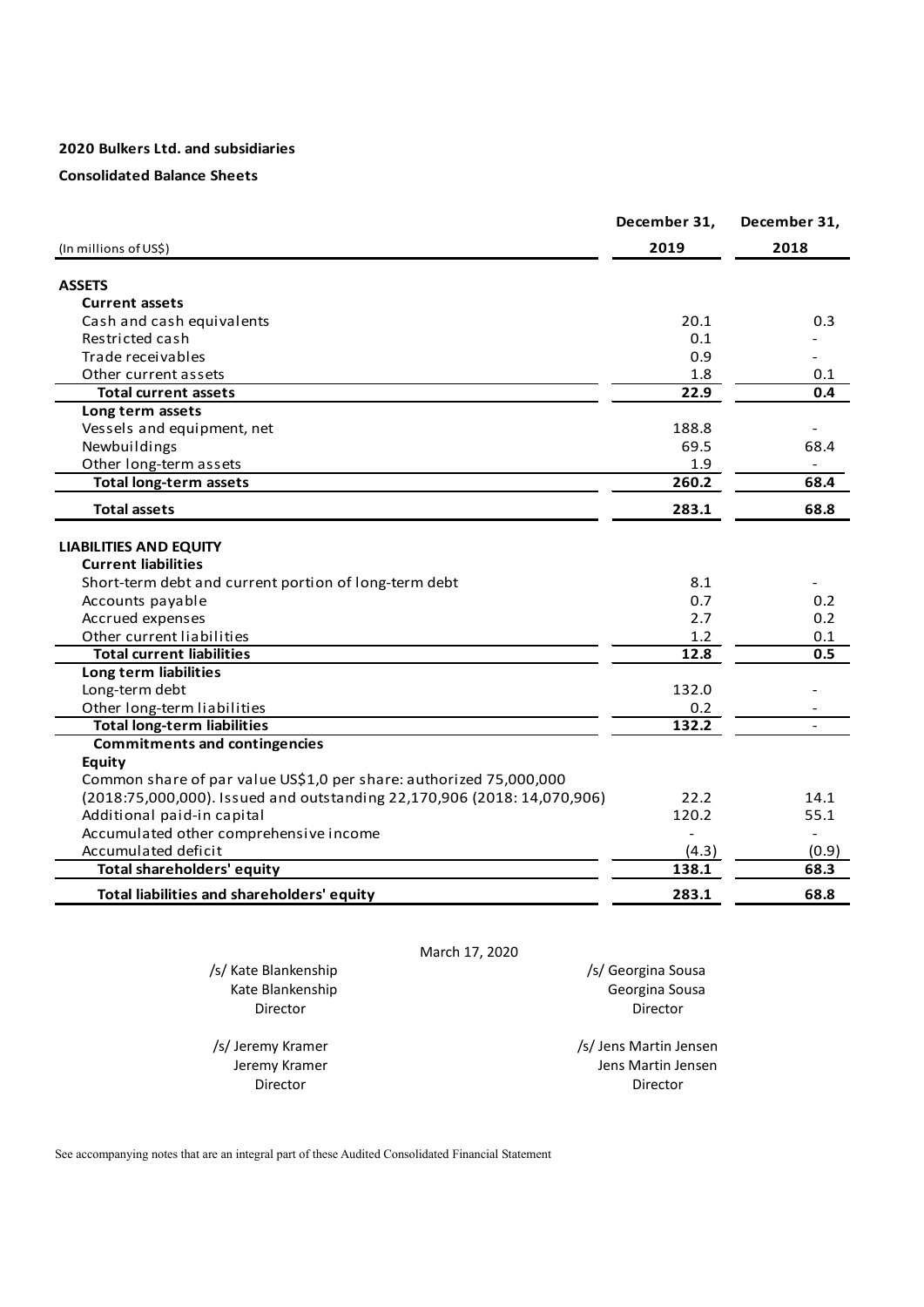# **Consolidated Statement of Cash Flows**

| (In millions of US\$)                                                       | 12 months to<br>December 31.<br>2019 | 12 months to<br>December 31.<br>2018 |
|-----------------------------------------------------------------------------|--------------------------------------|--------------------------------------|
| Net profit (loss)                                                           | (0.4)                                | (0.8)                                |
| Share based compensation                                                    | 1.6                                  |                                      |
| Depreciation and amortization                                               | 1.3                                  |                                      |
| Write off relating to term loan facility                                    | 0.8                                  |                                      |
| (Increase) decrease in accounts receivable                                  | (0.9)                                |                                      |
| Increase (decrease) in accounts payable                                     | 0.5                                  | 0.1                                  |
| Change in other current items related to operating activities               | 2.4                                  | 0.2                                  |
| Change in other long-term items related to operating activities             | (0.2)                                |                                      |
| Net cash provided by (used in) operating activities                         | 5.1                                  | (0.5)                                |
| <b>Investing activities</b>                                                 |                                      |                                      |
| Short term loan                                                             | (0.9)                                | $\overline{\phantom{0}}$             |
| Additions to newbuildings                                                   | (125.4)                              | (59.5)                               |
| Net cash used in investing activities                                       | (126.3)                              | (59.5)                               |
| <b>Financing activities</b>                                                 |                                      |                                      |
| Proceeds, net of deferred loan costs, from issuance of                      | 86.4                                 |                                      |
| long-term debt                                                              |                                      |                                      |
| Repayment of long-term debt                                                 | (5.9)                                |                                      |
| Dividends paid                                                              | (3.0)                                |                                      |
| Net proceeds from share issuances                                           | 63.6                                 | 54.2                                 |
| Net cash provided by financing activities                                   | 141.1                                | 54.2                                 |
| Net increase (decrease) in cash and cash equivalents<br>and restricted cash | 19.9                                 | (5.8)                                |
|                                                                             |                                      |                                      |
| Cash and cash equivalents and restricted cash at beginning                  | 0.3                                  | 6.1                                  |
| of period<br>Cash and cash equivalents and restricted cash at end of period | 20.2                                 | 0.3                                  |
|                                                                             |                                      |                                      |
| Supplemental disclosure of cash flow information                            |                                      |                                      |
| Non-cash settlement of convertible debt                                     | (8.0)                                |                                      |
|                                                                             |                                      |                                      |
| Non-cash share issuance                                                     | 8.0                                  |                                      |
| Non-cash payment in respect of newbuildings                                 | (65.1)                               |                                      |
| Issuance of debt as non-cash settlement for newbuild                        |                                      |                                      |
| delivery instalment                                                         | 65.1                                 |                                      |
| Interest paid, net of capitalised interest                                  |                                      |                                      |
| Income taxes paid                                                           |                                      |                                      |
|                                                                             |                                      |                                      |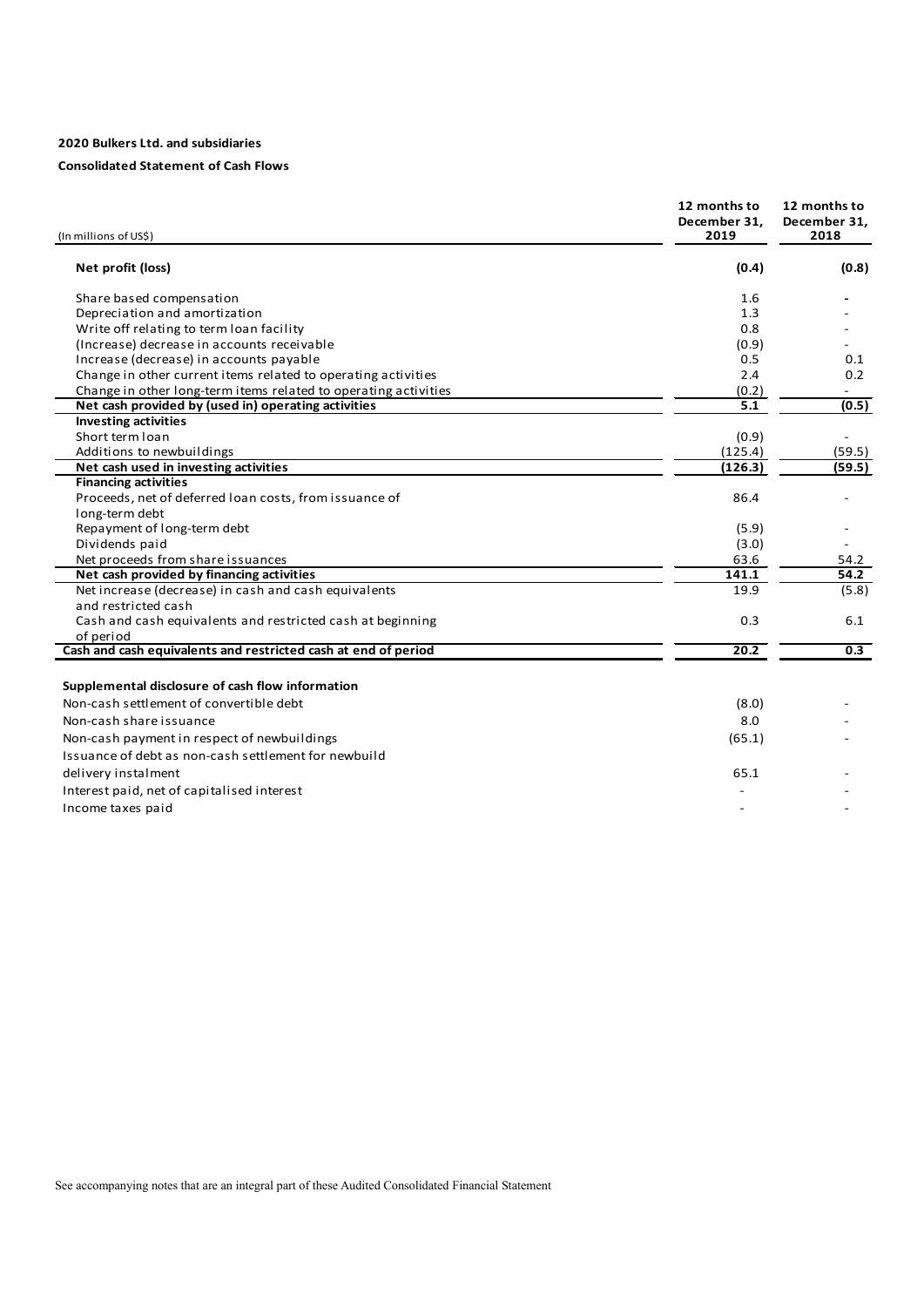# **Consolidated Statements of Changes in Shareholders' Equity**

|                                                | Number of<br>shares | Share<br>capital | <b>Additional</b><br>paid-in | Retained<br>deficit | Total<br>equity |
|------------------------------------------------|---------------------|------------------|------------------------------|---------------------|-----------------|
| (In millions of US\$, except number of shares) |                     |                  | capital                      |                     |                 |
| Consolidated balance as of December 31, 2017   | 6 151 000           | 6.2              | 8.8                          | (0.1)               | 14.9            |
| Issue of common shares                         | 7919906             | 7.9              | 46.3                         |                     | 54.2            |
| Equity issuance costs                          |                     |                  |                              |                     |                 |
| Other transactions:                            |                     |                  |                              |                     |                 |
| Total comprehensive loss for the period        |                     |                  |                              | (0.8)               | (0.8)           |
| Consolidated balance as of December 31, 2018   | 14 070 906          | 14.1             | 55.1                         | (0.9)               | 68.3            |
| Issue of common shares                         | 8 100 000           | 8.1              | 65.1                         |                     | 73.2            |
| Equity issuance costs                          |                     |                  | (1.6)                        |                     | (1.6)           |
| Other transactions:                            |                     |                  |                              |                     |                 |
| Dividends                                      |                     |                  |                              | (3.0)               | (3.0)           |
| Share based compensation                       |                     |                  | 1.6                          | -                   | 1.6             |
| Total comprehensive loss for the period        |                     | ٠                |                              | (0.4)               | (0.4)           |
| Consolidated balance as of December 31, 2019   | 22 170 906          | 22.2             | 120.2                        | (4.3)               | 138.1           |

See accompanying notes that are an integral part of these Audited Consolidated Financial Statement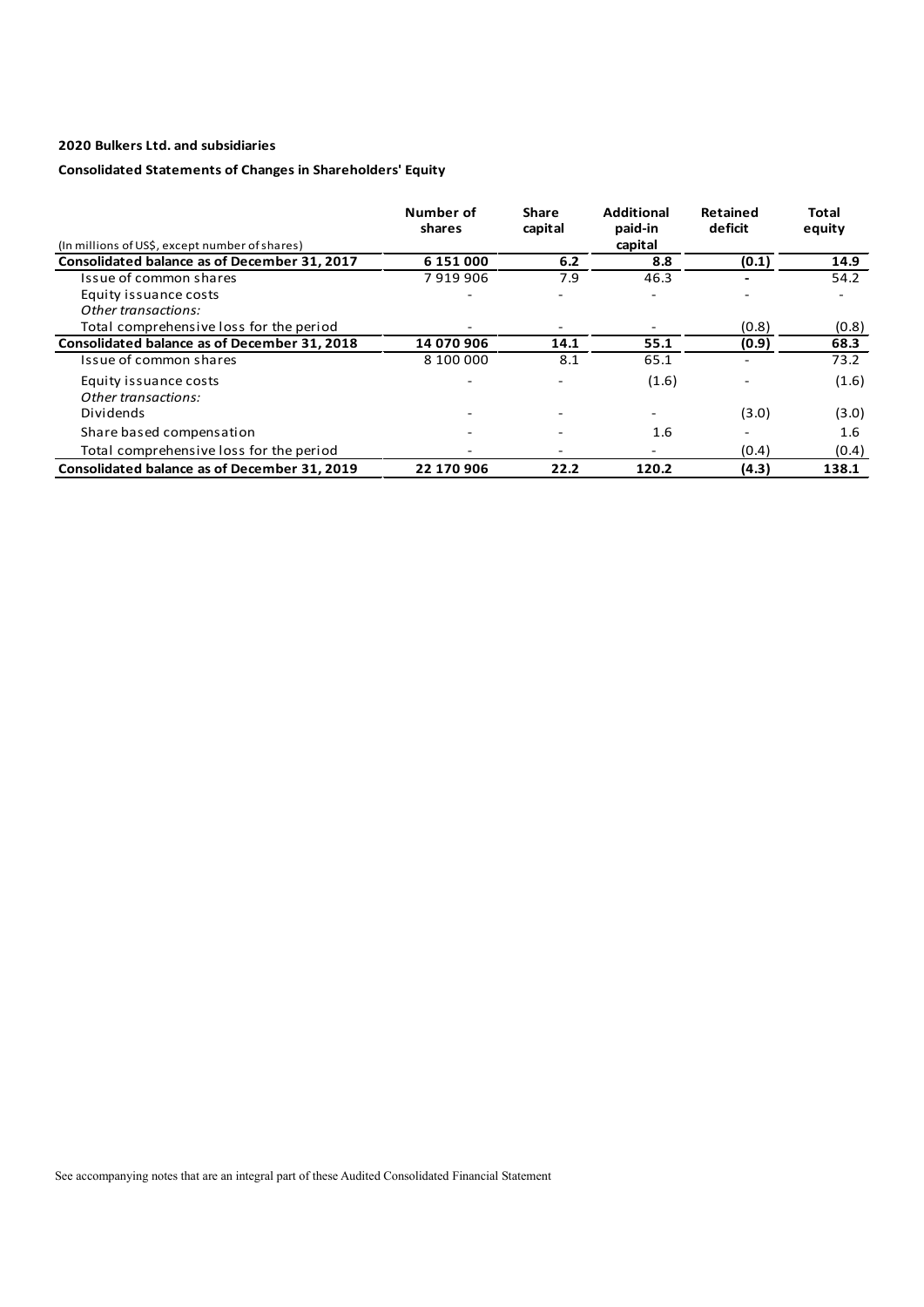# **2020 Bulkers Limited and subsidiaries Notes to Consolidated Financial Statements**

# **1. GENERAL INFORMATION**

2020 Bulkers Ltd. (together with its subsidiaries, the "Company" or the "Group" or "2020 Bulkers") is a limited liability company incorporated in Bermuda on 26 September 2017. The Company's shares are traded on Oslo Axess under the ticker "2020".

2020 Bulkers is an international owner and operator of large dry bulk vessels. The Group has six Newcastlemax dry bulk vessels in operation and two Newcastlemax drybulk vessels under construction at New Times Shipyard in China. The remaining newbuildings are expected to be delivered by June 2020.

### **Basis of presentation**

Our consolidated financial statements are prepared in accordance with accounting principles generally accepted in the United States of America (U.S. GAAP). The consolidated financial statements include the assets and liabilities of the parent company and wholly-owned subsidiaries. All intercompany balances and transactions have been eliminated upon consolidation.

### **Going concern**

The consolidated financial statements have been prepared on a going concern basis.

# **2. ACCOUNTING POLICIES**

# **Use of estimates**

The preparation of financial statements in conformity with U.S. GAAP requires us to make estimates and assumptions that affect the amounts reported in our consolidated financial statements and accompanying notes. Actual results could differ from those estimates.

### **Fair values**

We have determined the estimated fair value amounts presented in these consolidated financial statements using available market information and appropriate methodologies. However, considerable judgment is required in interpreting market data to develop the estimates of fair value. The estimates presented in these consolidated financial statements are not necessarily indicative of the amounts that we could realize in a current market exchange. The use of different market assumptions and/or estimation methodologies may have a material effect on the estimated fair value amounts.

### **Reporting and functional currency**

The Company and the majority of its subsidiaries have the US\$ as their functional currency because the majority of their revenues, expenses and financing are denominated in US\$. Accordingly, the Group's reporting currency is also US\$. Foreign currency gains or losses on consolidation are recorded as a separate component of other comprehensive income in shareholders' equity for subsidiaries that have functional currencies other than US\$.

### **Foreign currency**

Transactions in foreign currencies during the year are recognized at the rates of exchange in effect at the date of the transaction. Foreign currency monetary assets and liabilities are revalued using rates of exchange at the balance sheet date. Foreign currency transaction gains or losses are included in the consolidated statements of operations.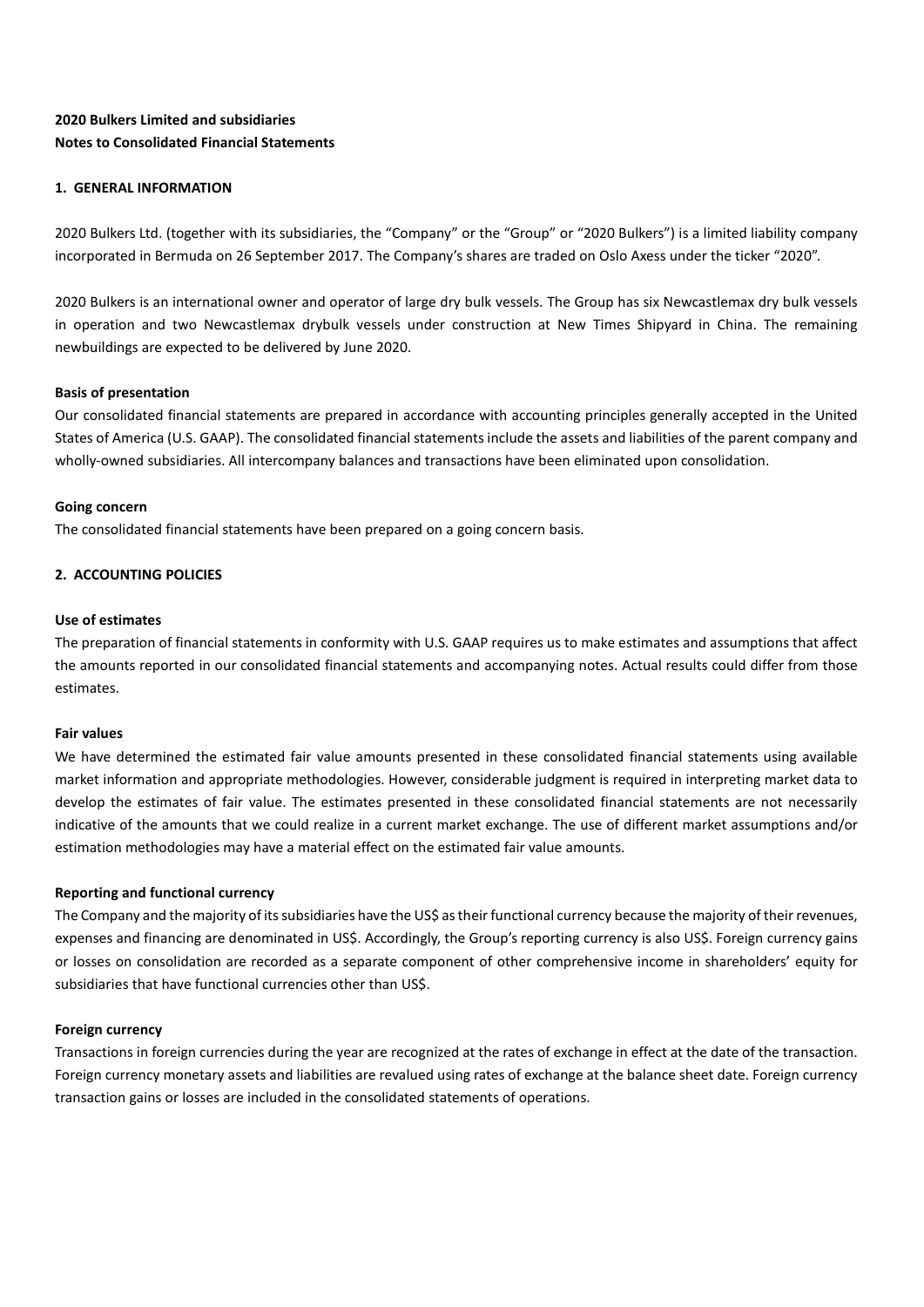### **Revenue and expense recognition**

In May 2014, the FASB issued ASU No. 2014-09, Revenue from Contracts with Customers ("ASC 606"), which supersedes nearly all existing revenue recognition guidance under U.S. GAAP. The core principle is that a company should recognize revenue when promised goods or services are transferred to customers in an amount that reflects the consideration to which an entity expects to be entitled for those goods or services. Under ASC 606, an entity is required to perform the following five steps: (1) identify the contract(s) with a customer; (2) identify the performance obligations of the contract; (3) determine the transaction price; (4) allocate the transaction price to the performance obligations in the contract; and (5) recognize revenue when (or as) the entity satisfied a performance obligation. Additionally, the guidance requires improved disclosures as to the nature, amount, timing and uncertainty of revenue that is recognized.

Our shipping revenues are primarily generated from time charters. In a time charter voyage, the vessel is hired by the charterer for a specified period of time in exchange for consideration which is based on a daily hire rate. The charterer has the full discretion over the ports visited, shipping routes and vessel speed. In a time charter contract, we are responsible for all the costs incurred for running the vessel such as crew costs, vessel insurance, repairs and maintenance and lubes. The charterer bears the voyage related costs such as bunker expenses, port charges, canal tools during the hire period. The performance obligations in a time charter contract are satisfied over term of the contract beginning when the vessel is delivered to the charterer until it is redelivered back to the Group. The time charter contracts are considered operating leases and therefore do not fall under the scope of ASC 606 because (i) the vessel is an identifiable asset (ii) we do not have substantive substitution rights and (iii) the charterer has the right to control the use of the vessel during the term of the contract and derives the economic benefits from such use. Time charter contracts are accounted as operating leases in accordance with ASC 842 Leases and related interpretations and the implementation of the new revenue standard therefore did not have an effect on income recognition from such contracts. For arrangements where the Company is the lessor, the Company utilizes the practical expedient for its time charter contracts and has therefore not separated the non-lease component, or service element, from the lease.

Income from time charter voyages is recognized on a straight line basis for fixed rate time charters over the period of the time charter contract (or lease contract) and at the prevailing rate for the relevant assessment period for variable or indexed time charter contracts. During 2019, the Company only had revenues from time charter voyages.

### **Share-based compensation**

The cost of equity settled transactions is measured by reference to the fair value at the date on which the share options are granted. The fair value of the share options issued under the Company's employee share option plans are determined at the grant date taking into account the terms and conditions upon which the options are granted, and using a valuation technique that is consistent with generally accepted valuation methodologies for pricing financial instruments, and that incorporates all factors and assumptions that knowledgeable, willing market participants would consider in determining fair value. The fair value of the share options is recognized as a general and administrative expense with a corresponding increase in equity over the period during which the employees become unconditionally entitled to the options. Compensation cost is initially recognized based upon options expected to vest, excluding forfeitures, with appropriate adjustments to reflect actual forfeitures.

### **Interest cost capitalized**

Interest costs are capitalized on all qualifying assets that require a period of time to get them ready for their intended use. Qualifying assets consist of Newcastlemax dry bulk vessels under construction. The interest costs capitalized are calculated using the weighted average cost of borrowings from commencement of the asset development until substantially all the activities necessary to prepare the assets for its intended use are complete. The Company does not capitalize amounts beyond the actual interest expense incurred in the period.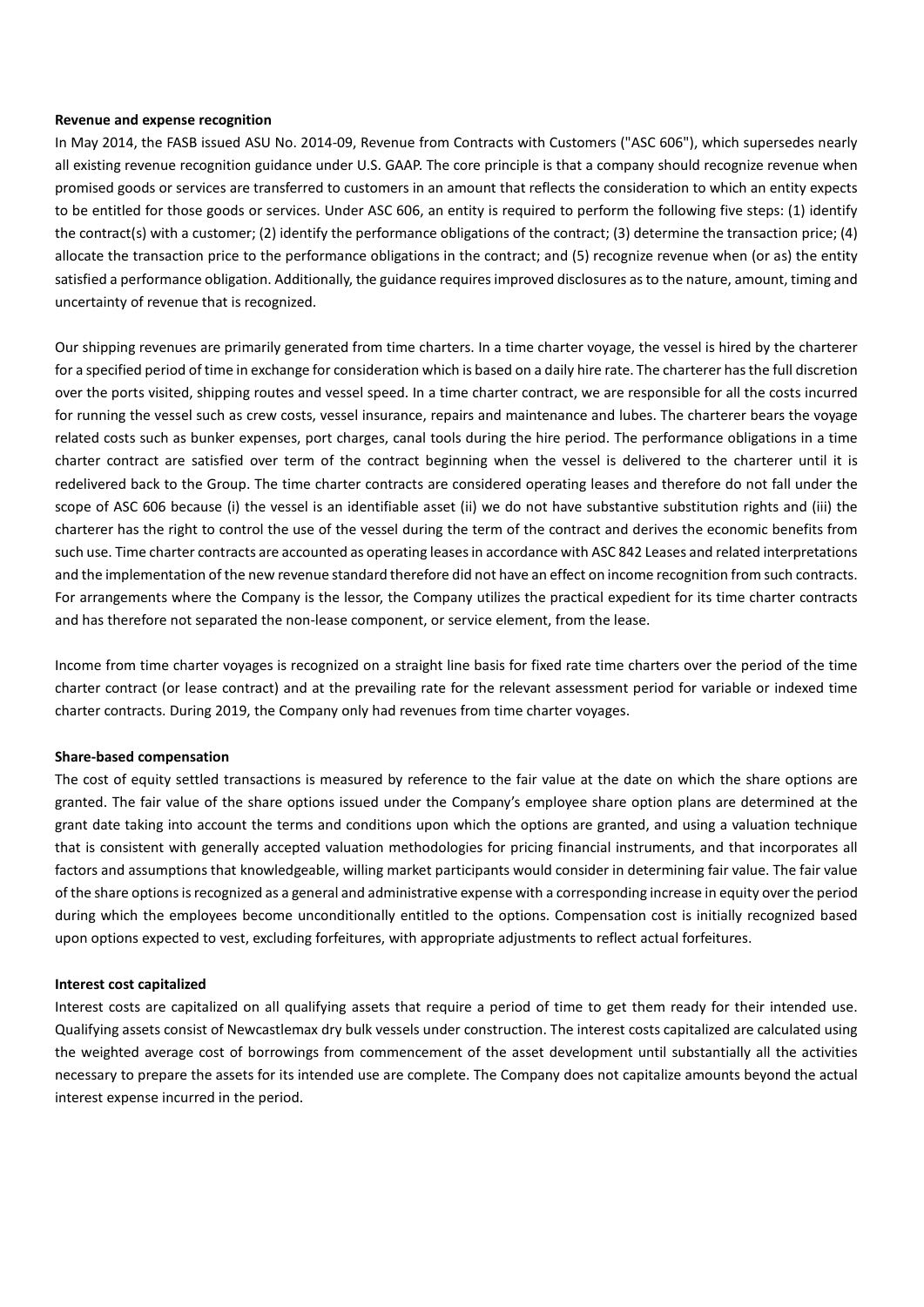### **Sale lease-back transactions**

When a sale and leaseback transaction does not qualify for sale accounting, the transaction is accounted for as a financing transaction by the seller-lessee and a lending transaction by the buyer-lessor, as discussed in ASC 842-40-25-5. To account for a failed sale and leaseback transaction as a financing arrangement, the seller-lessee does not derecognize the underlying asset; the seller-lessee continues depreciating the asset as if it was the legal owner. The sales proceeds received from the buyer-lessor is recognized as a financial liability. A seller-lessee will make rental payments under the leaseback. These payments are allocated between interest expense and principal repayment of the financial liability. The amount allocated to interest expense is determined by the incremental borrowing rate or imputed interest rate. Each sale and lease back transaction that the Company had entered into as of December 31, 2019, involved a purchase obligation and was therefore treated as a financing arrangement. Please refer to note 13.

### **Earnings per share**

Basic earnings per share is computed based on the income available to common stockholders and the weighted average number of shares outstanding. Diluted earnings per share includes the effect of the assumed conversion of potentially dilutive instruments.

### **Vessels and equipment, net**

Vessels and equipment are recorded at historical cost less accumulated depreciation and, if appropriate, impairment charges. Depreciation is calculated on a straight-line basis over the useful life of the assets based on cost less estimated residual values. The estimated useful life for our vessels is 25 years. The estimated residual values are based on ten year average steel price and lightweight ton of the vessels.

### **Newbuildings**

The carrying value of the vessels and vessels under construction ("Newbuildings") represents the accumulated costs to the balance sheet date which we have had to pay by way of purchase installments and other capital expenditures together with capitalized interest. No charge for depreciation is made until a newbuilding is put into operation.

### **Impairment of vessels and newbuildings**

We continually monitor events and changes in circumstances that could indicate carrying amounts of long-lived assets may not be recoverable. Among other indicators we look at the market capitalization of the Company against the net book value of equity. In assessing the recoverability of our vessels and newbuildings carrying amounts, we make assumptions regarding estimated future cash flows and estimates in respect of residual or scrap value. When such events or changes in circumstances are present, we assess the recoverability of long-lived assets by determining whether the carrying value of such assets will be recovered through undiscounted expected future cash flows. If the total of the future cash flows is less than the carrying amount of those assets, we recognize an impairment loss based on the excess of the carrying amount over the lower of the fair market value of the assets, less cost to sell, and the net present value ("NPV") of estimated future undiscounted cash flows from the employment of the asset ("value-in-use").

As of December 31, 2019, the Company has no indications that the carrying amount of a particular vessel or newbuilding may not be fully recoverable.

### **Drydocking**

Maintenance of class certification requires expenditure and can require taking a vessel out of service from time to time for survey, repairs or modifications to meet class requirements. When delivered, the Group's vessels can generally be expected to have to undergo a class survey once every five years. The Group's vessels are being built to the classification requirements of ABS and the Liberian Ship Register. Normal vessel repair and maintenance costs are expensed when incurred. We recognize the cost of a drydocking at the time the drydocking takes place. The Group capitalize a substantial portion of the costs incurred during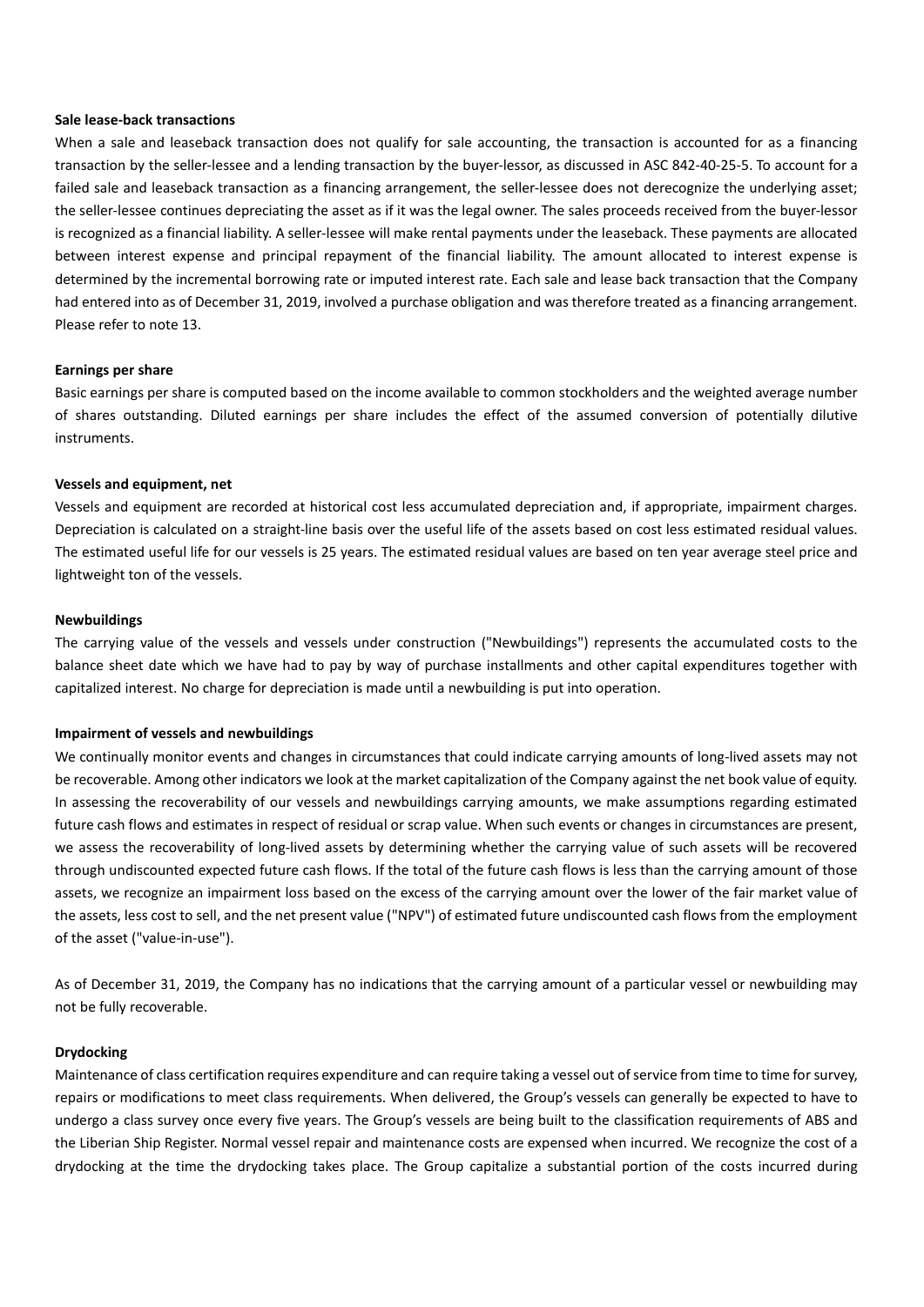drydocking, including the survey costs and depreciates those costs on a straight-line basis from the time of completion of a drydocking or intermediate survey until the next scheduled drydocking or intermediate survey.

### **Trade receivables**

Trade receivables are presented net of allowances for doubtful balances. At each balance sheet date, all potentially uncollectible accounts are assessed individually for purposes of determining the appropriate provision for doubtful accounts.

### **Cash and cash equivalents**

All demand and time deposits and highly liquid, low risk investments with original maturities of three months or less at the date of purchase are considered equivalent to cash.

### **Interest-bearing debt**

Interest-bearing debt is recognized initially at fair value less directly attributable transaction costs. Subsequent to initial recognition, interest-bearing borrowings are stated at amortized cost. Transaction costs are amortized over the term of the loan.

### **Current and long-term classification**

Assets and liabilities are classified as current assets and liabilities respectively, if their maturity is within one year of the balance sheet date. Otherwise, they are classified as non-current assets and liabilities.

### **Related parties**

Parties are related if one party has the ability, directly or indirectly, to control the other party or exercise significant influence over the other party in making financial and operating decisions. Parties are also related if they are subject to common control or common significant influence.

### **3. RECENTLY ISSUED ACCOUNTING STANDARDS**

### *Adoption of new accounting standards*

In July 2017, the FASB issued ASU No. 2017-11, Earnings Per Share, Distinguishing Liabilities from Equity, and Derivatives and Hedging, which changes the classification of certain equity-linked financial instruments with down round features. As a result, a free standing equity-linked financial instrument or an embedded conversion option would not be accounted for as a derivative liability at fair value as a result of existence of a down round feature. For freestanding equity classified financial instruments, the amendment requires the entities to recognize the effect of the down round feature when triggered in its earnings per share calculations. The standard is effective for fiscal years and interim periods within those fiscal years, beginning after December 15, 2018. The adoption did not have a material impact on the Consolidated Financial Statements and related disclosures.

In June 2018, the FASB issued ASU No. 2018-07, Compensation – Stock Compensation (Topic 718): Improvements to Nonemployee Share Based-Payment Accounting. This ASU intends to improve the usefulness of information provided and reducing the cost and complexity of financial reporting. A main objective of this ASU is to substantially align the accounting for share-based payments to employees and non-employees. The guidance is effective for annual reporting periods beginning after December 15, 2018 for public entities, including interim periods within that period, with early adoption permitted. The adoption did not have a material impact on the Consolidated Financial Statements and related disclosures.

### *Issued not effective accounting standards*

In June 2016, the FASB issued ASU No. 2016-13, Financial Instruments-Credit Losses (Topic 326): Measurement of Credit Losses on Financial Instruments, which revises guidance for the accounting for credit losses on financial instruments within its scope. The new standard introduces an approach, based on expected losses, to estimate credit losses on certain types of financial instruments and modifies the impairment model for available-for-sale debt securities. The guidance will be effective January 1, 2020, with early adoption permitted. Entities are required to apply the standard's provisions as a cumulative-effect adjustment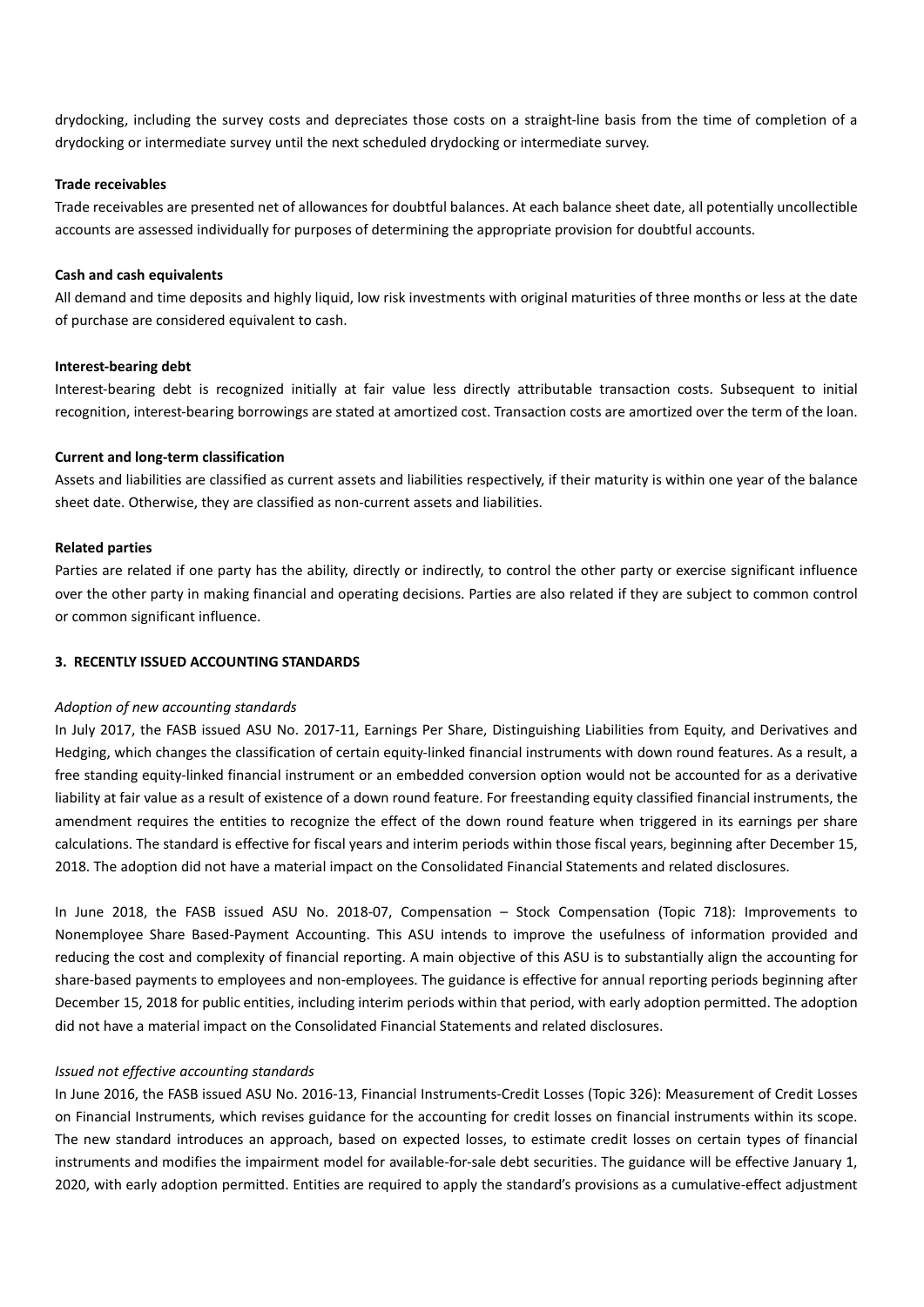to retained earnings as of the beginning of the first reporting period in which the guidance is adopted. The adoption, effective January 1, 2020, will not have a material impact on the Consolidated Financial Statements and related disclosures.

### **4. INCOME TAXES**

### **Bermuda**

We are incorporated in Bermuda. Under current Bermuda law, we are not required to pay taxes in Bermuda on either income or capital gains. We have received written assurance from the Minister of Finance in Bermuda that, in the event of any such taxes being imposed, we will be exempted from taxation until March 31, 2035.

# **Other jurisdictions**

Our subsidiary in Norway is subject to income tax. The estimate income tax expense for the twelve months ended December 31, 2019 is approximately US\$0.1 million. We do not have any unrecognized tax benefits, accrued interest or penalties relating to income taxes. Based upon review of applicable laws and regulations, and after consultation with counsel, we do not believe we are subject to material income taxes in any jurisdiction.

# **5. SEGMENT INFORMATION**

Our chief operating decision maker, or the CODM, measures performance based on our overall return to shareholders based on consolidated net income. The CODM does not review a measure of operating result at a lower level than the consolidated group and we only have one reportable segment. Our vessels operate worldwide and therefore management will not evaluate performance by geographical region as this information is not meaningful.

For the year ended December 31, 2019, two customers accounted for 10 percent or more of our consolidated revenues in the amounts of US\$7.8 million and US\$1.3 million. For the year ended December 31, 2018, no revenues were recognized.

### **6. REVENUES**

The Company recognized revenues from four contracts (described in note 9) for Bulk Sandefjord, Bulk Santiago, Bulk Seoul and Bulk Shanghai in 2019. Trade receivables of US\$0.9 million were recognized as of December 31, 2019. The Company has invoiced US\$0.8 million to customers which is not earned as of December 31, 2019 and the amount is recognized as other current liabilities.

### **7. INTEREST EXPENSE**

|                                    | 12 months to<br>December 31, | 12 months to<br>December 31, |
|------------------------------------|------------------------------|------------------------------|
| (In millions of US dollars)        | 2019                         | 2018                         |
| Interest expense, gross            | (2.0)                        |                              |
| Capitalized interest, newbuildings | 1.5                          |                              |
| Total                              | (0.5)                        |                              |

# **8. EARNINGS PER SHARE**

The computation of basic EPS is based on the weighted average number of outstanding shares during the period. Diluted EPS excludes the potential effect of conversion of 740,000 of share options (2018: nil) outstanding issued to employees and directors since the share options were out of the money during the period.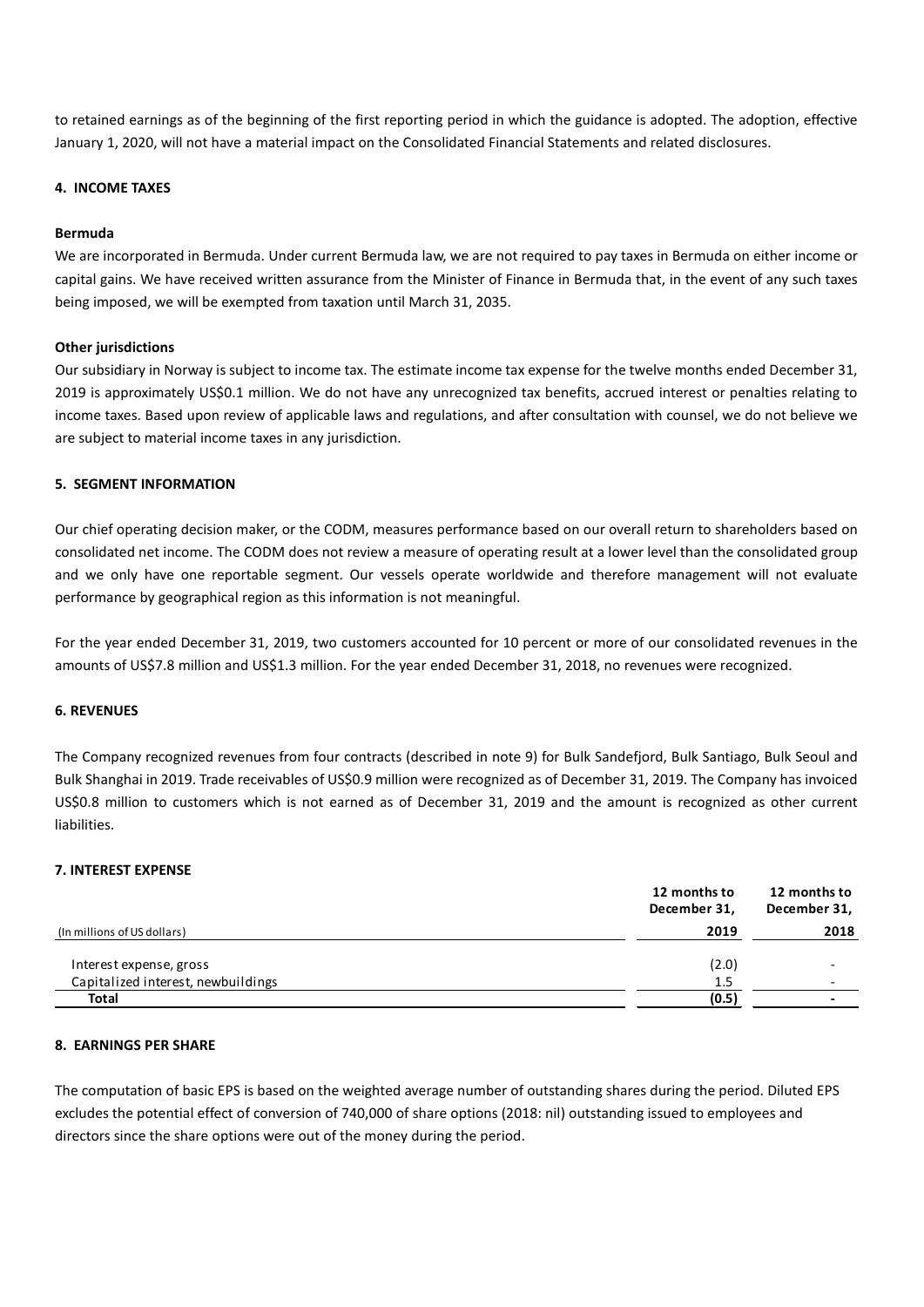|                                                       | 12 months to<br>December 31, | 12 months to<br>December 31, |  |
|-------------------------------------------------------|------------------------------|------------------------------|--|
|                                                       | 2019                         | 2018                         |  |
| - Basic earnings (loss) per share                     | (0.02)                       | (0.08)                       |  |
| - Diluted earnings (loss) per share                   | (0.02)                       | (0.08)                       |  |
| Issued ordinary shares at the end of the period       | 22 170 906                   | 14 070 906                   |  |
| Weighted average number of shares outstanding - basic | 18 927 774                   | 10 323 725                   |  |

### **9. LEASES**

*Lessor*

The Company has and will have the following vessels on operating lease contracts:

| Vessel                 | Contract start | Charterer     | <b>Duration</b>      | Gross rate/day, USD                             |
|------------------------|----------------|---------------|----------------------|-------------------------------------------------|
| <b>Bulk Sandefiord</b> | 13-Aug-2019    | Koch Shipping | 36 months            | IPremium to Baltic 5TC index + scrubber benefit |
| <b>Bulk Santiago</b>   | 21-Sep-2019    | Koch Shipping | 15 months, 12 months | 19 525 (until 24 Dec 2020), index linked        |
| Bulk Seoul             | 1-Nov-2019     | Koch Shipping | 14 months, 12 months | 22 250 (until 31 Dec 2020), index linked        |
| Bulk Shanghai          | 9-Nov-2019     | Glencore      | 12 months            | lPremium to Baltic 5TC index + scrubber benefit |
| Bulk Shenzhen          | 10-Jan-2020    | Glencore      | 12 months            | Premium to Baltic 5TC index + scrubber benefit  |
| <b>Bulk Sydney</b>     | 23-Jan-2020    | Koch Shipping | 36 months            | lPremium to Baltic 5TC index + scrubber benefit |

### *Lessee*

Effective January 1, 2019, the Company entered into a long term lease contract for an office in Oslo. This resulted in the recognition of a right-to-use asset of US\$248.5 thousand classified as other long term assets, a short term liability of US\$49.8 thousand classified as other current liabilities and a other long term liability of US\$198.7 thousand. The amortization of right of use assets relating to office lease is presented under Depreciation and Amortization in the statement of operations.

### **10. VESSELS AND EQUIPMENT, NET AND NEWBUILDINGS**

|                                                  | <b>Newbuildings</b> | <b>Vessels and</b> | <b>Total</b> |
|--------------------------------------------------|---------------------|--------------------|--------------|
| (In millions of US\$)                            |                     | equipment, net     |              |
| Cost as of December 31, 2017                     | 8.9                 |                    | 8.9          |
| Capital expenditures                             | 59.5                |                    | 59.5         |
| Cost as of December 31, 2018                     | 68.4                |                    | 68.4         |
| Capital expenditures                             | 189.6               |                    | 189.6        |
| Capitalized interests                            | 1.5                 |                    | 1.5          |
| Transfers to vessels and equipment, net          | (190.0)             | 190.0              |              |
| Cost as of December 31, 2019                     | 69.5                | 190.0              | 259.5        |
| Accumulated depreciation as of December 31, 2018 |                     |                    |              |
| Depreciation                                     |                     | 1.2                | 1.2          |
| Accumulated depreciation as of December 31, 2019 |                     | 1.2                | 1.2          |
| Balance as of December 31, 2018                  | 68.4                |                    | 68.4         |
| Balance as of December 31, 2019                  | 69.5                | 188.8              | 258.3        |

In August 2019, the Company took delivery of the Bulk Sandefjord, a newcastlemax dry bulk newbuilding. Upon delivery, the Company paid US\$27.5 million and entered into a deferred payment agreement with New Times Shipyard for US\$2.6 million for 12 months. The loan from the yard was repaid in November, 2019.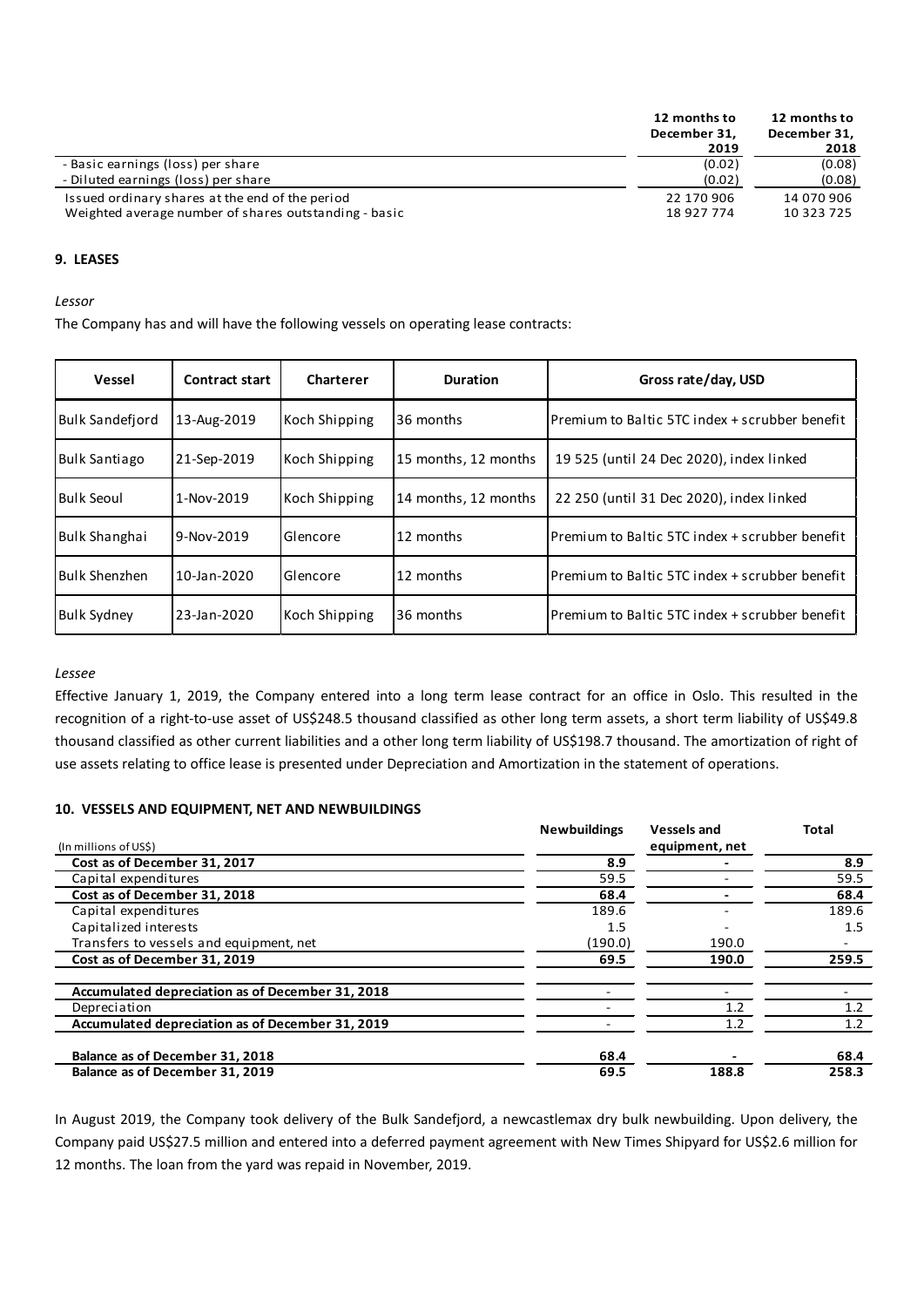In September 2019, the Company took delivery of the Bulk Santiago, a newcastlemax dry bulk newbuilding. Upon delivery, the Company paid US\$28.4 million and entered into a deferred payment agreement with New Times Shipyard for US\$1.7 million for 12 months. The loan from the yard was repaid in November, 2019.

The two Newcastlemax dry bulk vessels Bulk Seoul and Bulk Shanghai were delivered from the yard on 30 October and 6 November, respectively. Please see note 13 for information on the sale lease back agreements.

# **11. OTHER LONG-TERM ASSETS**

|                       | December 31, | December 31,             |
|-----------------------|--------------|--------------------------|
| (In millions of US\$) | 2019         | 2018                     |
| Deferred Ioan costs   | 1.7          | $\overline{\phantom{0}}$ |
| Right-to-use asset    | 0.2          | $\overline{\phantom{0}}$ |
| <b>Total</b>          | 1.9          | $\overline{\phantom{0}}$ |

### **12. RELATED PARTY TRANSACTIONS**

2020 Bulkers entered into a US\$250,000 revolving credit facility with Magni Partners, a related party, on October 31, 2017. As of December 31, 2017, US\$50,000 was drawn under the facility. No interest was accrued. The revolving credit facility was repaid and subsequently cancelled early in 2018.

MH Capital AS, a company wholly owned by Magnus Halvorsen (CEO in 2020 Bulkers Management AS effective January 1, 2019) and a large shareholder in 2020 Bulkers Ltd., provided the group with management services amounting to US\$166,667 during 2018.

In April 2019, the Company entered into a short term convertible debt agreement of US\$8.0 million with the shareholders Drew Holdings Ltd., Ubon AS, Titan Credit Master Fund and MH Capital AS. The convertible debt was converted to shares in the private placement completed on May 23, 2019.

In May 2019, the Company entered into a short term loan agreement of US\$360.0 thousand with MH Capital AS. The short term loan was settled as part of MH Capital AS subscription of shares in the private placement completed on May 23, 2019.

In June 2019, the Company provided Magnus Halvorsen an interest bearing short term loan of US\$945,827 classified as other current assets.

In July 2019, the Company signed a Revolving Credit Facility Agreement of US\$5.5 million with Drew Holdings Limited. The Revolving Credit Facility agreement was cancelled during the fourth quarter of 2019.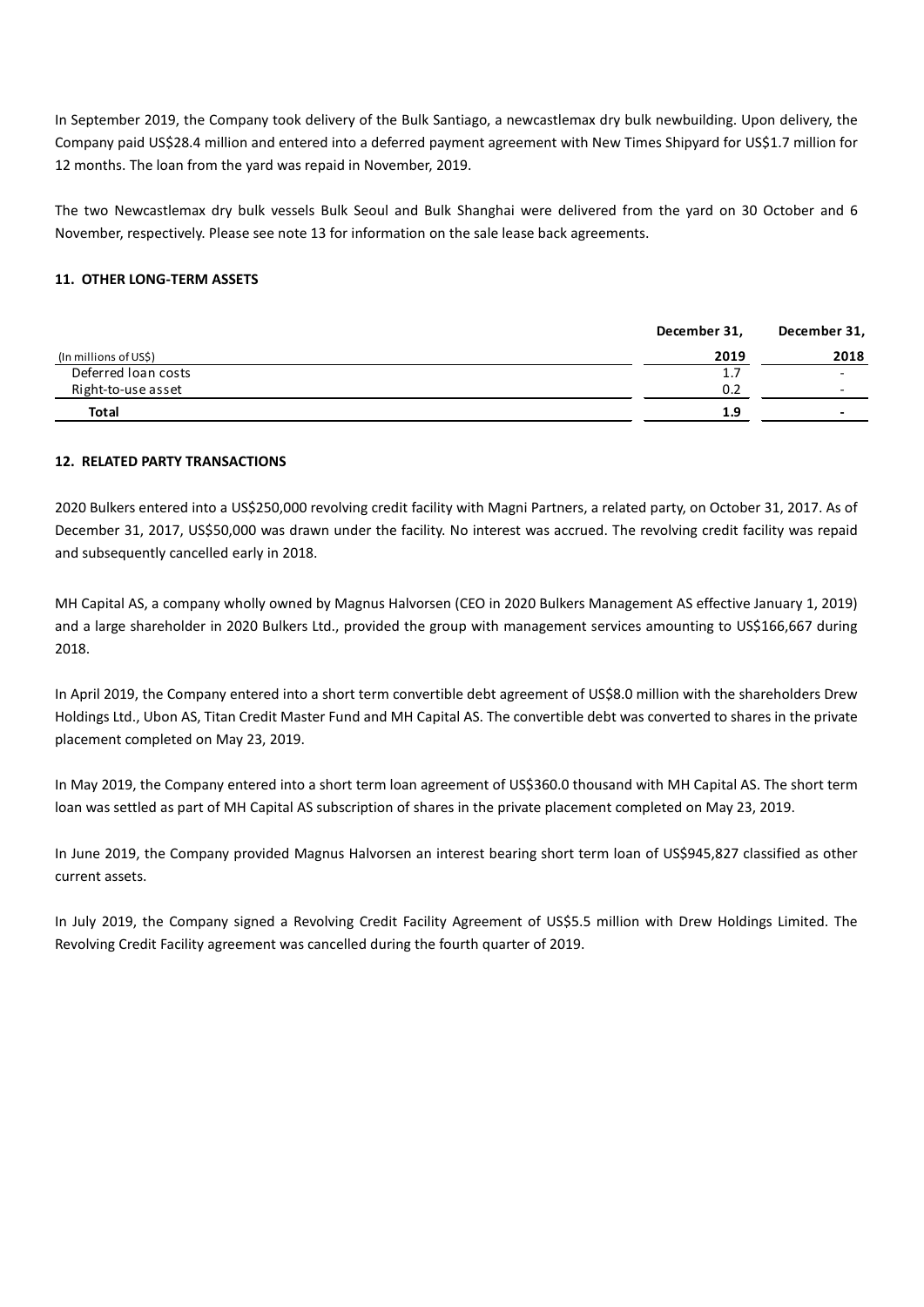### **13. DEBT**

|                                                                        | December 31, | December 31, |
|------------------------------------------------------------------------|--------------|--------------|
| (In millions of US\$)                                                  | 2019         | 2018         |
| Pledaed                                                                |              |              |
| Term Ioan Tranche I ("Bulk Sandefjord"), balloon payment August 2024   | 29.6         |              |
| Term Ioan Tranche II ("Bulk Santiago"), balloon payment September 2024 | 29.6         |              |
| Other long term debt                                                   |              |              |
| Vessel financing ("Bulk Seoul")                                        | 41.6         |              |
| Vessel financing ("Bulk Shanghai")                                     | 41.6         |              |
| Long-term debt, gross                                                  | 142.4        |              |
| Less current portion long term debt                                    | (8.1)        |              |
| Less deferred loan costs                                               | (2.3)        |              |
| <b>Total long-term debt</b>                                            | 132.0        |              |

In February 2019, the Company signed a term loan facility agreement for US\$240 million of bank financing for its newbuilding program. When the Company entered into the sale and leaseback arrangement with Ocean Yield (please see below), the Company cancelled two tranches each of US\$30 million. The term loan facility carries an interest of Libor+250 bps, has an 18 year repayment profile for the principle amount and a balloon repayment after five years. The term loan facility contains financial covenants for the Group (i) value adjusted equity shall be equal to or higher than 30% of value adjusted total assets, working capital (defined as consolidated current assets minus consolidated current liabilities (excluding current portion of long term debt and subordinated shareholder loans)) shall at all times be no less than US\$0 and free and available cash shall at all times be higher of (a) US\$1,25 million per delivered vessel and (b) 5% of total debt. If a dividend is paid, available cash shall be higher of (a) US\$2,25 million per delivered vessel and (b) 7,5% of total debt on a pro-forma basis after such distribution. As of December 31, 2019, we were compliant with the covenants and our obligations under our term loan facility agreement. The vessels are pledged upon draw down of the loan facility, with cross collateral agreements in place upon each vessel within the term loan facility.

In August, 2019, the Company entered into a deferred payment agreement with New Times Shipyard for US\$2.6 million for 12 months. In September, 2019, the Company entered into a deferred payment agreement with New Times Shipyard for US\$1.7 million for 12 months. Both loans were repaid during the fourth quarter of 2019.

In October 2019, the Company entered into a sale and lease back arrangement with Ocean Yield for its two Newcastlemax vessels, Bulk Seoul and Bulk Shanghai. The vessels were delivered from the yard on October 30 and November 6, respectively, and were at delivery sold to Ocean Yield for a price per vessel of US\$42 million, net of a US\$5 million sellers' credit. The vessels have been chartered back to the Company on thirteen year bareboat charters which include a purchase obligation at the end of the respective charter periods and certain options to either sell or acquire the vessels during the charter periods. The bareboat charter hire is US\$6,575 per day plus an adjustment based on LIBOR plus a margin of 450 basis points. Since the Company have purchase obligations at the end of the charter periods, the Company has accounted for the transaction as a financing arrangement. The Company have pledged the shares in the subsidiaries chartering the vessels back from Ocean Yield and issued certain guarantees in line with standard terms contained in sale and leaseback transactions.

The outstanding debt as of December 31, 2019 is repayable as follows:

| (In millions of US\$) |       |
|-----------------------|-------|
| 2020                  | 8.1   |
| 2021                  | 8.1   |
| 2022                  | 8.2   |
| 2023                  | 8.2   |
|                       | 50.6  |
| 2024<br>Thereafter    | 59.2  |
|                       | 142.4 |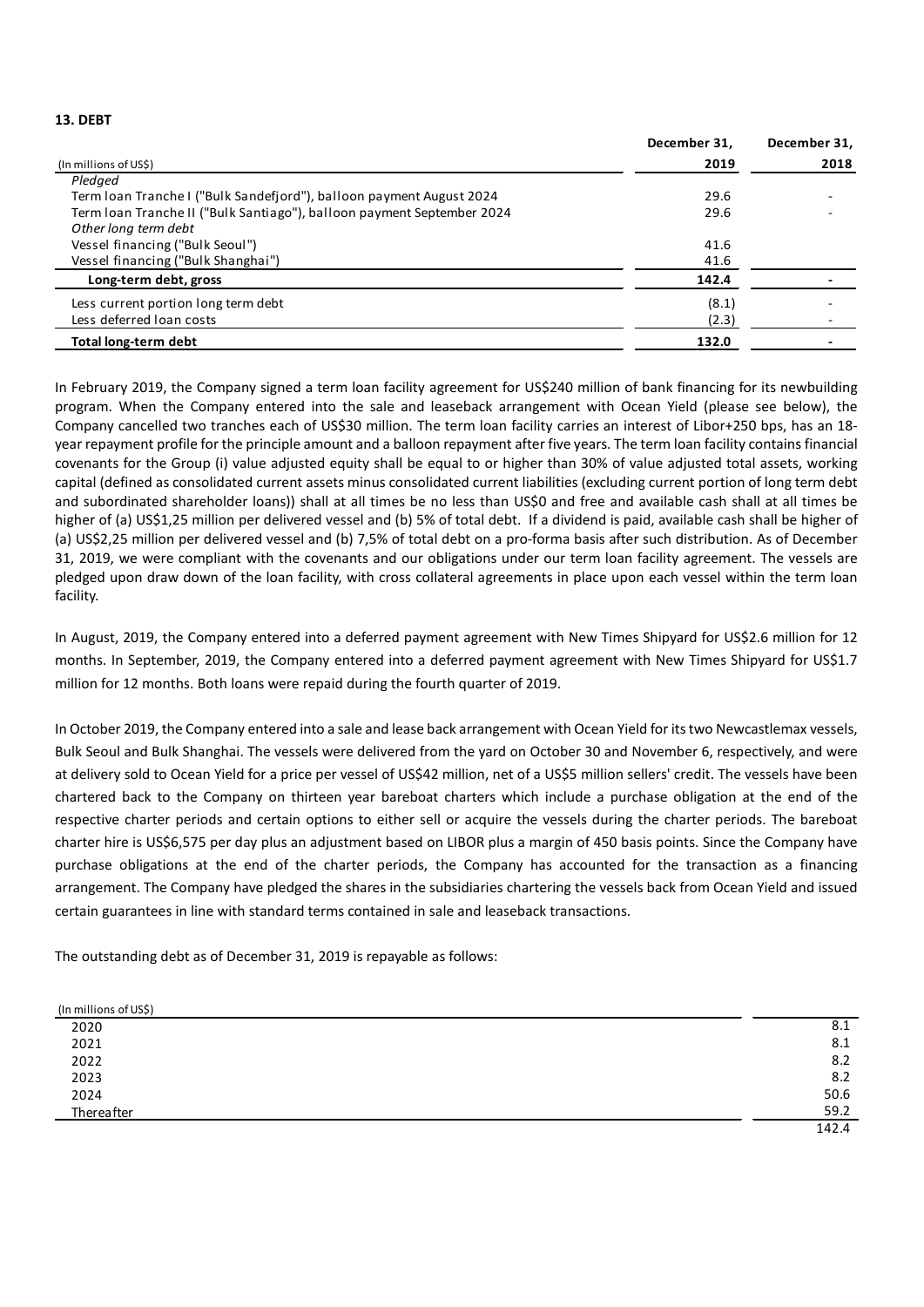### **14. FINANCIAL ASSETS AND LIABILITIES**

### **Foreign currency risk**

The majority of our transactions, assets and liabilities are denominated in United States dollars. However, we incur expenditure in currencies other than United States dollars, mainly in Norwegian Kroner. There is a risk that currency fluctuations in transactions incurred in currencies other than the functional currency will have a negative effect of the value of our cash flows. We are then exposed to currency fluctuations and we may enter into foreign currency swaps to mitigate such risk exposures.

### **Fair values**

The guidance for fair value measurements applies to all assets and liabilities that are being measured and reported on a fair value basis. This guidance enables the reader of the financial statements to assess the inputs used to develop those measurements by establishing a hierarchy for ranking the quality and reliability of the information used to determine fair values. The same guidance requires that assets and liabilities carried at fair value should be classified and disclosed in one of the following three categories based on the inputs used to determine its fair value:

Level 1: Quoted market prices in active markets for identical assets or liabilities;

Level 2: Observable market based inputs or unobservable inputs that are corroborated by market data;

Level 3: Unobservable inputs that are not corroborated by market data.

The carrying value and estimated fair value of our cash and financial instruments are as follows:

|                                                       |           | December 31, | December 31, |
|-------------------------------------------------------|-----------|--------------|--------------|
| (In millions of US\$)                                 | Hierarchy | 2019         | 2018         |
| Assets                                                |           |              |              |
| Cash and cash equivalents                             |           | 20.1         | 0.3          |
| Restricted cash                                       |           | 0.1          | ۰            |
| Liabilities                                           |           |              |              |
| Short term debt and current portion of long term debt |           | 8.1          |              |
| Long term debt                                        |           | 132.0        | ٠.           |

Financial instruments included in the consolidated accounts within 'Level 1 and 2' of the fair value hierarchy are valued using quoted market prices, broker or dealer quotations or alternative pricing sources with reasonable levels of price transparency.

There have been no transfers between different levels in the fair value hierarchy during the periods presented.

### **Concentrations of risk**

There is a concentration of credit risk with respect to cash and cash equivalents to the extent that nearly all of the amounts are carried with Danske Bank. However, we believe this risk is remote, as Danske Bank is an established financial institution.

### **Guarantees**

The Bank of China, Jiangsu Branch has given letters of guarantee to two, and the China Merchants Bank, Nanjing Branch to two, of the four Liberian subsidiaries of the group for payments made prior to delivery of the vessels under each of their respective newbuilding contracts. The guarantees cover all milestone payments under the Novation Agreements between the subsidiaries and New Times Shipbuilding Co., Ltd. including interest at the rate of 5%.

The Company has issued guarantees to New Times Shipyard for payment of instalments on all the newbuilding contracts.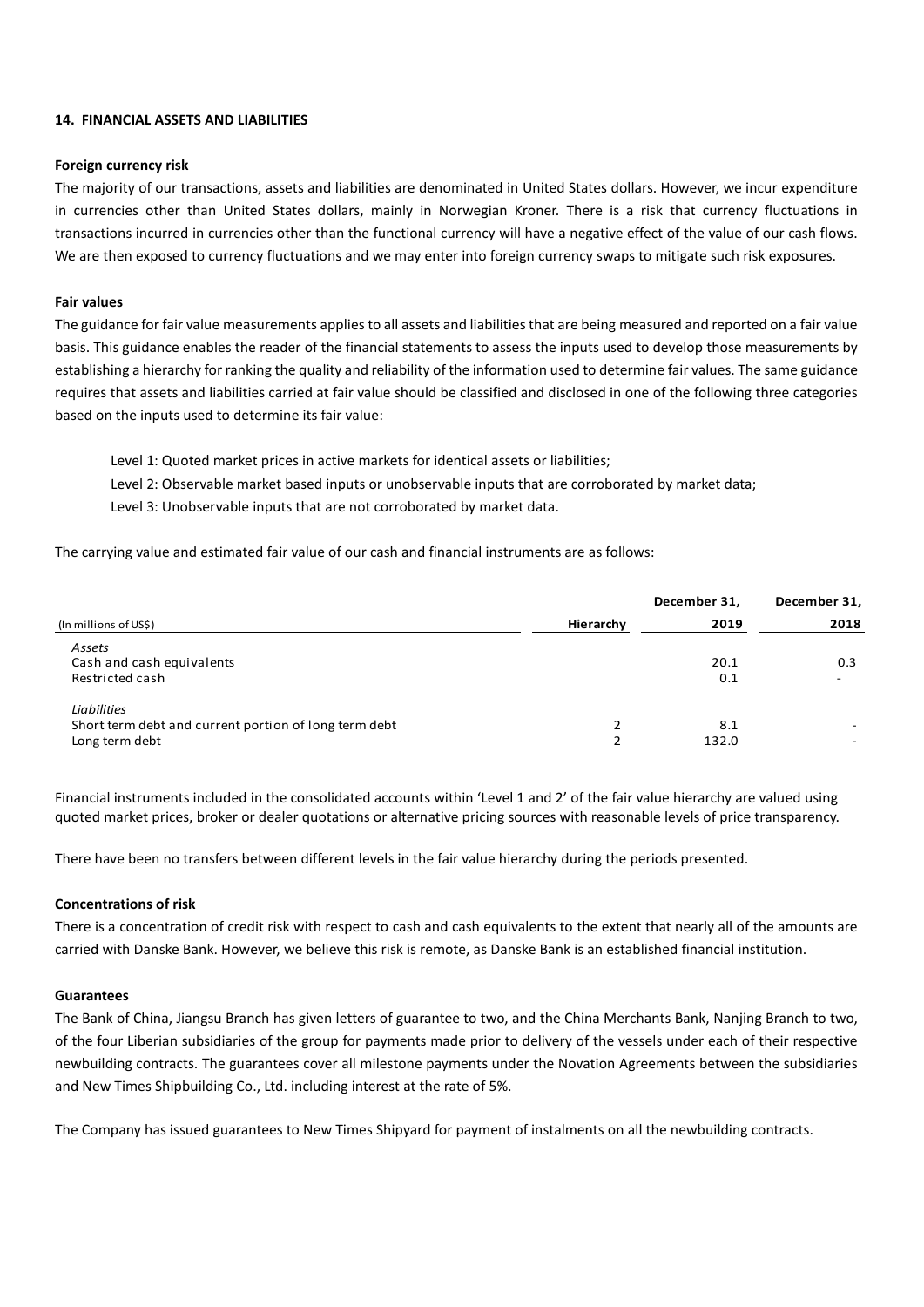### **15. SHARE BASED PAYMENT COMPENSATION**

In January 2019, the Board of Directors established a long-term incentive plan and approved a grant of 740,000 options to employees and directors. Further, 740,000 of the Company's authorized but unissued share capital was allocated to this purpose. The share options will have a five-year term and will vest equally one quarter every six months commencing on June 30, 2019 over a two year vesting period. The exercise price is US\$10.0 and will be reduced with any dividends paid. The total estimated cost is approximately US\$2.1 million and will be expensed over the requisite service period. US\$1.6 million have been expensed for the twelve months ended December 31, 2019.

|                                                | Weighted<br>average<br>remaining life | Weighted<br>average<br>exercise price | Weighted<br>average grant<br>date fair value |
|------------------------------------------------|---------------------------------------|---------------------------------------|----------------------------------------------|
| Outstanding at January 1, 2019 - unvested      |                                       |                                       |                                              |
| Outstanding at January 1, 2019 - exercisable   |                                       |                                       |                                              |
| Granted                                        | 5.0                                   | 10.00                                 | 9.5                                          |
| Exercised                                      |                                       | -                                     | -                                            |
| Exercisable                                    | 4.0                                   | 9.87                                  | 9.5                                          |
| <b>Forfeited</b>                               |                                       |                                       | $\overline{\phantom{a}}$                     |
| Outstanding at December 31, 2019 - unvested    | 4.0                                   | 9.87                                  | 9.5                                          |
| Outstanding at December 31, 2019 - exercisable | 4.0                                   | 9.87                                  | 9.5                                          |

The exercise price of US\$10 per share was reduced with paid dividends of total US\$0.135 per share during 2019. The fair value of the share options granted in January, 2019 was calculated using the Black-Scholes method. The significant assumptions used to estimate the fair value of the share options are set out below:

|                            | 2019       | 2018                     |
|----------------------------|------------|--------------------------|
| Grant date                 | January 10 | $\sim$                   |
| Risk-free rate             | 2.74 %     | $\overline{\phantom{0}}$ |
| Expected life              | 2,8 years  | $\overline{\phantom{0}}$ |
| Expected future volatility | 45 %       | $\overline{\phantom{0}}$ |

In 2019 the expected future volatility was based on peer group volatility due to the short lifetime of the Company.

### **16. COMMITMENTS AND CONTINGENCIES**

As of December 31, 2019, the Company had four vessels under construction. The outstanding commitments for the four newbuildings amounted to US\$121.5 million which are due in 2020.

The Company insures the legal liability risks for its shipping activities with Assuranceforeningen SKULD and Assuranceforeningen Gard Gjensidig, both mutual protection and indemnity associations. As a member of these mutual associations, the Company is subject to calls payable to the associations based on the Company's claims record in addition to the claims records of all other members of the associations. A contingent liability exists to the extent that the claims records of the members of the associations in the aggregate show significant deterioration, which result in additional calls on the members.

To the best of our knowledge, there are no legal or arbitration proceedings existing or pending which have had or may have significant effects on our financial position or profitability and no such proceedings are pending or known to be contemplated.

### **17. COMPENSATION**

During the year ended December 31, 2019, we paid our executive officers aggregate compensation of US\$1.7 million (2018: US\$0.1 million). In addition to cash compensation, we recognized US\$1.2 million relating to stock options granted to executive officers.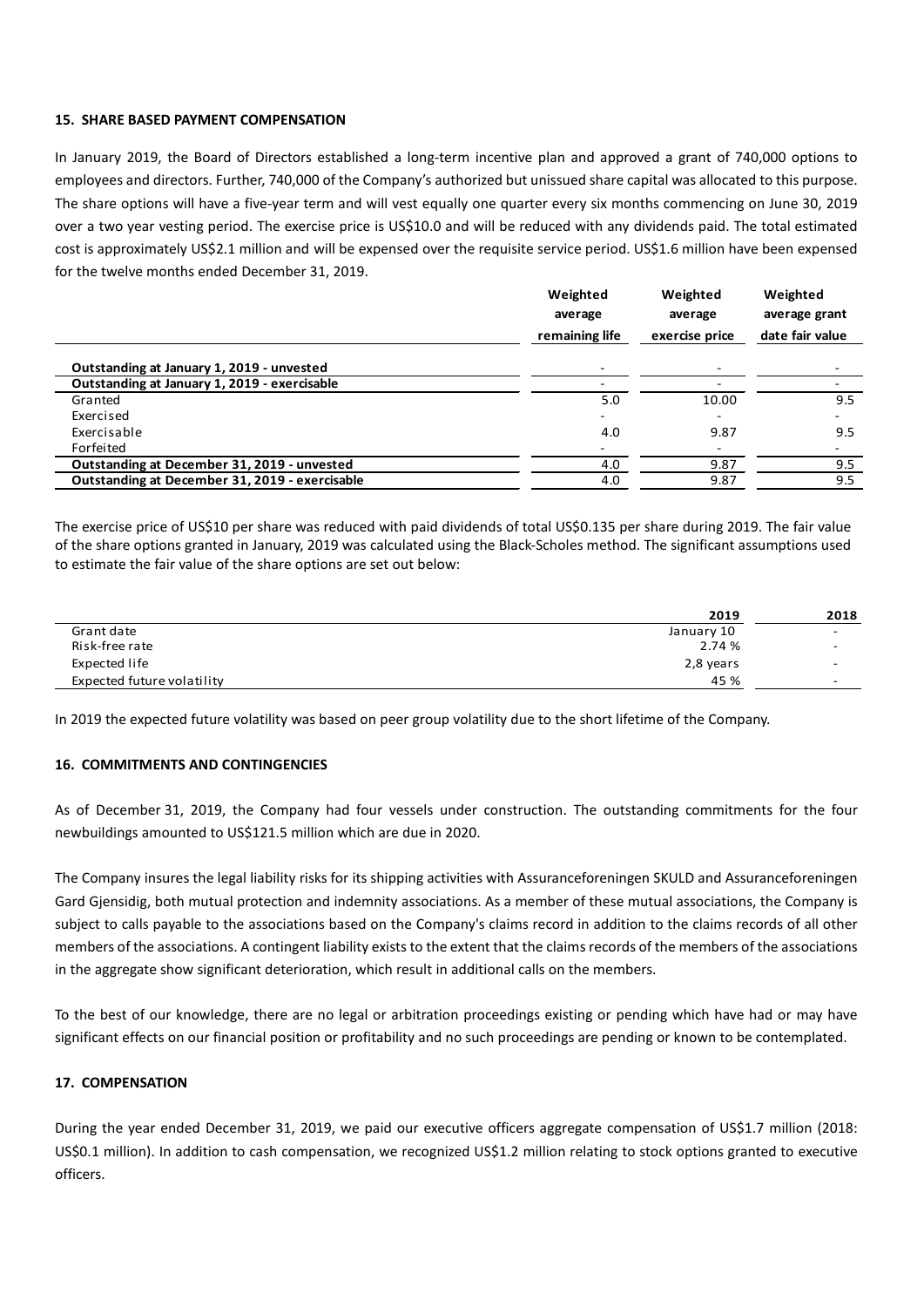As of December 31, 2019, the members of Management and Director that hold Shares and options of the Company are set out below:

| <b>Name</b>        | <b>Position</b> | <b>Shares</b> | <b>Share options</b> |
|--------------------|-----------------|---------------|----------------------|
| Jeremy Kramer      | Director        | 343 769       | 20 000               |
| Jens Martin Jensen | Director        | 175 972       | 50 000               |
| Kate Blankenship   | Director        |               | 75 000               |
| Georgina Sousa     | Director        |               | 20 000               |
| Magnus Halvorsen*  | CEO             | 1532118       | 400 000              |
| Olav Eikrem        | <b>CTO</b>      | 1500          | 100 000              |
| Vidar Hasund       | <b>CFO</b>      | 3 0 0 0       | 75 000               |

\*1,427,026 shares held through his controlled company MH Capital AS, and 105,092 shares held privately.

*Auditors fee:*

|                             | 12 months to | 12 months to |
|-----------------------------|--------------|--------------|
|                             | December 31, | December 31, |
| (In millions of US dollars) | 2019         | 2018         |
| Statutory audit fee         | 0.1          |              |
| Other non-auditing services | -            |              |
| <b>Total fees</b>           | 0.1          |              |
|                             |              |              |

# **18. SHARE CAPITAL**

|                                         | Number of  |
|-----------------------------------------|------------|
|                                         | shares     |
| Outstanding as of January 1, 2018       | 6 151 000  |
| Share issue February: US\$5 per share   | 2 000 000  |
| Share issue March: US\$5.2 per share    | 576923     |
| Share issue April: US\$5.4 per share    | 1666667    |
| Share issue July: US\$7.5 per share     | 800 000    |
| Share issue August: US\$8.0 per share   | 750 000    |
| Share issue October: US\$9.5 per share  | 631 579    |
| Share issue November: US\$9.5 per share | 736843     |
| Share issue December: US\$9.5 per share | 757894     |
| Outstanding as of December 31, 2018     | 14 070 906 |
| Share issue February: US\$10 per share  | 300 000    |
| Share issue May: US\$9 per share        | 7800000    |
| Outstanding as of December 31, 2019     | 22 170 906 |

The Company paid dividends of US\$0.055 and US\$0.08 per share in November and December, 2019, respectively.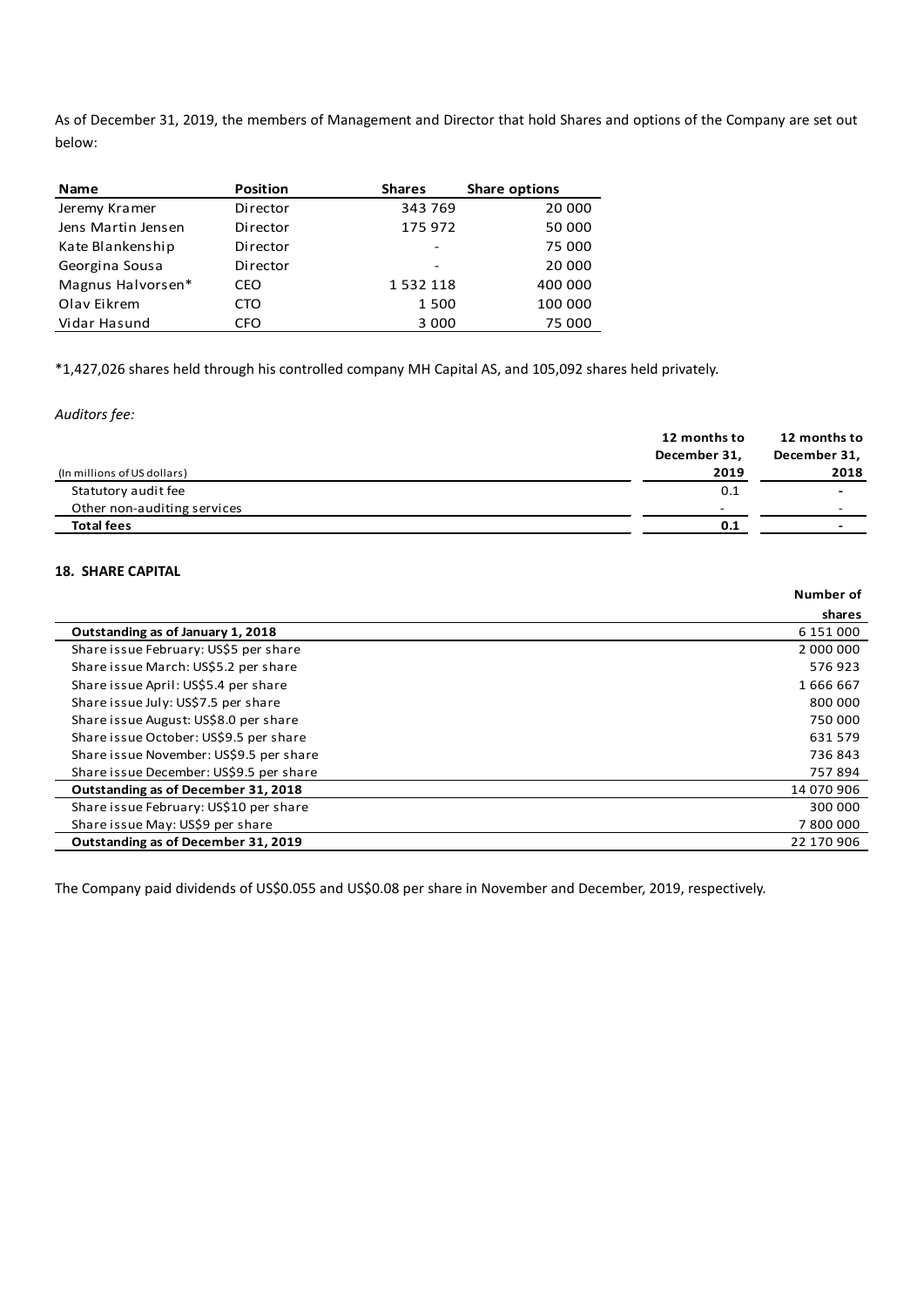### **Largest shareholders as of December 31, 2019:**

| <b>NAME</b>                                 | <b>HOLDING OF SHARES</b> | <b>IN %</b> |
|---------------------------------------------|--------------------------|-------------|
| Drew Holdings Ltd                           | 7 174 436                | 32.36       |
| Titan Opportunities Fund Ic Sicav           | 2 2 5 7 6 8 5            | 10.18       |
| Halvorsens Fabrikk AS                       | 2 2 5 0 8 9 8            | 10.15       |
| Clearstream Banking S.A. (nominee)          | 2 114 616                | 9.54        |
| MH Capital AS                               | 1427026                  | 6.44        |
| Tor Olav Trøim                              | 1 151 285                | 5.19        |
| The Bank of New York Mellon SA/NV (nominee) | 754 164                  | 3.40        |
| <b>Ubon Partners AS</b>                     | 660 911                  | 2.98        |
| Klaveness Marine Finance AS                 | 438 596                  | 1.98        |
| Euroclear Bank S.A./N.V. (nominee)          | 370856                   | 1.67        |
| Citibank, N.A. (nominee)                    | 343 769                  | 1.55        |
| Klaveness Invest AS                         | 333 333                  | 1.50        |
| Albemarle Ship Investments LLP              | 297 222                  | 1.34        |
| Skandinaviska Enskilda Banken AB            | 277 778                  | 1.25        |
| Danske Bank A/S (nominee)                   | 175 972                  | 0.79        |
| Affinity Financial Service LLP              | 155 000                  | 0.70        |
| <b>Titan Master Fund Icav</b>               | 153 333                  | 0.69        |
| Stavanger Forvaltning AS                    | 120 000                  | 0.54        |
| HSBC Bank Plc (nominee)                     | 111 489                  | 0.50        |
| Artel AS                                    | 111 111                  | 0.50        |
| <b>TOTAL</b>                                | 20 679 480               | 93.27       |
| Other shareholders                          | 1491426                  | 6.73        |
| <b>TOTAL</b>                                | 22 170 906               | 100.00      |

# **19. SUBSEQUENT EVENTS**

In January 2020, the Company took delivery of the Newcastlemax dry bulk vessels Bulk Shenzhen and Bulk Sydney and utilized US\$60 million of the term loan facility (see note 13).

In January 2020, the Company paid dividend of US\$0.04 per share for December 2019.

In February 2020, the Company paid a dividend of US\$0.03 per share for January 2020.

In February 2020, the Company converted the index-linked charter hire for Bulk Shenzhen into a fixed rate charter hire at US\$21,919 per day, gross, for the remainder of 2020.

In February 2020, the Company converted the index-linked charter hire for Bulk Shanghai into a fixed rate charter hire at US\$22,673 per day, gross, for the remainder of 2020.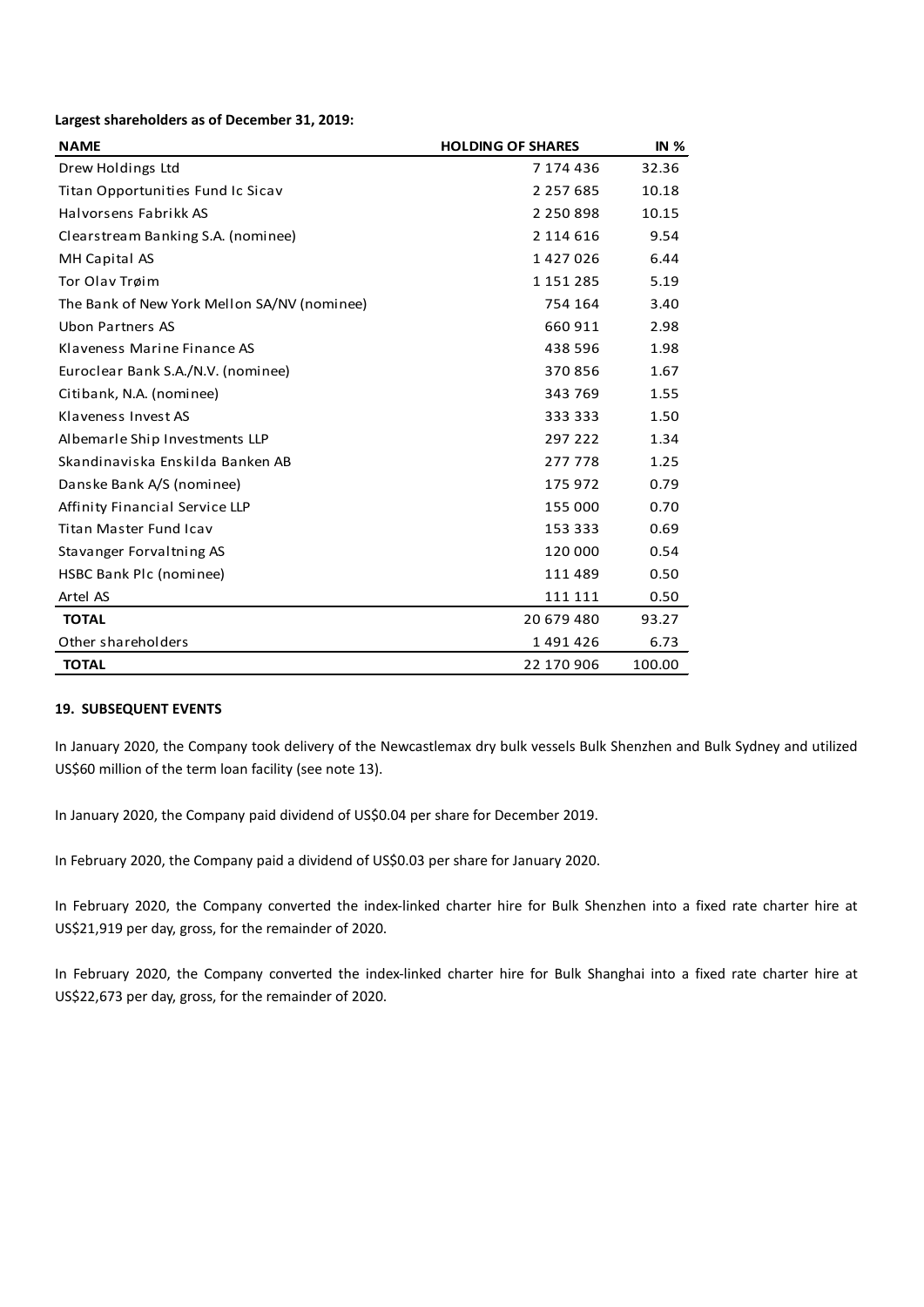### **RECONCILIATION OF ALTERNATIVE PERFORMANCE MEASURES**

|                                                  | 12 months to                 | 12 months to                 |
|--------------------------------------------------|------------------------------|------------------------------|
|                                                  | December 31,                 | December 31,                 |
| (In millions of US dollars)                      | 2019                         | 2018                         |
| <b>Operating profit (loss)</b>                   | 0.9                          | (0.8)                        |
| Depreciation and amortization                    | (1.2)                        |                              |
| <b>EBITDA</b>                                    | 2.1                          | (0.8)                        |
|                                                  | 12 months to<br>December 31, | 12 months to<br>December 31, |
| (In millions of US dollars, except per day data) | 2019                         | 2018                         |
| Time charter revenues                            | 9.1                          |                              |
| Commission                                       | (0.4)                        |                              |
| Time charter equivalent revenues, gross          | 9.5                          |                              |

The European Securities and Markets Authority ("ESMA") issued guidelines on Alternative Performance Measures ("APMs") that came into force on July 3, 2016. The Company has defined and explained the purpose of the following APMs:

Fleet onhire days 357 and 200 and 200 and 200 and 200 and 200 and 200 and 200 and 200 and 200 and 200 and 200 and 200 and 200 and 200 and 200 and 200 and 200 and 200 and 200 and 200 and 200 and 200 and 200 and 200 and 200 **Average time charter equivalent rate, gross 26 600 -**

EBITDA, when used by the Company, means operating profit (loss) excluding depreciation and amortization. The Company has included EBITDA as a supplemental disclosure because the Company believes that the measure provides useful information regarding the Company's ability to service debt and pay dividend and provides a helpful measure for comparing its operating performance with that of other companies.

Average time charter equivalent, gross, when used by the Company, means time charter revenues excluding commission and divided by on hire days. The Company has included Average time charter equivalent earnings, gross as a supplemental disclosure because the Company believes that the measure provides useful information regarding the fleets' daily income performance.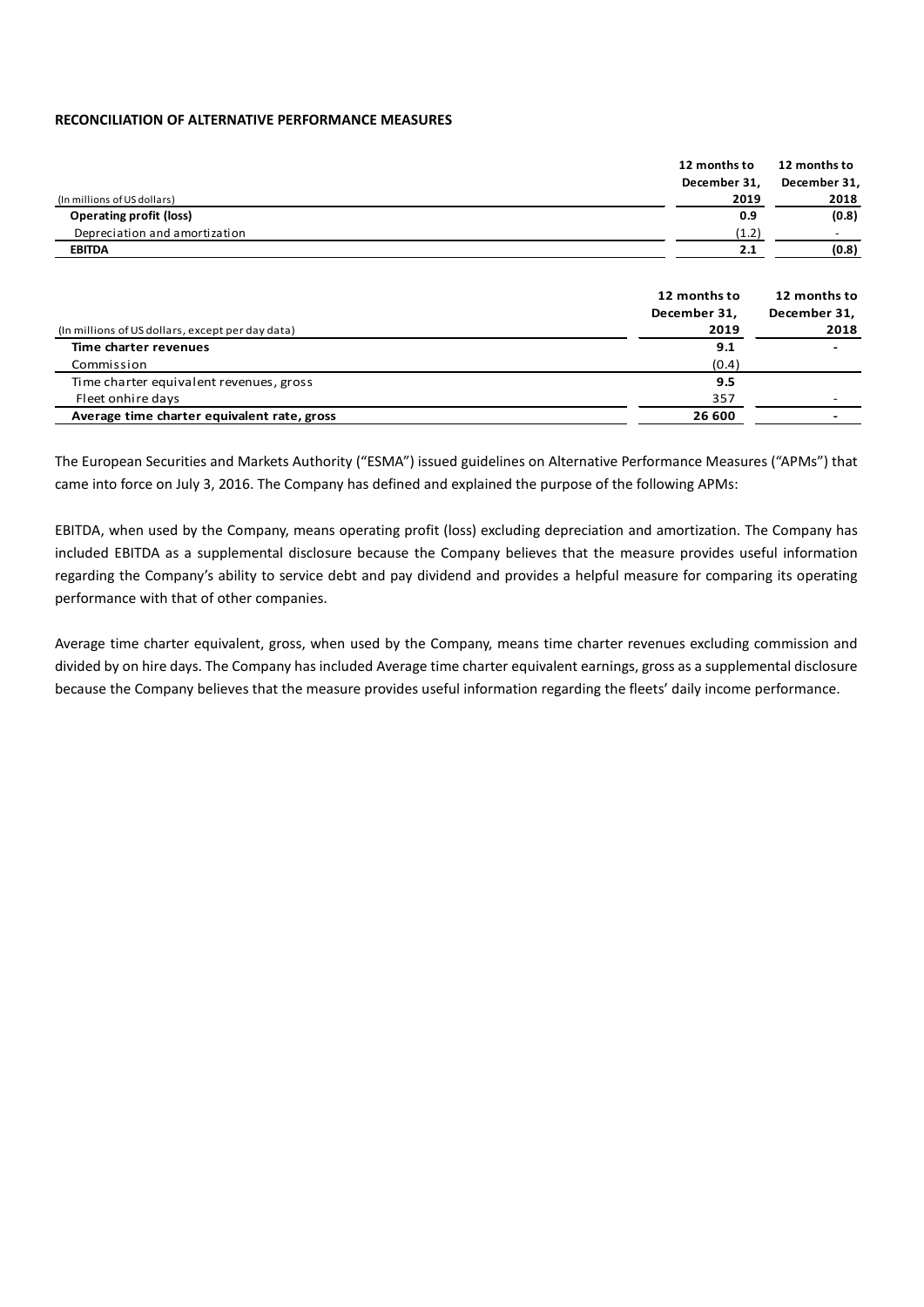

To the shareholders and Board of Directors of 2020 Bulkers Limited

# Independent Auditor's Report

# Opinion

We have audited the consolidated financial statements of 2020 Bulkers Limited and its subsidiaries ("the Group"), which comprise the consolidated balance sheet as at 31 December 2019, consolidated statement of operations, consolidated statement of cash flows and the consolidated statement of changes in shareholders' equity for the year then ended, and notes to the financial statements, including a summary of significant accounting policies.

In our opinion the accompanying consolidated financial statements give a true and fair view of the financial position of the Group as at 31 December 2019, and its financial performance and its cash flows for the year then ended in accordance with the accounting principles generally accepted in the United States of America.

### Basis for Opinion

We conducted our audit in accordance with International Standards on Auditing (ISAs). Our responsibilities under those standards are further described in the Auditor's Responsibilities for the Audit of the Financial Statements section of our report. We are independent of the Group in accordance with the ethical requirements that are relevant to our audit of the financial statements, and we have fulfilled our other ethical responsibilities in accordance with these requirements. We believe that the audit evidence we have obtained is sufficient and appropriate to provide a basis for our opinion.

### Key Audit Matters

Key audit matters are those matters that, in our professional judgment, were of most significance in our audit of the financial statements of the current period. This matter was addressed in the context of our audit of the financial statements as a whole, and in forming our opinion thereon, and we do not provide a separate opinion on this matter.

# Key Audit Matter **How our audit addressed the Key Audit Matter**

Impairment assessment for vessels and newbuildings

Refer to note 2 (Accounting policies) and note 10 (Vessels and Newbuildings) where management explains how they assess the value of the vessels.

The Group owns four Newcastlemax vessels, which transport dry cargoes globally. The vessels have a combined carrying amount of USD 188.8 million. The Group also has four Newcastlemax Newbuilding assets for which payments have been made in line with completion

We evaluated and challenged management's assessment of indicators of impairment and the process by which this was performed. We assessed management's accounting policy against US GAAP and obtained explanations from management as to how the specific requirements of the standards, in particular ASC 360, were met. We also assessed the consistency year on year of the application of the accounting policy.

In order to assess the estimates for fair value less costs of disposal as an indicator of impairment, management compiled broker valuation certificates for the vessels and

PricewaterhouseCoopers AS, Kanalsletta 8, Postboks 8017, NO-4068 Stavanger T: 02316, org. no.: 987 009 713 VAT, www.pwc.no State authorised public accountants, members of The Norwegian Institute of Public Accountants, and authorised accounting firm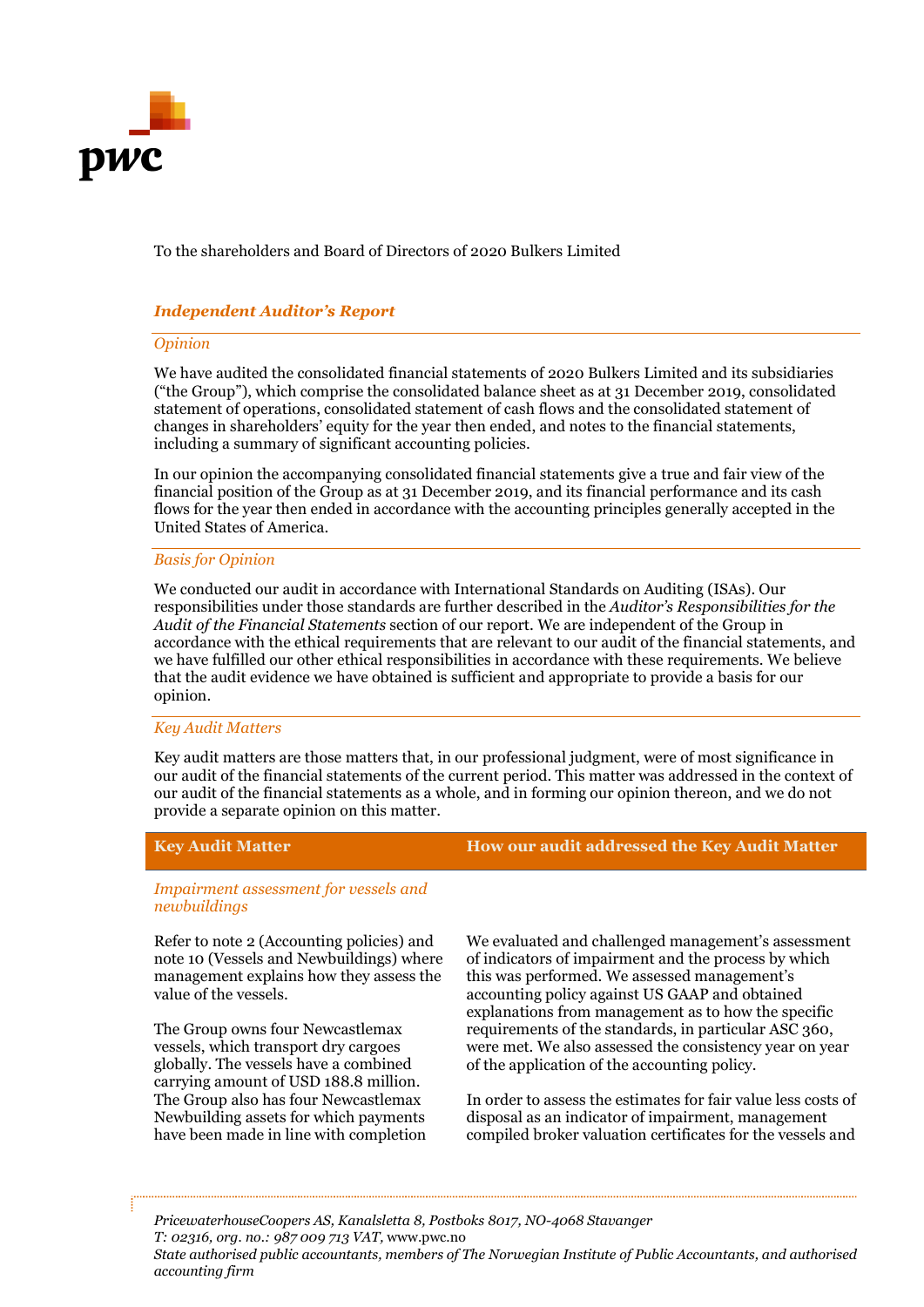

milestones. The Group has not recognized an impairment on the Newcastlemax vessels or the Newcastlemax newbuildings in 2019.

Indicators for the Vessels and Newbuildings were assessed and not considered present during 2019 nor per the balance sheet date. As explained in the notes, management considered among others, the conditions in dry bulk freight market, estimated fair value less cost of sale of the vessels, and market capitalization versus net book value of the Group, which gave no indication of impairment. As a result of the above factors, management has not performed an impairment test.

Management considers each vessel to be a cash generating unit ("CGU" or "vessel") in their assessment of impairment indicators, consequently we assessed for impairment indicators on the same basis.

We focused on this area due to the significant carrying value of the vessels and the judgement inherent in the assessment of indicators of impairment.

newbuildings. We satisfied ourselves that the external brokers had both the objectivity and the competence to provide the estimate. In order to assess this, we corroborated that under the terms of the bank lending facilities, specific brokers are identified as being approved for use, for purposes of minimum value clause covenant reporting. Management used brokers from this approved list. We interviewed selected brokers to understand how the estimates for fair value were compiled. We also satisfied ourselves that the brokers were provided with relevant facts in order to determine such an estimate, by testing key inputs such as build date, build location and certain key specifications back to the ships register. We concluded that management sufficiently understood the valuations from third party brokers, including having obtained an understanding of the methodology used in arriving at the valuations and performing sensitivity analysis and performing comparisons to other available market data where possible.

In order to assess each of the assumptions in the impairment indicator assessment, we interviewed management and challenged their assumptions. We used current and historical external market data to corroborate the freight rates assessed by management. We challenged management on their assessment of current market rates. We also corroborated management's assessment with external market reports where possible. We considered that freight rates used by management were within an appropriate range and changes did not lead to any indication of impairment

We have read note 10 (Vessels and Newbuildings) and assessed this to be in line with the requirements. Further, we ensured that note 19 Subsequent events did not contain information that affected our assessment of impairment.

No matters of consequence arose from the procedures above.

### Other information

Management is responsible for the other information. The other information comprises information in the annual report, except the financial statements and our auditor's report thereon.

Our opinion on the financial statements does not cover the other information and we do not express any form of assurance conclusion thereon.

In connection with our audit of the financial statements, our responsibility is to read the other information and, in doing so, consider whether the other information is materially inconsistent with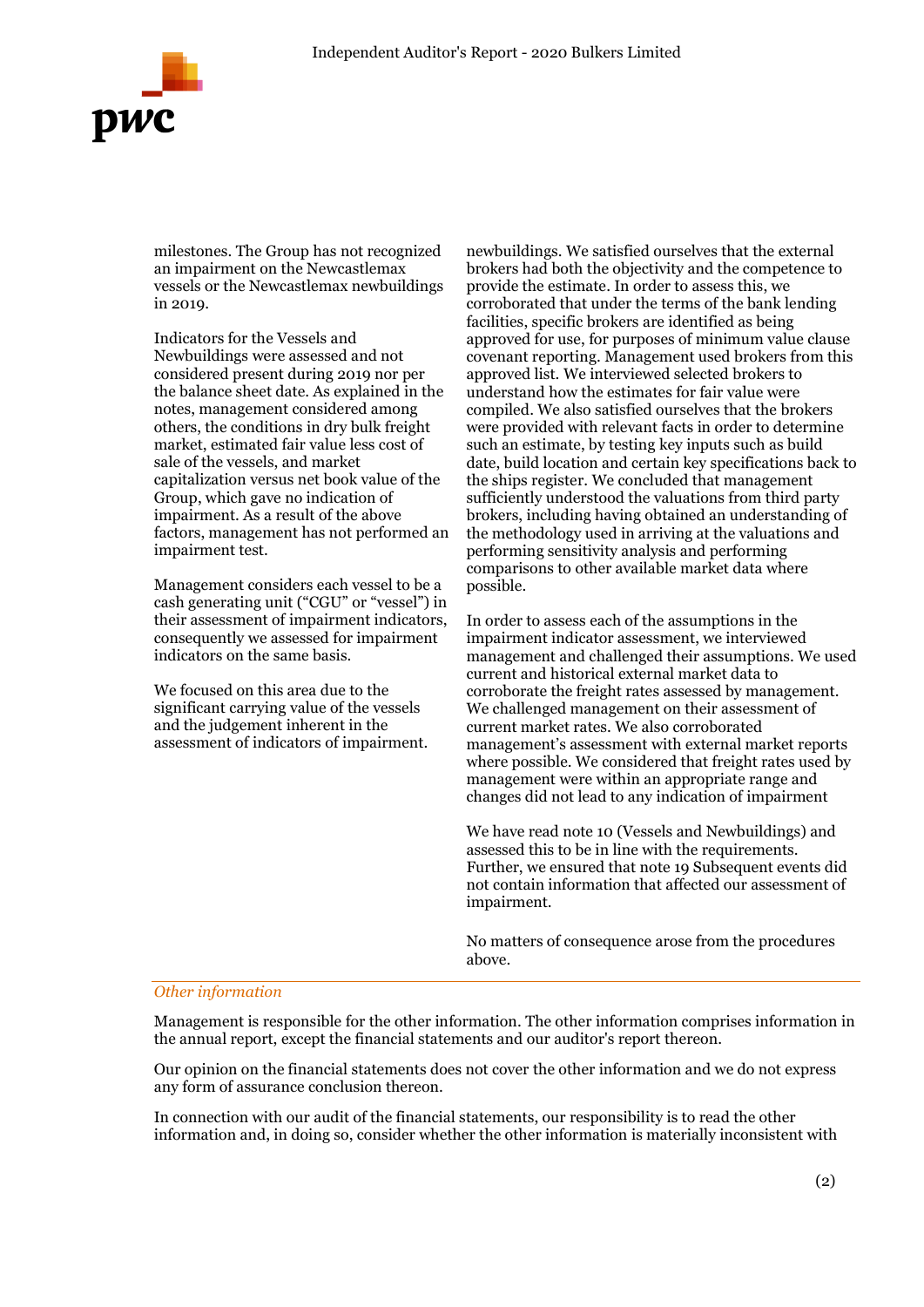

the financial statements or our knowledge obtained in the audit or otherwise appears to be materially misstated.

If, based on the work we have performed, we conclude that there is a material misstatement of this other information, we are required to report that fact. We have nothing to report in this regard.

Responsibilities of the Board of Directors and the Managing Director for the Financial Statements

The Board of Directors and the Managing Director (Management) are responsible for the preparation in accordance with law and regulations, including fair presentation of the financial statements in accordance with International Financial Reporting Standards as adopted by the EU, and for such internal control as management determines is necessary to enable the preparation of financial statements that are free from material misstatement, whether due to fraud or error.

In preparing the financial statements, management is responsible for assessing the Group's ability to continue as a going concern, disclosing, as applicable, matters related to going concern and using the going concern basis of accounting unless management either intends to liquidate the Group or to cease operations, or has no realistic alternative but to do so.

Auditor's Responsibilities for the Audit of the Financial Statements

Our objectives are to obtain reasonable assurance about whether the financial statements as a whole are free from material misstatement, whether due to fraud or error, and to issue an auditor's report that includes our opinion. Reasonable assurance is a high level of assurance, but is not a guarantee that an audit conducted in accordance with ISAs will always detect a material misstatement when it exists. Misstatements can arise from fraud or error and are considered material if, individually or in aggregate, they could reasonably be expected to influence the economic decisions of users taken on the basis of these financial statements.

As part of an audit in accordance with ISAs, we exercise professional judgment and maintain professional scepticism throughout the audit. We also:

- identify and assess the risks of material misstatement of the financial statements, whether due to fraud or error. We design and perform audit procedures responsive to those risks, and obtain audit evidence that is sufficient and appropriate to provide a basis for our opinion. The risk of not detecting a material misstatement resulting from fraud is higher than for one resulting from error, as fraud may involve collusion, forgery, intentional omissions, misrepresentations, or the override of internal control.
- obtain an understanding of internal control relevant to the audit in order to design audit procedures that are appropriate in the circumstances, but not for the purpose of expressing an opinion on the effectiveness of the Group's internal control.
- evaluate the appropriateness of accounting policies used and the reasonableness of accounting estimates and related disclosures made by management.
- conclude on the appropriateness of management's use of the going concern basis of accounting and, based on the audit evidence obtained, whether a material uncertainty exists related to events or conditions that may cast significant doubt on the Group's ability to continue as a going concern. If we conclude that a material uncertainty exists, we are required to draw attention in our auditor's report to the related disclosures in the financial statements or, if such disclosures are inadequate, to modify our opinion. Our conclusions are based on the audit evidence obtained up to the date of our auditor's report. However, future events or conditions may cause the Group to cease to continue as a going concern.